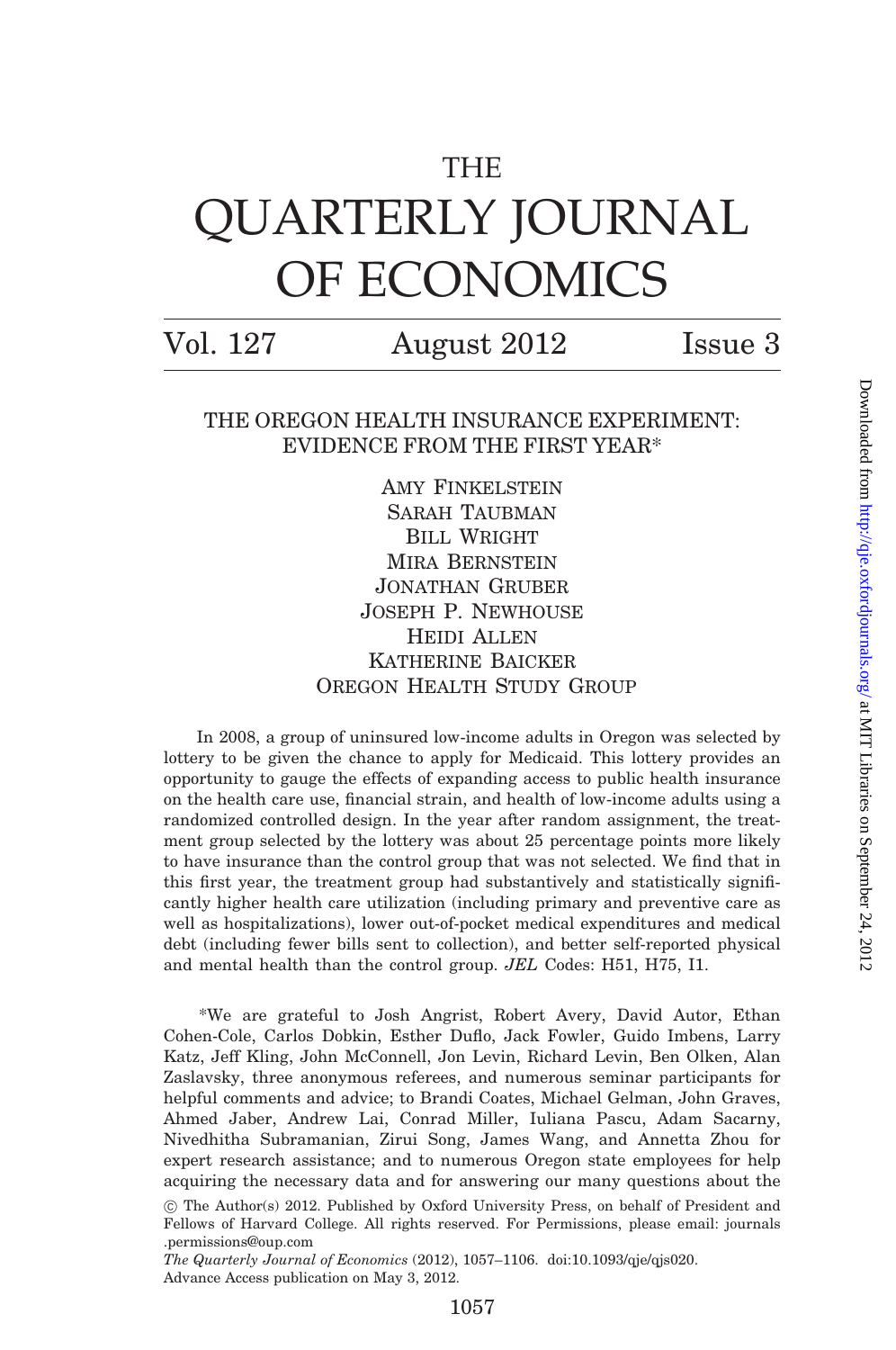## I. INTRODUCTION

In early 2008, Oregon opened a waiting list for a limited number of spots in its Medicaid program for low-income adults, which had previously been closed to new enrollment. The state drew names by lottery from the 90,000 people who signed up. This lottery presents an opportunity to study the effects of access to public insurance using the framework of a randomized controlled design.

Although the effects of health insurance on health and health care use may seem intuitive, and there have been hundreds of studies on the topic, research in this area has often been hampered by the difficulty of controlling for unobserved differences between the insured and uninsured ([Levy and Meltzer 2008](#page-48-0)). Random assignment of health insurance to some but not others

administration of state programs. We gratefully acknowledge funding from the Assistant Secretary for Planning and Evaluation in the Department of Health and Human Services, the California HealthCare Foundation, the John D. and Catherine T. MacArthur Foundation, the National Institute on Aging (P30AG012810, RC2AGO36631, and R01AG0345151), the Robert Wood Johnson Foundation, the Sloan Foundation, the Smith Richardson Foundation, and the U.S. Social Security Administration (through grant 5 RRC 08098400-03-00 to the National Bureau of Economic Research as part of the SSA Retirement Research Consortium). We also gratefully acknowledge Centers for Medicare and Medicaid Services' matching funds for this evaluation. The findings and conclusions expressed are solely those of the author(s) and do not represent the views of SSA, the National Institute on Aging, the National Institutes of Health, any agency of the federal government, any of our funders, or the NBER. In addition to the individuals named as coauthors for this article, the Oregon Health Study Group includes Matt Carlson (Portland State University), Tina Edlund (Deputy Directory, Oregon Health Authority), Charles Gallia (Oregon DHS), Eric Schneider (RAND), and Jeanene Smith (Office for Oregon Health Policy and Research). Author disclosures: Finkelstein served on the CBO's Panel of Health Advisers through 2011. Wright is employed by Providence Health & Services, a nonprofit integrated health care delivery system. Gruber was a paid technical consultant to the Obama administration during the development of the Affordable Care Act anda paidconsultant tothe state of Oregon for modeling health insurance expansion options, and serves on the CBO's Panel of Health Advisers. Newhouse is a director of and holds equity in Aetna, which sells Medicaid policies, and serves on the CBO's Panel of Health Advisers. Allen is employed by Providence Health and Services, a nonprofit integrated health care delivery system. She formerly served as director of the Medicaid Advisory Committee and as staff to the Oregon Health Fund Board at the Office for Oregon Health Policy and Research. Baicker is a MedPAC commissioner, serves on the CBO's Panel of Health Advisers, is a director of Eli Lilly, has received honoraria from several physician groups for speaking engagements, and previously served on the Bush administration's Council of Economic Advisers.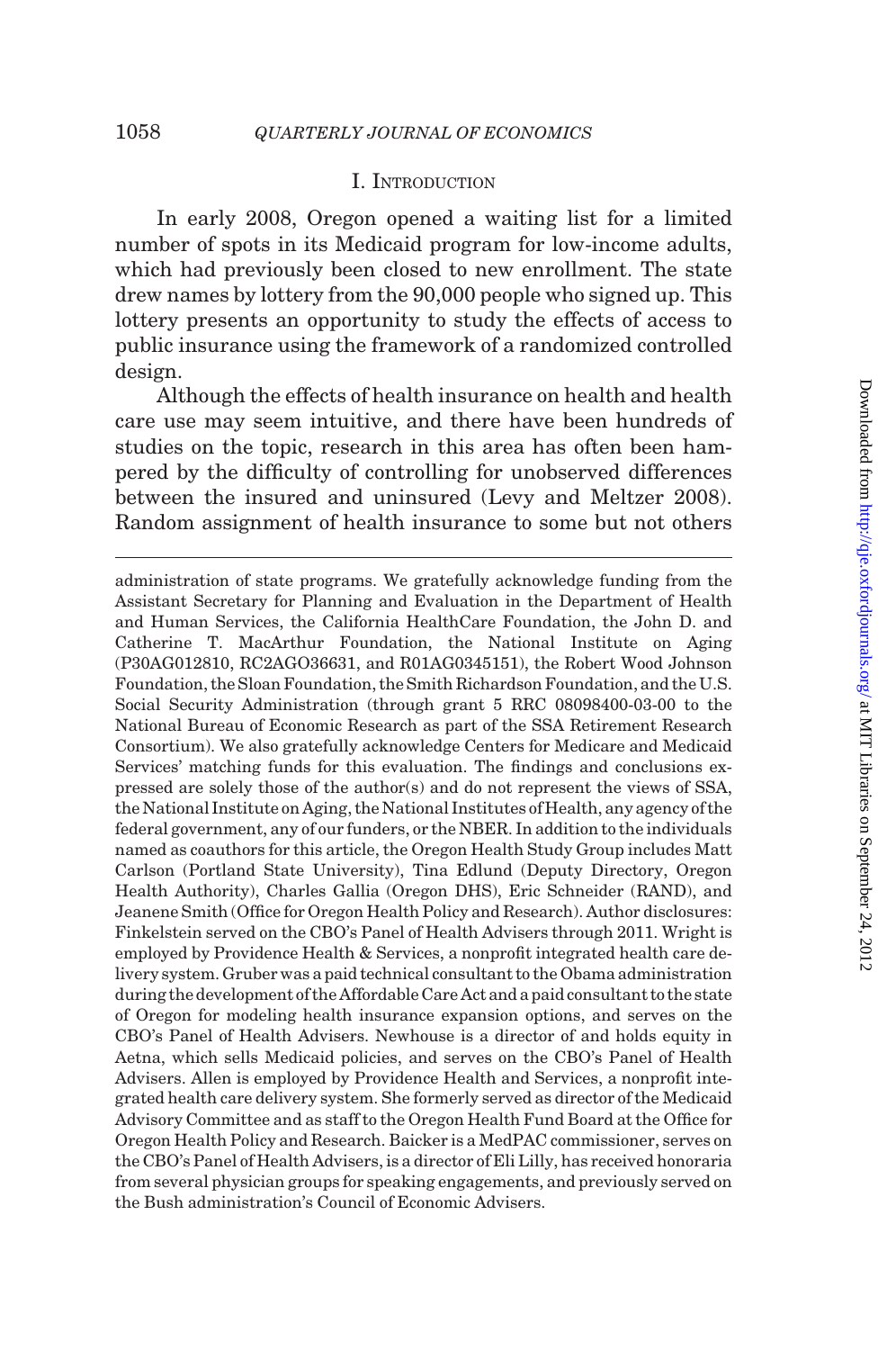would avoid such confounding, but such opportunities are rarely available.<sup>1</sup>

In this article we examine the effects of the Oregon Medicaid lottery after approximately one year of insurance coverage. We present comparisons of outcomes between the treatment group (those selected by the lottery who had an opportunity to apply for Medicaid) and the control group (those not selected and thus not able to apply for Medicaid). We also present estimates of the impact of insurance coverage, using the lottery as an instrument for insurance coverage.

We organize our analysis around the potential costs and benefits of health insurance. On the cost side, we examine the impact of health insurance on increased health care utilization. On the benefit side, we examine the impact of health insurance on self-reported health, financial strain, and overall well-being. By lowering the price of health care, health insurance is expected to increase health care utilization. Ultimately additional health care utilization may translate into improved health, although a one-year window might be too short a time to observe health improvements. Much less attention has been given in the literature to other potential benefits of health insurance. Because risk-spreading is arguably the primary purpose of health insurance (e.g., [Zeckhauser 1970](#page-49-0)), we try to examine the impact of health insurance on consumption smoothing, which we proxy for with measures of financial strain. We also examine the impact of health insurance on overall well-being, specifically self-reported happiness; this may capture, among other things, any benefits of health insurance from reductions in stress or stigma.

The impact of Medicaid among a low-income population may be lower than that of private insurance or insurance among higher income individuals. The impact of Medicaid may be attenuated (or potentially nonexistent) if public health clinics and

1. We know of only two other randomized health insurance experiments in the United States. The RAND Health Insurance Experiment from the 1970s was designed to investigate the marginal impact of varying insurance cost-sharing features among approximately 6,000 insured individuals, not the effect of insurance coverage itself ([Manning et al. 1987;](#page-48-0) [Newhouse and the Insurance Experiment](#page-49-0) [Group 1993\)](#page-49-0). The more recent Accelerated Benefits Demonstration project was designed to investigate the impact of health insurance for uninsured disabled adults receiving Social Security Disability Insurance during the two-year waiting period for Medicare ([Michalopoulos et al. 2011](#page-49-0)).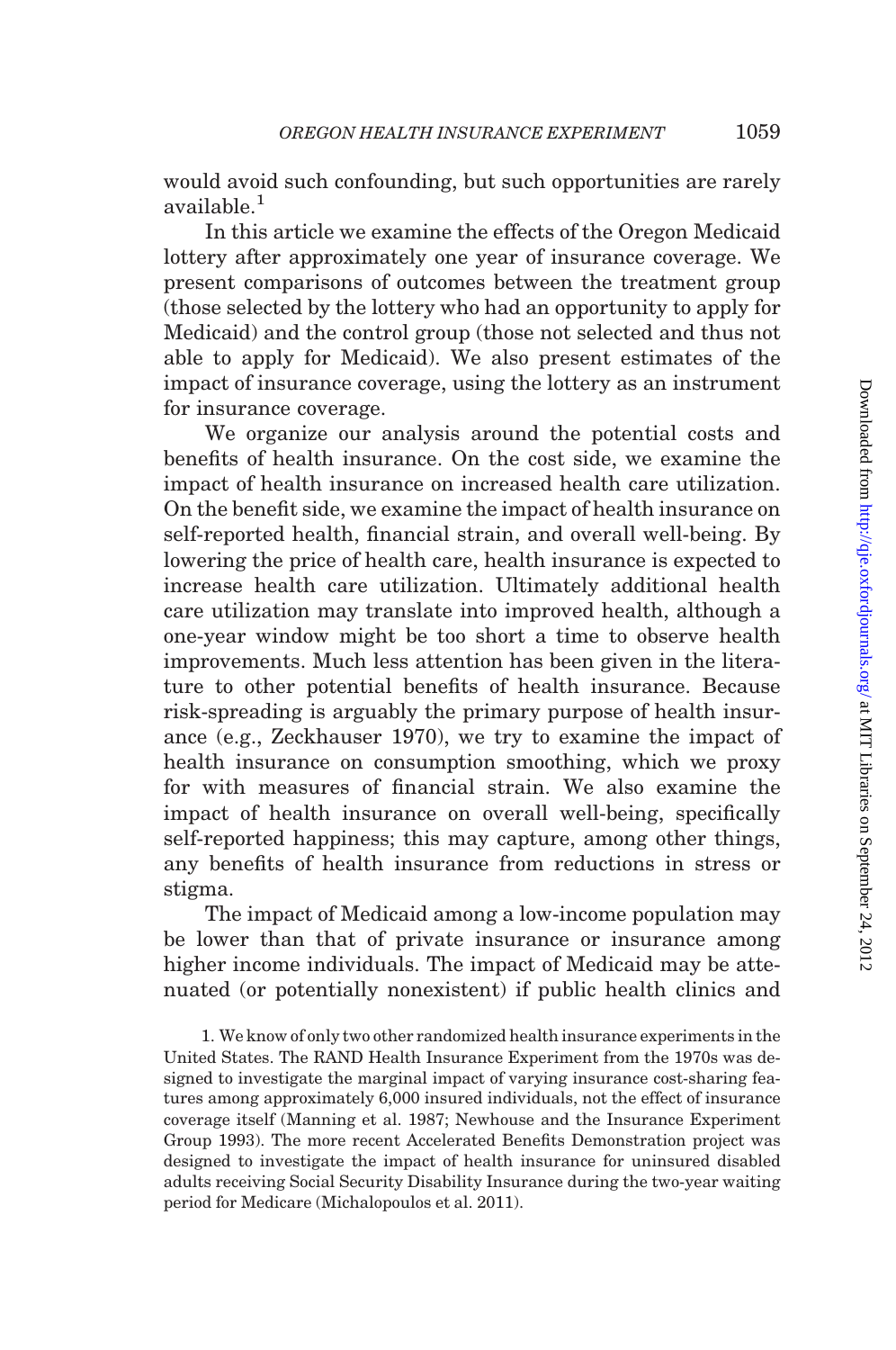uncompensated care allow low-income individuals to consume de facto free medical care similar to that of the insured. Medicaid's impact would also be attenuated if—as is often claimed— Medicaid itself is not particularly ''good'' insurance in terms of being able to access health care providers (e.g., [Medicaid Access](#page-48-0) [Study Group 1994; GAO 2011](#page-48-0); [Rosenbaum 2011\)](#page-49-0).

Our analysis draws on administrative data from hospital discharge, credit report, and mortality records, as well as on responses to a large mail survey we conducted. The administrative data are objectively measured and should not be biased by the treatment and control groups differentially reporting outcomes, but they only cover a relatively narrow set of outcomes. The survey data allow examination of a much richer set of outcomes than is feasible with administrative data alone, but with a 50% effective response rate, are subject to potential nonresponse bias. Our available evidence on this issue is limited but reasonably reassuring.

Prior to looking at the data on outcomes for the treatment group, virtually all of the analysis presented here was prespecified and publicly archived in a detailed analysis plan.<sup>2</sup> Although prespecification of hypotheses is the norm for randomized controlled medical trials, is it rare in evaluation of social policy experiments.<sup>3</sup> Our prespecification was designed to minimize issues of data and specification mining and to provide a record of the full set of planned analyses.

About one year after enrollment, we find that those selected by the lottery have substantial and statistically significantly higher health care utilization, lower out-of-pocket medical expenditures and medical debt, and better self-reported health than the control group that was not given the opportunity to apply for Medicaid. Being selected through the lottery is associated with a 25 percentage point increase in the probability of having insurance during our study period. This net increase in

2. Our analysis plan was archived on December 3, 2010, at http://www.nber .org/sap/20101203/. Some of those analyses yielded little of interest, and therefore we describe them briefly, presenting the full results only in appendixes. In the few instances in which the results suggested the performance of additional analyses that had not originally been planned, we have indicated this in the text and tables.

3. In economics, within the last few years, prespecification of hypotheses has started to become more common in analyses of randomized experiments in developing countries (e.g., [Alatas et al. 2010](#page-47-0); [Olken, Onishi, and Wong 2010](#page-49-0); [Schaner 2010](#page-49-0); [Casey, Glennerster, and Miguel 2011](#page-48-0)).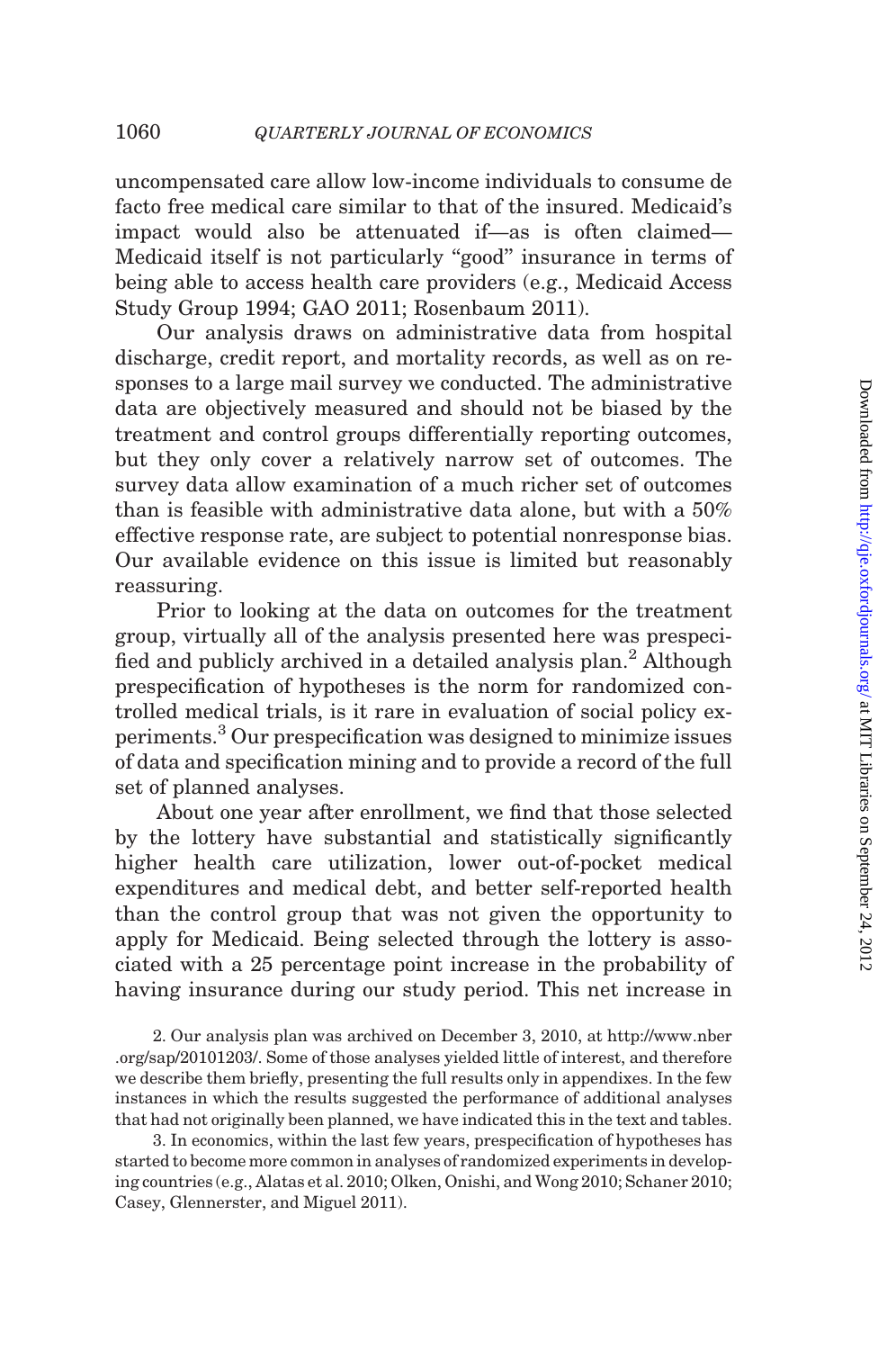insurance appears to come entirely through a gross increase in Medicaid coverage, with little evidence of crowd-out of private insurance. Using lottery selection as an instrument for insurance coverage, we find that insurance coverage is associated with a 2.1 percentage point (30%) increase in the probability of having a hospital admission, an 8.8 percentage point (15%) increase in the probability of taking any prescription drugs, and a 21 percentage point (35%) increase in the probability of having an outpatient visit. We are unable to reject the null of no change in emergency room utilization, although the confidence intervals do not allow us to rule out substantial effects in either direction. In addition, insurance is associated with 0.3 standard deviation increase in reported compliance with recommended preventive care such as mammograms and cholesterol monitoring. Insurance also results in decreased exposure to medical liabilities and out-of-pocket medical expenses, including a 6.4 percentage point (25%) decline in the probability of having an unpaid medical bill sent to a collections agency and a 20 percentage point (35%) decline in having any out-of-pocket medical expenditures. Because much medical debt is never paid, the financial incidence of expanded coverage thus appears to be not only on the newly insured but also on their medical providers (or whomever they pass the costs on to).

Finally, we find that insurance is associated with improvements across the board in measures of self-reported physical and mental health, averaging 0.2 standard deviation improvement. Two pieces of evidence suggest that the improvements in selfreported health that we detect may at least partly reflect a general sense of improved well-being. First, evidence from a separate survey we conducted very shortly after random assignment shows no impact of lottery selection on health care utilization but improvements in self-reported health that are about twothirds the magnitude of our main survey results more than a year later. Second, we find that one year later, Medicaid is associated with about a 32% increase in self-reported overall happiness, albeit reported in the context of a survey primarily about health. Whether there are also improvements in objective, physical health is more difficult to determine with the data we now have available. More data on physical health, including biometric measures such as blood pressure and blood sugar, will be available from the in-person interviews and health exams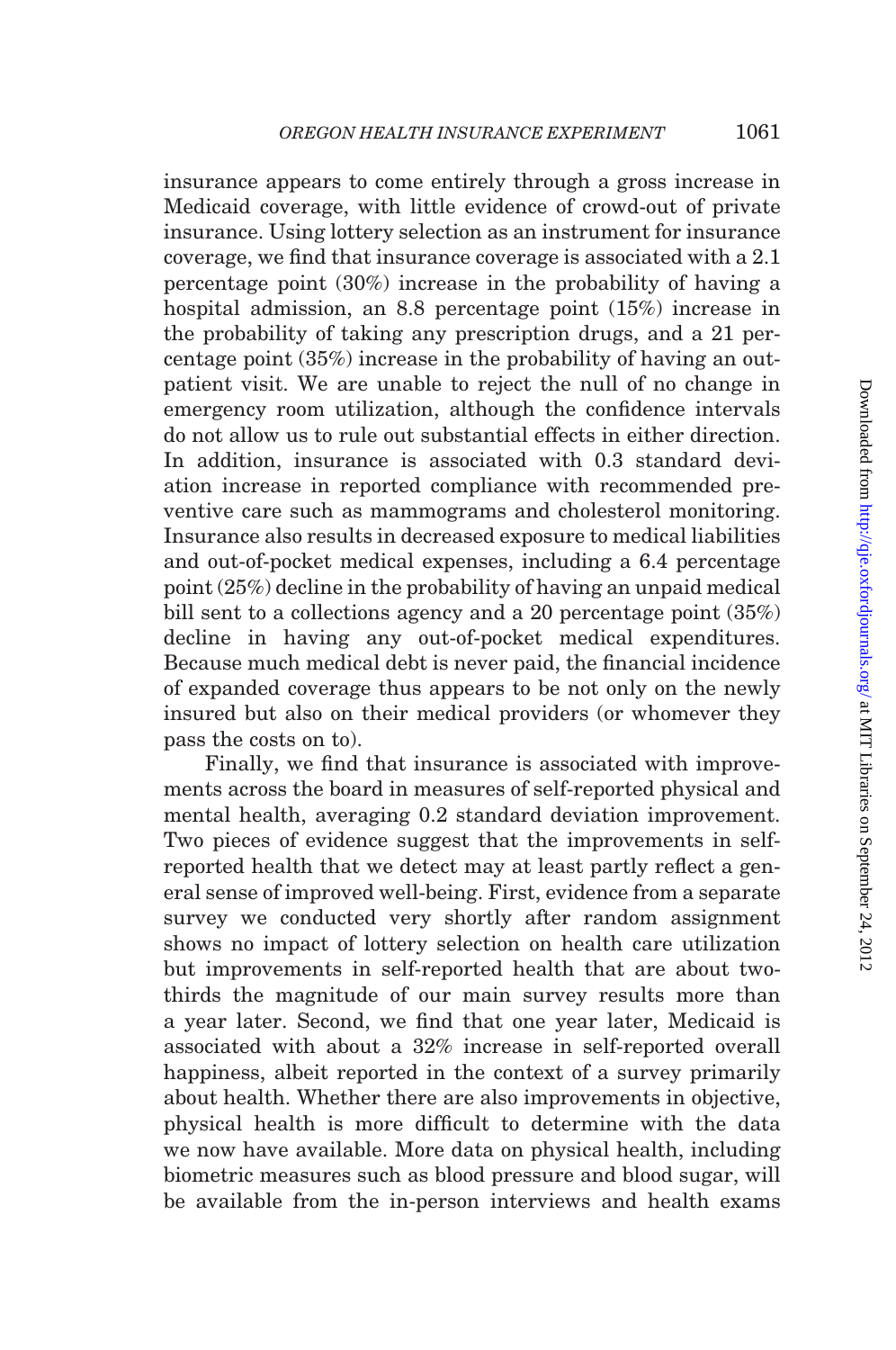that we conducted about six months after the time frame in this article.

Our estimates of the impact of public health insurance apply to able-bodied uninsured adults below 100% of poverty who express interest in insurance coverage, a population of considerable policy interest. In 2011, fewer than half of the states offered Medicaid coverage to able-bodied adults with income up to 100% of poverty absent specific categorical requirements ([Kaiser Family Foundation 2011\)](#page-48-0). As part of the 2010 Patient Protection and Affordable Care Act, starting in 2014 all states will be required to extend Medicaid eligibility to all adults up to 133% of the federal poverty level, with no financial penalties for many individuals in this income range who do not take up coverage ([Kaiser Family Foundation 2010a](#page-48-0), [2010b](#page-48-0); [U.S. GPO 2010](#page-49-0)).

The rest of the article is structured as follows. Section II provides background on the Oregon Medicaid program and the lottery design. [Section III](#page-7-0) describes the primary data sources, and [Section IV](#page-14-0) presents our empirical framework. [Section V](#page-25-0) presents our main results. [Section VI](#page-43-0) discusses interpretation and extrapolation of our estimates. The Online Appendix provides additional details.

## II. OREGON'S MEDICAID LOTTERY

The Oregon Health Plan (OHP)—created by one of the first federal waivers of traditional Medicaid rules—currently consists of two distinct programs: OHP Standard and OHP Plus. OHP Plus serves the categorically eligible Medicaid population, which includes (up to specific income thresholds) children and pregnant women, the disabled, and families enrolled in Temporary Assistance to Needy Families (TANF). OHP Standard, which is the program that was lotteried, is a Medicaid expansion program to cover low-income adults who are not categorically eligible for OHP Plus. Specifically, it covers adults ages 19–64 not otherwise eligible for public insurance who are Oregon residents, are U.S. citizens or legal immigrants, have been without health insurance for six months, have income below the federal poverty level (FPL), and have assets below \$2,000 ([Office for Oregon Health Policy and Research](#page-49-0) [2009](#page-49-0)).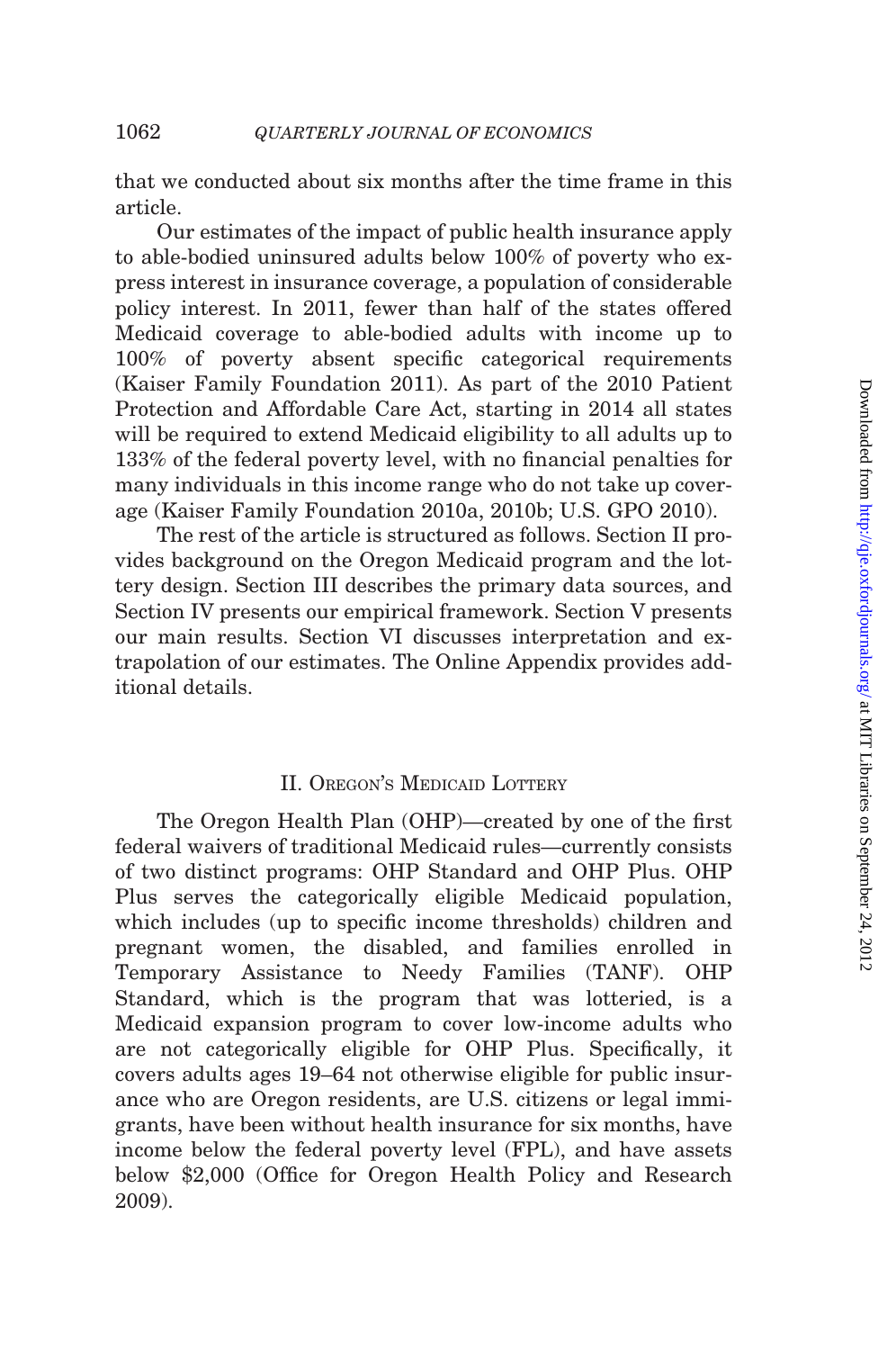OHP Standard provides relatively comprehensive benefits with no consumer cost sharing. It covers physician services, prescription drugs, all major hospital benefits, mental health and chemical dependency services (including outpatient services), hospice care, and some durable medical equipment. Vision is not covered, nor are nonemergency dental services. [Wallace](#page-49-0) [et al. \(2008\)](#page-49-0) estimate that in 2001–2004, average annual Medicaid expenditures for an individual on OHP Standard were about \$3,000. Most care is provided through managed care organizations. Monthly enrollee premiums range from \$0 to \$20 depending on income, with those below 10% of the FPL paying \$0.

At its peak in early 2002, about 110,000 people were enrolled in OHP Standard, about one-third the size of OHP Plus enrollment at that time. Due to budgetary shortfalls, OHP Standard was closed to new enrollment in 2004. By early 2008, attrition had reduced enrollment to about 19,000 and the state determined it had the budget to enroll an additional 10,000 adults. Therefore, in January 2008 the state reopened OHP Standard to new enrollment.

Because the state (correctly) anticipated that the demand for the program among eligible individuals would far exceed the 10,000 available slots, it applied for and received permission from the Centers for Medicare and Medicaid Services to add the new members through random lottery draws from a new reservation list. From January 28 to February 29, 2008, anyone could be added to the lottery list by telephone, by fax, in person sign-up, by mail, or online. The state conducted an extensive public awareness campaign about the lottery opportunity. To keep barriers to sign-up low, the sign-up form (shown in Online Appendix Figure A2) requested limited demographic information on the individual and any interested household member, and no attempt was made to verify the information or screen for program eligibility at sign-up for the lottery. A total of 89,824 individuals were placed on the list during the five-week window it was open.

The state conducted eight lottery drawings from the list with roughly equal numbers selected from each drawing; the drawings were fairly evenly spaced from March through September 2008. Selected individuals won the opportunity—for themselves and any household member (whether listed or not)—to apply for OHP Standard coverage. Treatment thus occurred at the household level. In total, 35,169 individuals—representing 29,664 households—were selected by lottery. If individuals in a selected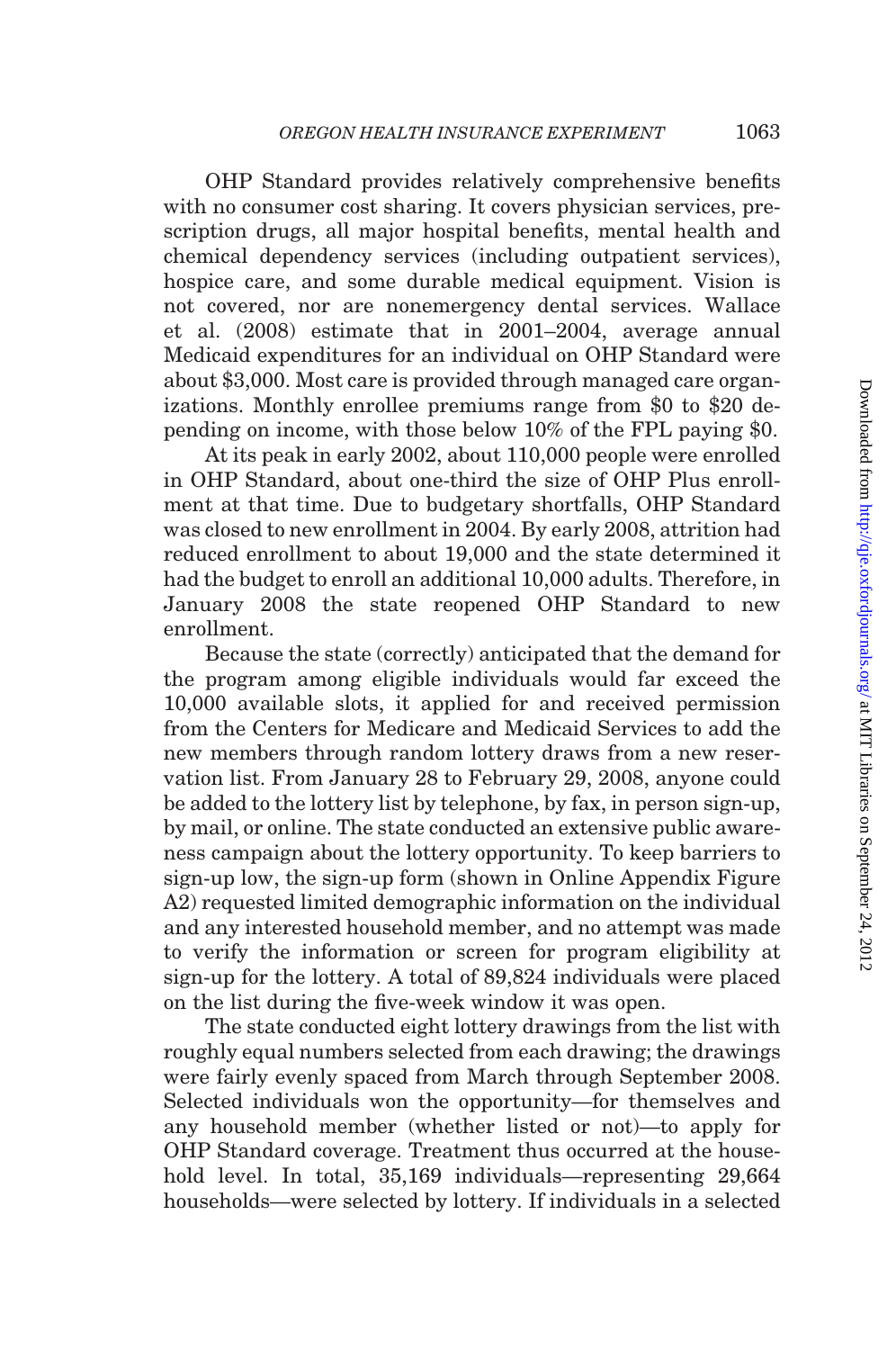<span id="page-7-0"></span>household submitted the appropriate paperwork within 45 days after the state mailed them an application and demonstrated that they met the eligibility requirements, they were enrolled in OHP Standard.<sup>4</sup> About 30% of selected individuals successfully enrolled. There were two main sources of slippage: only about 60% of those selected sent back applications, and about half of those who sent back applications were deemed ineligible, primarily due to failure to meet the requirement of income in the last quarter corresponding to annual income below the poverty level, which in 2008 was \$10,400 for a single person and \$21,200 for a family of four ([Allen et al. 2010](#page-47-0)). If they did successfully enroll in OHP Standard, individuals could remain enrolled indefinitely, provided that they recertified their eligibility status every six months.

## III. DATA

We briefly describe each data source here. Additional details can be found in Online Appendix 1.

## III.A. Administrative Data on Outcomes: Hospital Discharges, Credit Reports, and Mortality

We obtained standard individual-level hospital discharge data for the entire state of Oregon from January 2008 through September 2009 and probabilistically matched them to the lottery list based on information provided at the time of lottery sign-up on full name, ZIP code, and date of birth. The data include a hospital identifier, dates of admission and discharge, source of admission, detail on diagnoses and procedures, and discharge destination. Similar discharge data have been used to study the impact of health insurance in other contexts (see, e.g., [Doyle](#page-48-0) [2005](#page-48-0); [Card, Dobkin, and Maestas 2008](#page-47-0), [2009](#page-47-0); [Anderson,](#page-47-0) [Dobkin, and Gross 2010](#page-47-0)). Although inpatient admissions are relatively rare (the annual admission rate for our controls is only about 5%), they are expensive, accounting for about one-quarter

4. The state reviewed applications, first examining eligibility for OHP Plus and then, if not eligible for Plus, examining eligibility for OHP Standard. Those who did not apply during this window could not apply later (so unlike those categorically eligible for Medicaid/OHP Plus, did not have ''conditional coverage'' if unenrolled).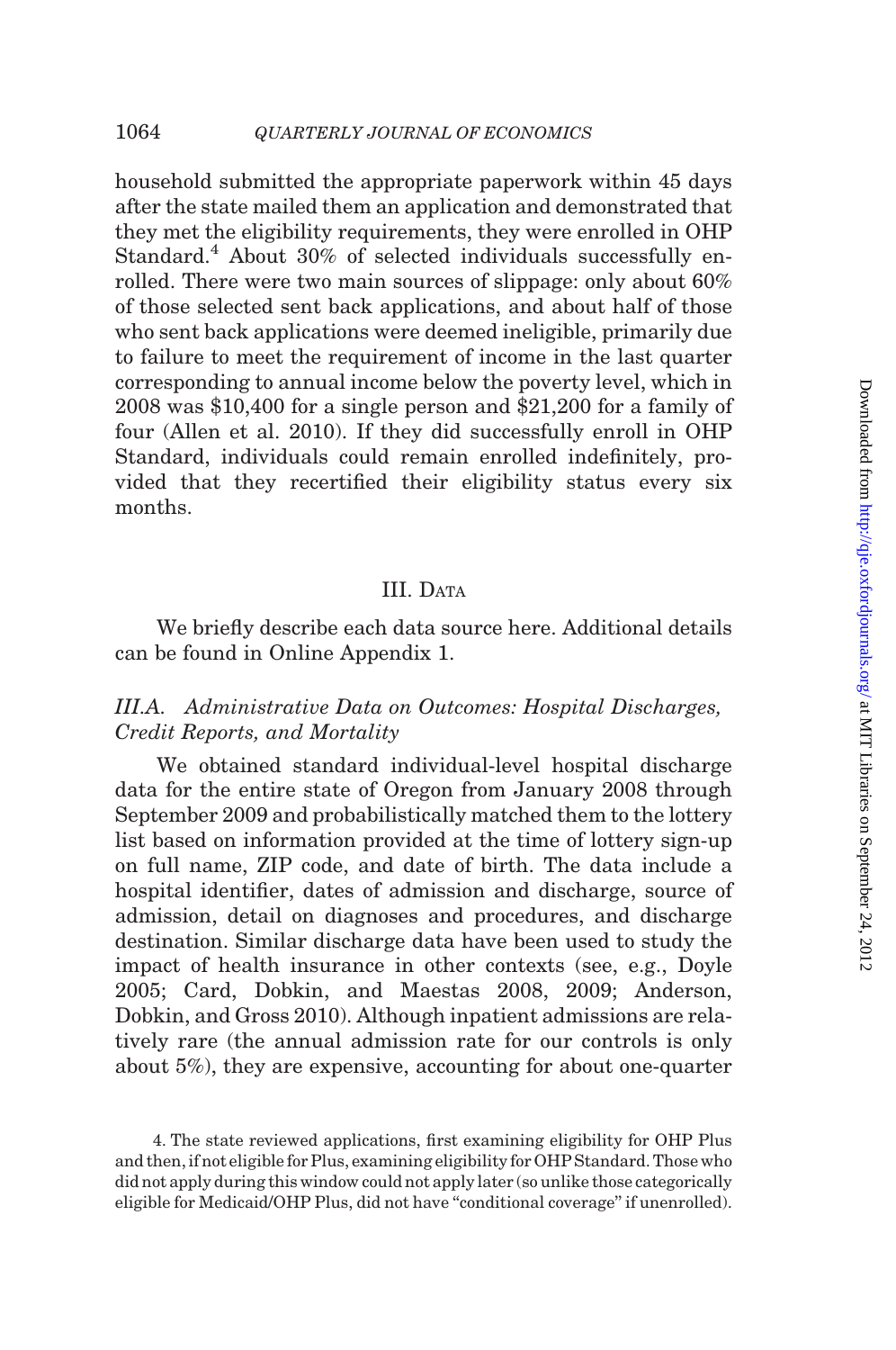of total medical expenditures for  $18-64$ -year-olds.<sup>5</sup> We observe, on average, about five months of prerandomization data.

We obtained detailed credit records from TransUnion's Consumer Credit Database. Credit bureaus like TransUnion collect rich and detailed information on virtually all formal consumer borrowing gleaned from public records, collections agencies, and ''trade lines'' such as credit card balances (but do not capture informal borrowing such as through relatives or pawnbrokers). The analysis of such data is still relatively rare in the economics literature and, to our knowledge, has never been done before in a health insurance context.<sup>6</sup> TransUnion used the full name, full address, and date of birth reported at sign-up to match 68.5% of lottery participants to their prerandomization credit report in February 2008. The credit bureau was able to track over 97% of those found in the February 2008 file to their September 2009 file. Our primary outcomes of financial strain are measured in this 2009 file, which thus has an effective postrandomization "attrition rate" of 3%. We also observe prerandomization outcomes measured in February 2008.

We obtained mortality data from Oregon's Center of Health Statistics for all deaths occurring in Oregon from January 1, 2008, through September 30, 2009, and probabilistically matched our sample using full name, ZIP code, and date of birth.

## III.B. Survey Data on Outcomes

We supplement the outcome measures available in the administrative data with a mail survey that was sent out in seven waves over July and August 2009 to virtually all individuals selected by the lottery and a roughly equal number of unselected individuals.<sup>7</sup> The complete survey instrument is shown in Online Appendix Figure A4. The basic protocol involved three mail attempts. In addition, we designed a more intensive protocol, which we conducted on approximately 30% of nonrespondents. It included additional tracking efforts, mailings, and phone

5. Author calculations based on publicly available tables from the 2008 Medical Expenditure Panel Survey.

6. [Avery, Calem and Canner \(2003\)](#page-47-0) provide an excellent, detailed discussion of credit bureau data; much of our discussion of the data and our choice of analysis variables is guided by their work.

7. The seven survey waves sent out do not map directly to lottery drawings (of which there were eight). See Online Appendix Table A2 (on eight lottery drawings) and Table A9 (on the seven survey waves) for more detail.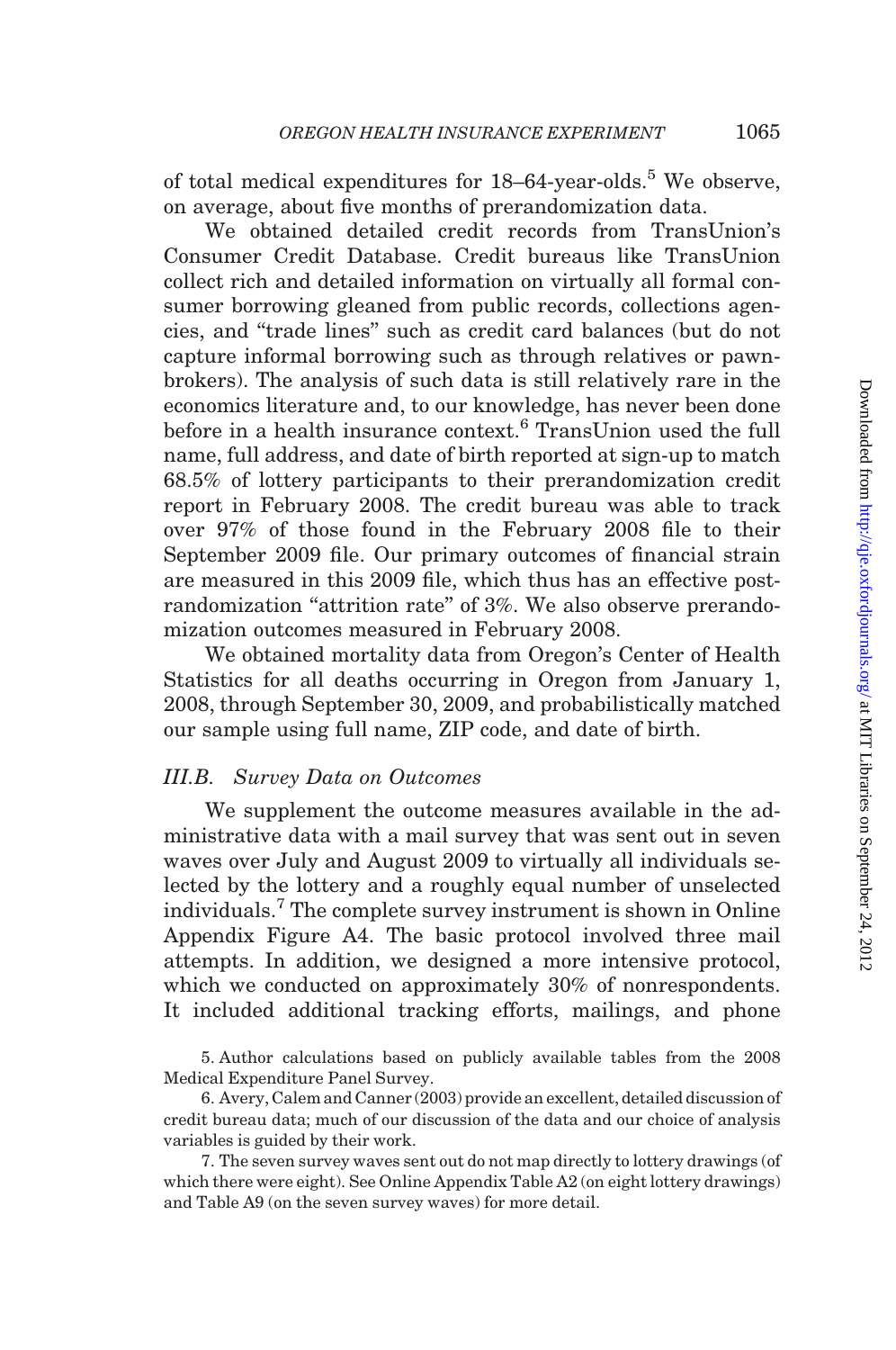contacts. The response rate to the basic protocol was 36%; about 22% of those who did not respond to the basic protocol and who received the intensive protocol responded. We calculate an effective response rate of 50%, with individuals who responded to the intensive follow-up weighted by the inverse probability of being included in the intensive follow-up subsample.

In [Section V.C,](#page-38-0) we also briefly compare some of our estimates from this main survey to those from two earlier, virtually identical surveys of the same population: an ''initial survey'' conducted approximately one year earlier (i.e., shortly after random assignment), and a "six-month" survey conducted about midway between the initial and main survey. The six-month survey was conducted on a 20% subsample of the sample used in the other two surveys. The earlier surveys used similar protocols but did not have an intensive follow-up arm; the initial and six-month surveys achieved response rates of 45% and 42%, respectively.

## III.C. Other Data

We obtained prerandomization demographic information that the participants provided at the time of lottery sign-up. Online Appendix Figure A2 shows the sign-up form. We use these data primarily to construct nine ''lottery list variables'' that we use to examine treatment and control balance on prerandomization demographics.<sup>8</sup> We also obtained state administrative records on the complete Medicaid enrollment history of lottery list participants from prior to the lottery through September 2009. We use these data as our primary measure of the first-stage outcome (i.e., insurance coverage). Finally we obtained state administrative records on the Food Stamp and TANF benefit history of lottery list participants from prior to the lottery through September 2009.

8. These nine lottery list variables are year of birth; sex; whether English is the preferred language for receiving materials; whether the individuals signed themselves up for the lottery or were signed up by a household member; whether they provided a phone number on sign-up; whether the individuals gave their address as a PO box; whether they signed up the first day the lottery list was open; the median household income in the 2000 census from their ZIP code; and whether the ZIP code they gave is within a census-defined metropolitan statistical area.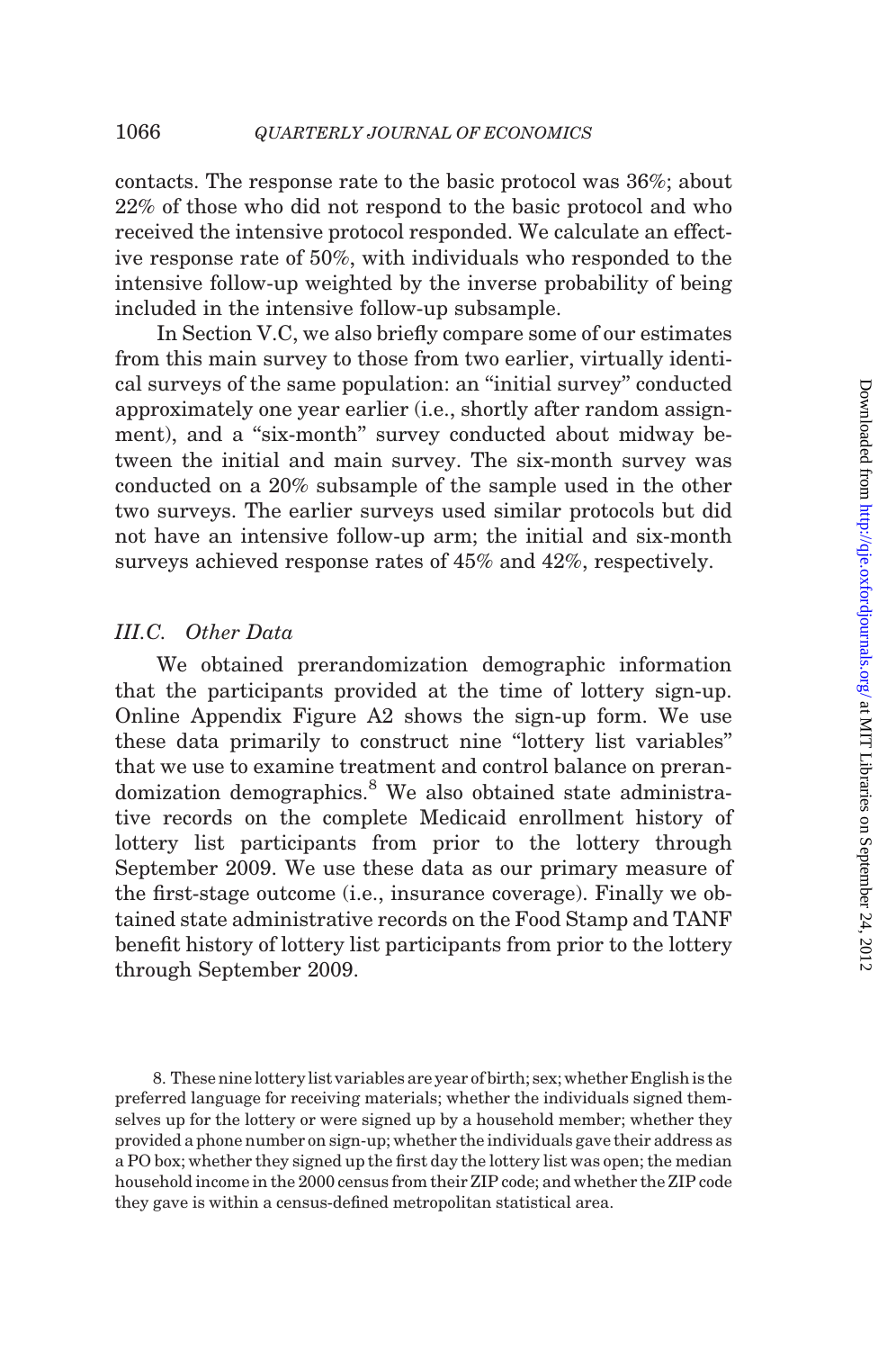## <span id="page-10-0"></span>III.D. Time Frame of the Study

In the administrative data we measure outcomes from the date individuals were notified that they were selected (i.e., their "notification date") through the end of September  $2009$ . This observation period represents, on average, 16 months (std. dev. = 2 months) after individuals are notified of their selection and, on average 14 months (std. dev. = 3 months) after insurance coverage is approved for those selected by the lottery who successfully enrolled in OHP Standard. If an individual successfully obtained insurance through the lottery, coverage was applied retroactively to only a few days after the state mailed the application to the individual, which was on average about one month after the notification date and one month prior to the approval date.<sup>10</sup>

In our survey most outcomes were asked with a six-month look-back period (e.g., number of doctor visits in the last six months) or based on "current" conditions (e.g., self-reported health). There is variation across individuals in when surveys were mailed and how long they took to respond, as well as their lottery draw (and hence notification date). Our average survey response occurs 15.3 months after notification date (std. dev. = 2.7) months or 13.1 months after insurance approval (std.  $dev = 2.9$  months).

## III.E. Sample Definition and Descriptive Statistics

Of the 89,824 individuals who were on the lottery list, we used prerandomization data to exclude individuals who were not eligible for OHP Standard (because they gave an address outside of Oregon, were not in the right age range, or died prior to the lottery), had institutional addresses, were signed up by third parties, would have been eligible for Medicare by the end of our study period, or were inadvertently included on the original list multiple times by the state. These exclusions brought our study

9. We randomly assigned lottery draws to the control individuals as discussed in more detail in [Section IV.](#page-14-0)

10. We suspect, and focus group interviews with selected individuals suggest, that selected individuals would have been unlikely to change their behavior while their applications were being processed; however, the retroactive insurance coverage may affect the financial burden associated with health care utilization during that time period.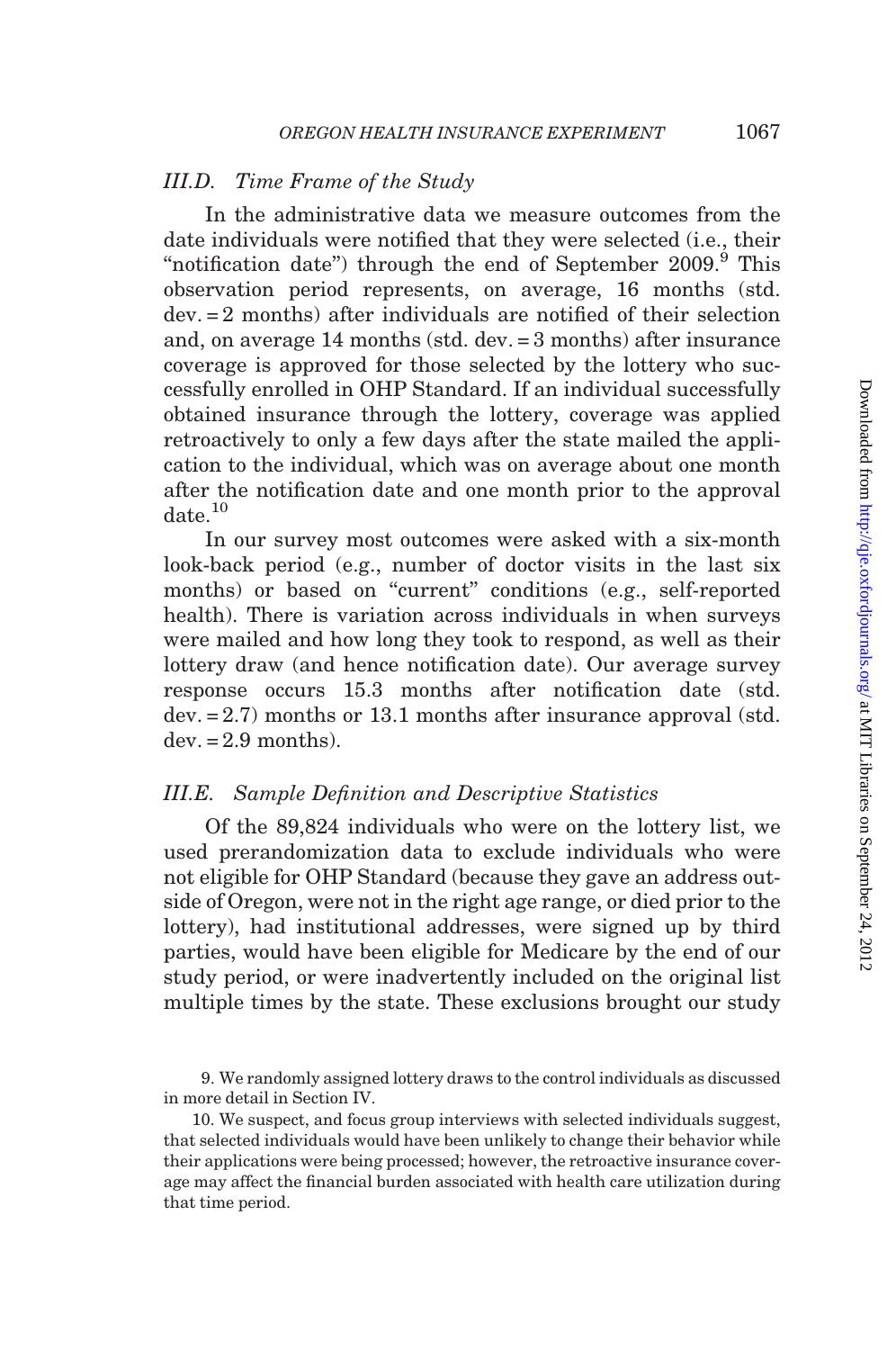|                                 |              | DESCRIPTION OF A PRODUCT IN A PRODUCT OF DEVICE THE SERVICE OF A PRODUCT OF A PRODUCT OF A PRODUCT OF A PRODUCT |              |
|---------------------------------|--------------|-----------------------------------------------------------------------------------------------------------------|--------------|
| Variable                        | Control mean | Variable                                                                                                        | Control mean |
| Panel A: Full sample            |              |                                                                                                                 |              |
| Sex                             |              | Language                                                                                                        |              |
| $\%$ Female                     | 0.557        | % English preferred                                                                                             | 0.922        |
| Age                             |              | ZIP code-level variables                                                                                        |              |
| $% 50-64$                       | 0.267        | $%$ MSA                                                                                                         | 0.773        |
| $% 20-50$                       | 0.733        | ZIP code median household income                                                                                | \$39,265     |
| Panel B: Survey responders only |              |                                                                                                                 |              |
| Lottery list variables          |              |                                                                                                                 |              |
| Sex                             |              | Language                                                                                                        |              |
| % Female                        | 0.591        | $%$ English preferred                                                                                           | 0.917        |
| Age                             |              | ZIP code-level variables                                                                                        |              |
| %50–64                          | 0.316        | $\%$ MSA                                                                                                        | 0.751        |
| $% 20-50$                       | 0.684        | ZIP code median household income                                                                                | \$39,225     |
| 12-month mail survey variables  |              |                                                                                                                 |              |
| Race                            |              | Health status                                                                                                   |              |
| % White                         | 0.820        | Ever diagnosed with:                                                                                            |              |
| $%$ Black                       | 0.038        | Diabetes                                                                                                        | 0.175        |
|                                 |              | Asthma                                                                                                          | 0.276        |
|                                 |              | High blood pressure                                                                                             | 0.399        |
| Ethnicity                       |              | Emphysema or chronic bronchitis                                                                                 | 0.129        |
| $%$ Spanish/Hispanic/Latino     | 0.123        | Depression (screen positive)                                                                                    | 0.557        |
|                                 |              |                                                                                                                 | (continued)  |

TABLE I TABLE I

OF STIDY POPITATION (CONTROL GROUP) DEMOGRAPHIC CHARACTERISTICS OF STUDY POPULATION (CONTROL GROUP) Ş DEMOGRAPHIC CHARACTER

## <span id="page-11-0"></span>1068 QUARTERLY JOURNAL OF ECONOMICS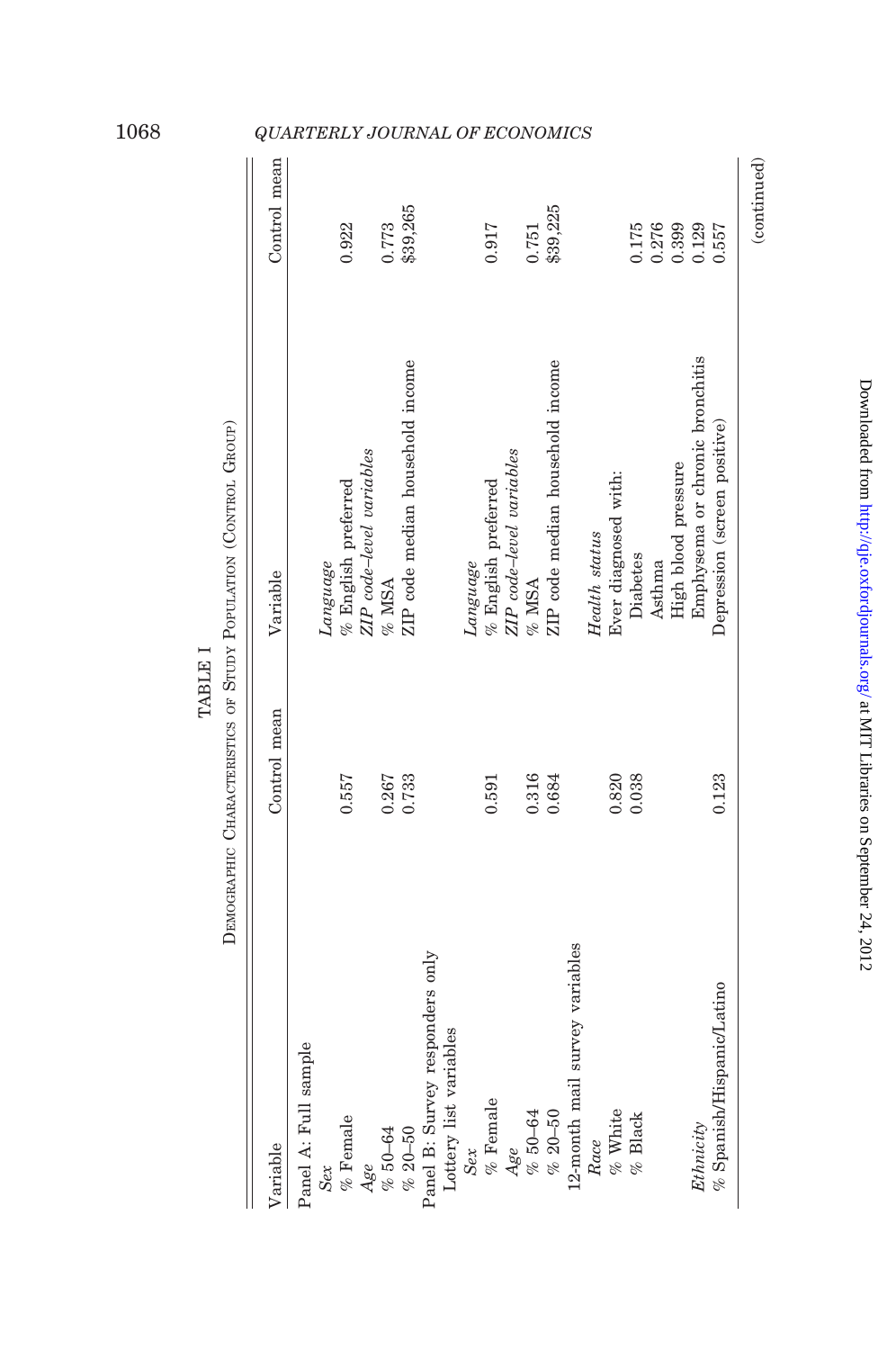|                                          | (CONTINUED)  |                                        |              |
|------------------------------------------|--------------|----------------------------------------|--------------|
| Variable                                 | Control mean | Variable                               | Control mean |
| Education                                |              | Income (% federal poverty line)        |              |
| % Less than high school                  | 0.177        | & 50%                                  | 0.406        |
| % High school disploma or GED            | 0.491        | $50 - 75\%$                            | 0.138        |
| $%$ Vocational training or 2-year degree | 0.220        | $75 - 100\%$                           | 0.140        |
| $%$ 4-year college degree or more        | 0.112        | 100-150%                               | 0.177        |
|                                          |              | Above 150%                             | 0.139        |
| $\label{eq:improton} Employment$         |              |                                        |              |
| $%$ don't currently work                 | 0.551        | Insurance coverage                     |              |
| $\%$ work <20 hours per week             | 0.090        | Any insurance?                         | 0.325        |
| $\%$ work 20-29 hours per week           | 0.099        | OHP/Medicaid                           | 0.117        |
| % work 30+ hrs per week                  | 0.259        | Private insurance                      | 0.128        |
|                                          |              | Other                                  | 0.102        |
| Average household income (2008) \$       | 13,035       | # of months of last six with insurance | 1.738        |

## OREGON HEALTH INSURANCE EXPERIMENT 1069

survey responders ( $N=11,933$  for controls), weighted using survey weights. "Household income" is gross household income (in \$) for 2008 (before taxes and deductions but including<br>any cash assistance or unemployment assis details). For the insurance questions, we code as "yes" if the respondent checked that insurance type box; because the survey allows one to check multiple boxes for types of insurance, the subgroups (OHP/Mediciad, private, and other) won't necessarily add up to "any." Private insurance includes employer and privately paid insurance; "Other" insurance ncludes "Medicare and other." We treat responses for insurance as missing if the responder checked 'I don't know" or left all checkboxes blank. We construct income relative to the and February 2008) for the whole sample (V =45,088 for controls). Age refers to age at the end of the study period. "English as preferred language" indicates whether the individual<br>did not check a box requesting materials  $N = 45,088$  for controls). Age refers to age at the end of the study period. "English as preferred language" indicates whether the individual did not check a box requesting materials in a language other than English. Panel B reports control means of lottery list prerandomization demographics and survey questions for  $N = 11,933$  for controls), weighted using survey weights. "Household income" is gross household income (in \$) for 2008 (before taxes and deductions but including any cash assistance or unemployment assistance received); it is reported in bins and we assign individuals the income at the midpoint of their bin (see Online Appendix Figure A4 for details). For the insurance questions, we code as ''yes'' if the respondent checked that insurance type box; because the survey allows one to check multiple boxes for types of insurance, the subgroups (OHP/Mediciad, private, and other) won't necessarily add up to ''any.'' Private insurance includes employer and privately paid insurance; ''Other'' insurance includes ''Medicare and other.'' We treat responses for insurance as missing if the responder checked ''I don't know'' or left all checkboxes blank. We construct income relative to the federal poverty line based on self-reported income and self-reported (total) number of household members. See Online Appendix 3 for more details. federal poverty line based on self-reported income and self-reported (total) number of household members. See Online Appendix 3 for more details. and February 2008) for the whole sample ( survey responders (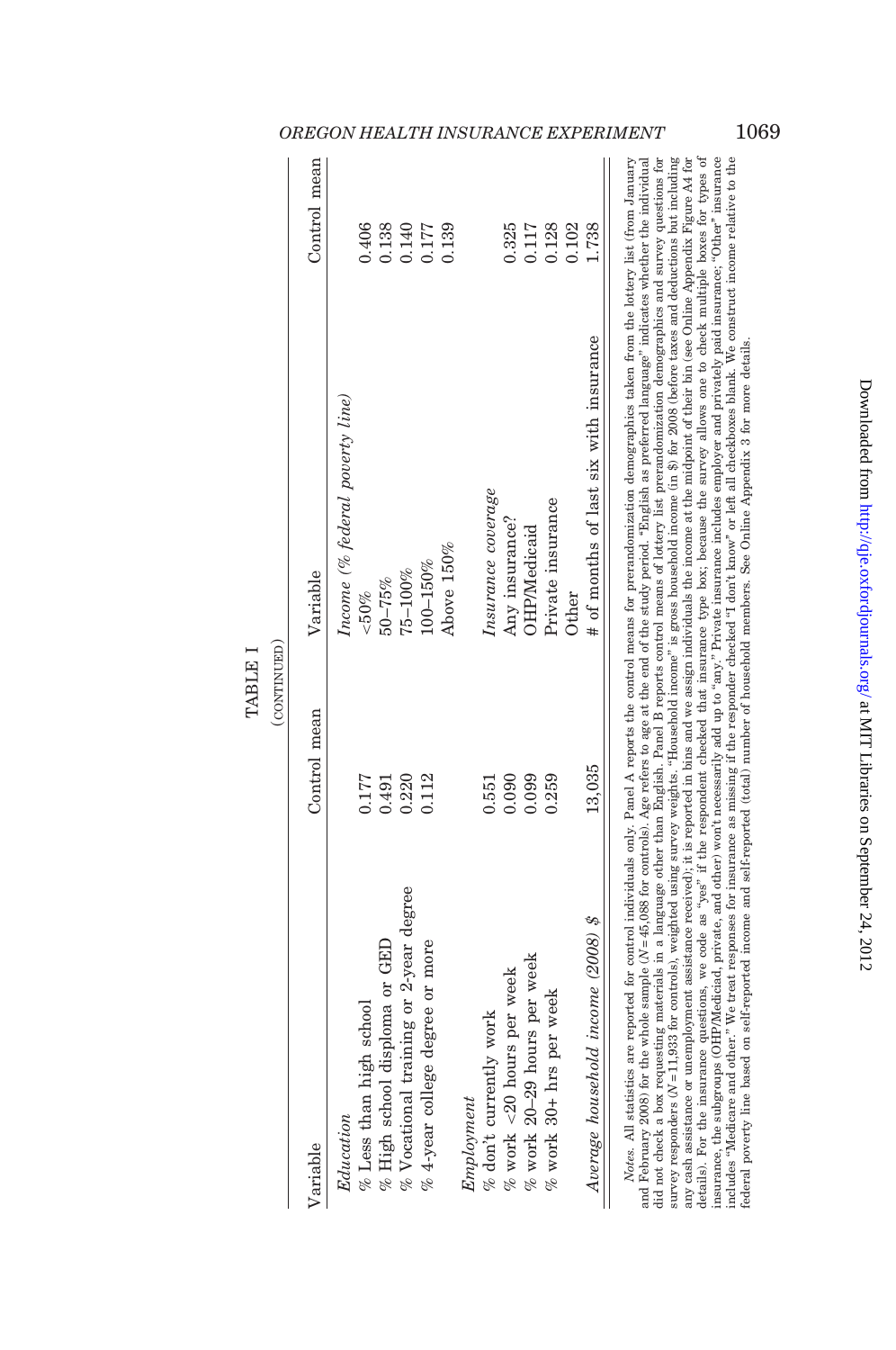population down to 74,922 individuals (representing 66,385 households). Of these, 29,834 individuals were selected by the lottery and the remaining 45,088 individuals are controls. Of these, we surveyed 29,589 treatment and 28,816 control individuals. Online Appendix Figure A1 shows the overlap between the full sample (which is used in the hospital discharge data and mortality analysis), the credit report subsample, and the mail survey subsample.

[Table I](#page-11-0) provides some demographic summary statistics for our control sample. Panel A, based on information provided prior to randomization on the sign-up list, shows that our study population is 56% female; about one-quarter are 50 to 64 years old at the end of our study period (the average age is 41); 92% have a preferred language of English; and about three-quarters live in a metropolitan statistical area (MSA). Panel B reports additional demographic characteristics of the control group from the survey. These outcomes are only available for individuals who responded to the mail survey and may therefore not be representative of the full sample. The population is 4% black and 12% Hispanic. Almost one-fifth has less than a high school education, and another half has only a high school diploma or GED. Over half report that they are not currently working. Most strikingly, they appear to be in quite poor health: 18% report having ever been diagnosed with diabetes, 28% with asthma, 40% with high blood pressure; 56% screen positive for depression.<sup>11</sup>

Panel B also shows the distribution of household income (relative to the federal poverty level) and insurance coverage. Both are important for the first-stage impact of lottery selection on insurance coverage. About 70% report incomes below the eligibility cut-off of 100% of the federal poverty level; this is consistent with our finding from analyzing application data that income eligibility requirements disqualified a nontrivial share of selected individuals [\(Allen et al. 2010](#page-47-0)). Finally, about 30% of the controls report having insurance (which, if they had it at the time of the

<sup>11.</sup> By contrast among a general adult population, 7% report ever being diagnosed with diabetes, 14% with asthma, 24% with high blood pressure, and 28% with depression. (These numbers are based on our calculation from the 2004–2009 Behavioral Risk Factor Social Surveillance Survey, which uses virtually identical questions to our survey questions.)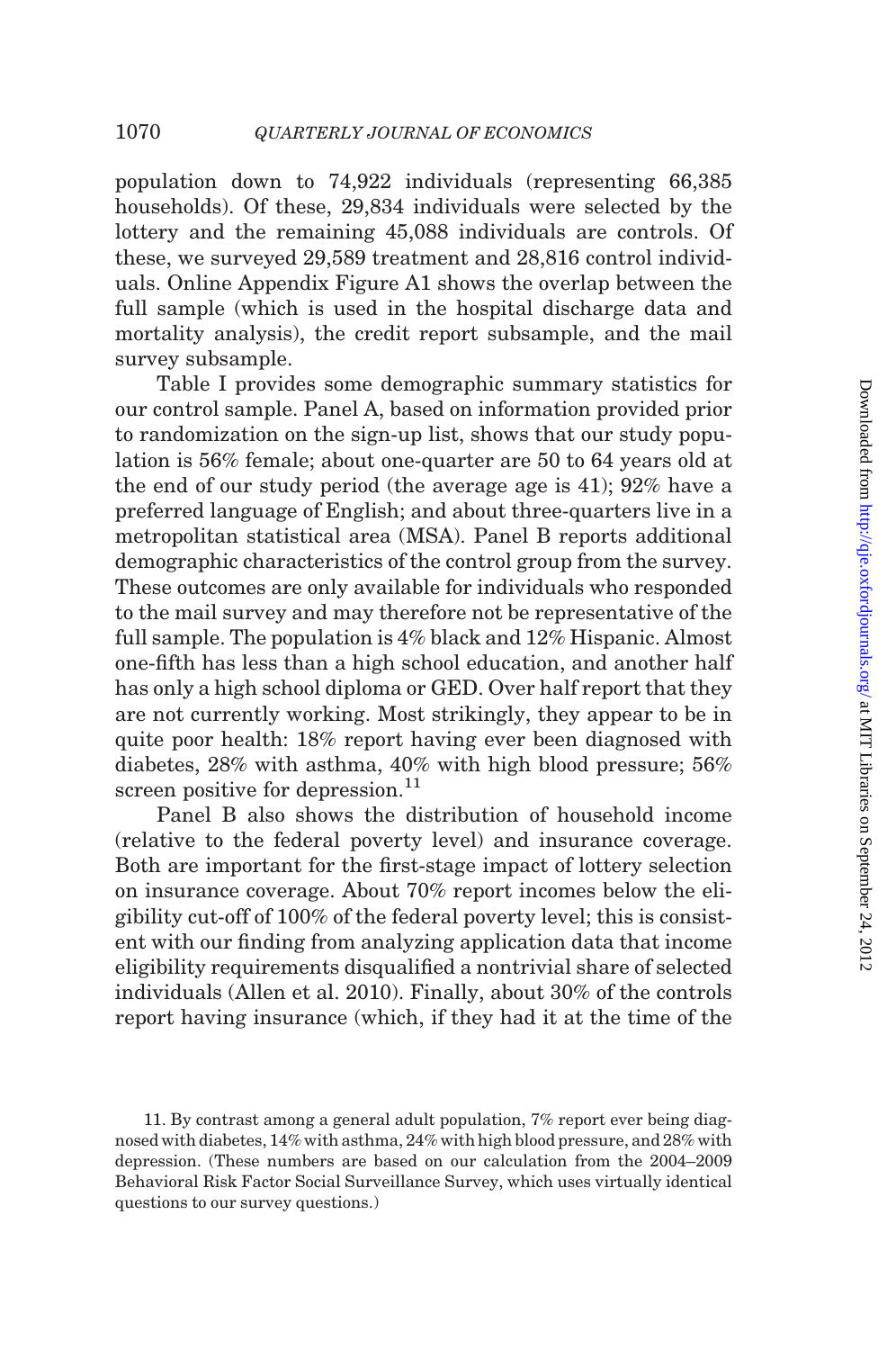<span id="page-14-0"></span>lottery, would have also made them ineligible for OHP Standard); 13% report having private insurance.

## IV. EMPIRICAL FRAMEWORK

## IV.A. Intent to Treat Effects of Lottery

I. Intent-to-Treat Equation. We estimate the intent-to-treat (ITT) effect of winning the lottery (i.e., the difference between treatment and controls) by estimating the following ordinary least squares (OLS) equation:

$$
(1) \t yihj = \beta_0 + \beta_1 LOTTERY_h + Xih\beta_2 + Vih\beta_3 + \varepsilon_{ihj},
$$

where *i* denotes an individual, *h* denotes a household, and  $i \in J$ denotes a ''domain'' of related outcomes (such as health or financial strain). For example,  $y_{ii}$  might be the self-reported health of individual  $i$ , which is one of the health measures in the health "domain" J. We define (sign) each outcome within a domain so that higher values all have the same interpretation within a domain (e.g., more health care use, more financial strain). As we will discuss, we summarize the estimates within a domain by the standardized treatment effect across outcomes in that domain; we also report estimates for individual outcomes and show p-values that are adjusted to account for the multiple outcomes examined within the domain.

 $LOTTERY$  is an indicator variable for whether household  $h$ was selected by the lottery. The coefficient on  $LOTTERY(\beta_1)$  is the main coefficient of interest and gives the average difference in (adjusted) means between the treatment group (the lottery winners) and the control group (those not selected by the lottery); it is interpreted as the impact of being able to apply for OHP Standard through the Oregon lottery.

We denote by  $X_{ih}$  the set of covariates that are correlated with treatment probability (and potentially with the outcome) and therefore must be controlled for so that estimates of  $\beta_1$  give an unbiased estimate of the relationship between winning the lottery and the outcome. In all of our analyses,  $X_{ih}$  includes indicator variables for the number of individuals in the household listed on the lottery sign-up form (hereafter "household size"); as already noted, although the state randomly sampled from individuals on the list, the entire household of any selected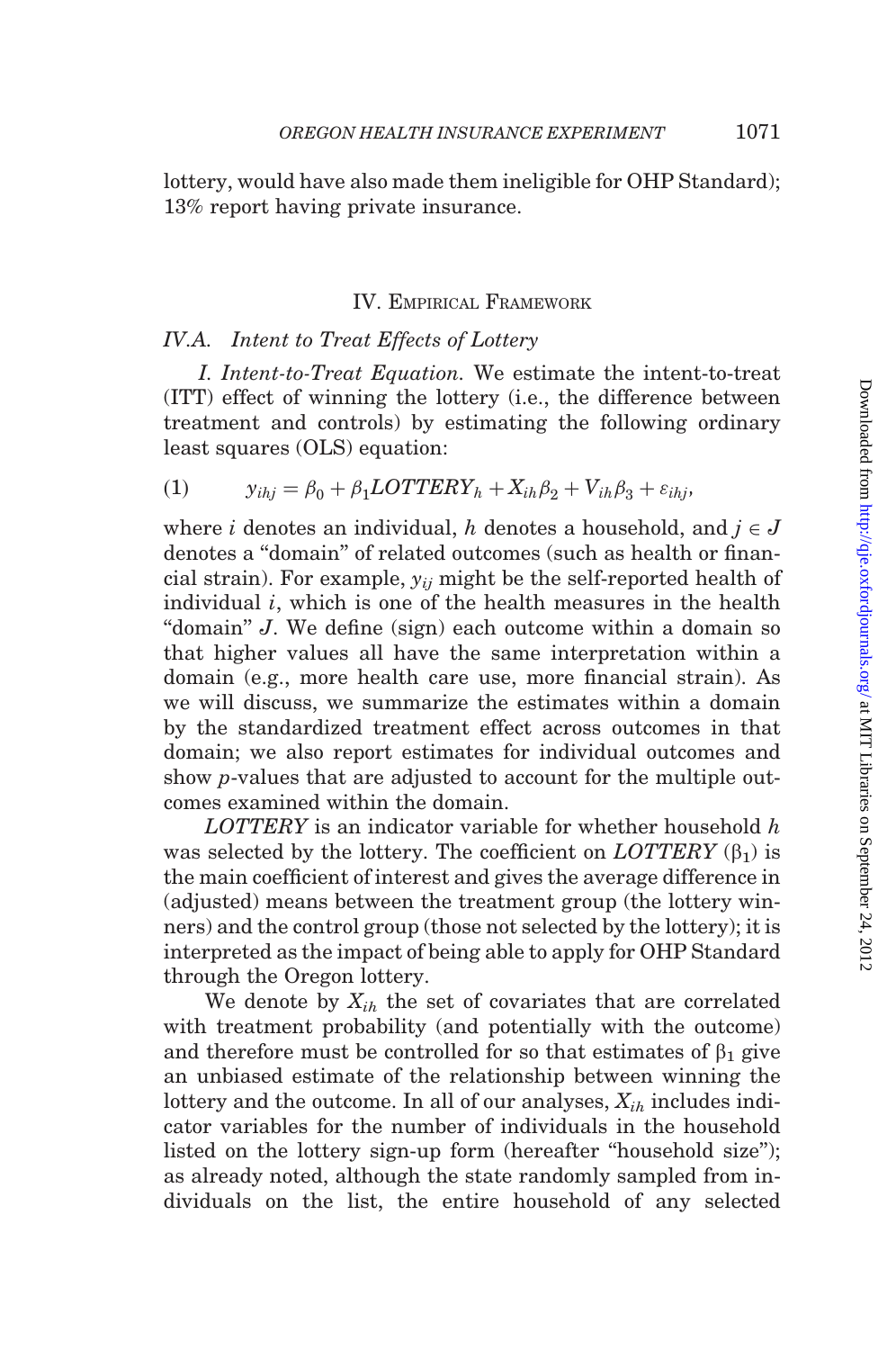individual was considered selected and eligible to apply for insurance. As a result, selected (treatment) individuals are disproportionately drawn from larger households.<sup>12</sup> For outcomes in the survey data,  $X_{ih}$  also includes indicator variables for survey wave (and the interaction of these indicator variables with household size indicators) because the fraction of treatment individuals varies across the seven survey waves.

We denote by  $V_{ih}$  a second set of covariates that can be included to potentially improve power by accounting for chance differences in variables between treatment and control group but that are not needed for  $\beta_1$  to give an unbiased estimate of the relationship between winning the lottery and the outcome. There are three potential sources of such variables: the lottery list demographic variables, prerandomization measures of outcomes in the credit report data and hospital discharge data, and the lottery draw to which the individual is assigned.<sup>13</sup> Our analysis of survey data will not control for any  $V_{ih}$  covariates; our analysis of administrative data will include lottery draw indicators as well as the prerandomization measure for the outcome analyzed in the hospital and credit report data. Online Appendix Table A15 shows that our results are not sensitive to other choices regarding the  $V_{ih}$  covariates.

In all of our ITT estimates and in our subsequent instrumental variable estimates (see [Section IV.C](#page-20-0)), we estimate linear models even though a number of our outcomes are binary. Because we are interested in the difference in conditional means for the treatments and controls, linear probability models pose no concerns in the absence of covariates or in fully saturated models [\(Angrist 2001; Angrist and Pischke 2009\)](#page-47-0). Our models are not fully saturated, however, so it is possible that the choice of models could make a difference, especially for outcomes with very low or very high mean probability. In Online Appendix Table A16 we show that the analysis of these "tail" outcomes is

13. In the administrative data, we measure outcomes from the notification date. For treatment individuals, notification date varies by lottery draw (which spans a seven-month period). For control individuals, we randomly assigned a lottery draw at the household level, stratified on household size, to match the distribution of lottery draws among the treatments so that by construction, treatment probability is uncorrelated with lottery draw within household size.

<sup>12.</sup> The proportion of treated (respectively, control) individuals in household size 1 is 66.5 (respectively, 83.6), in household size 2 is 33.1 (respectively, 16.4) and in household size 3 is 0.5 (respectively, 0.04).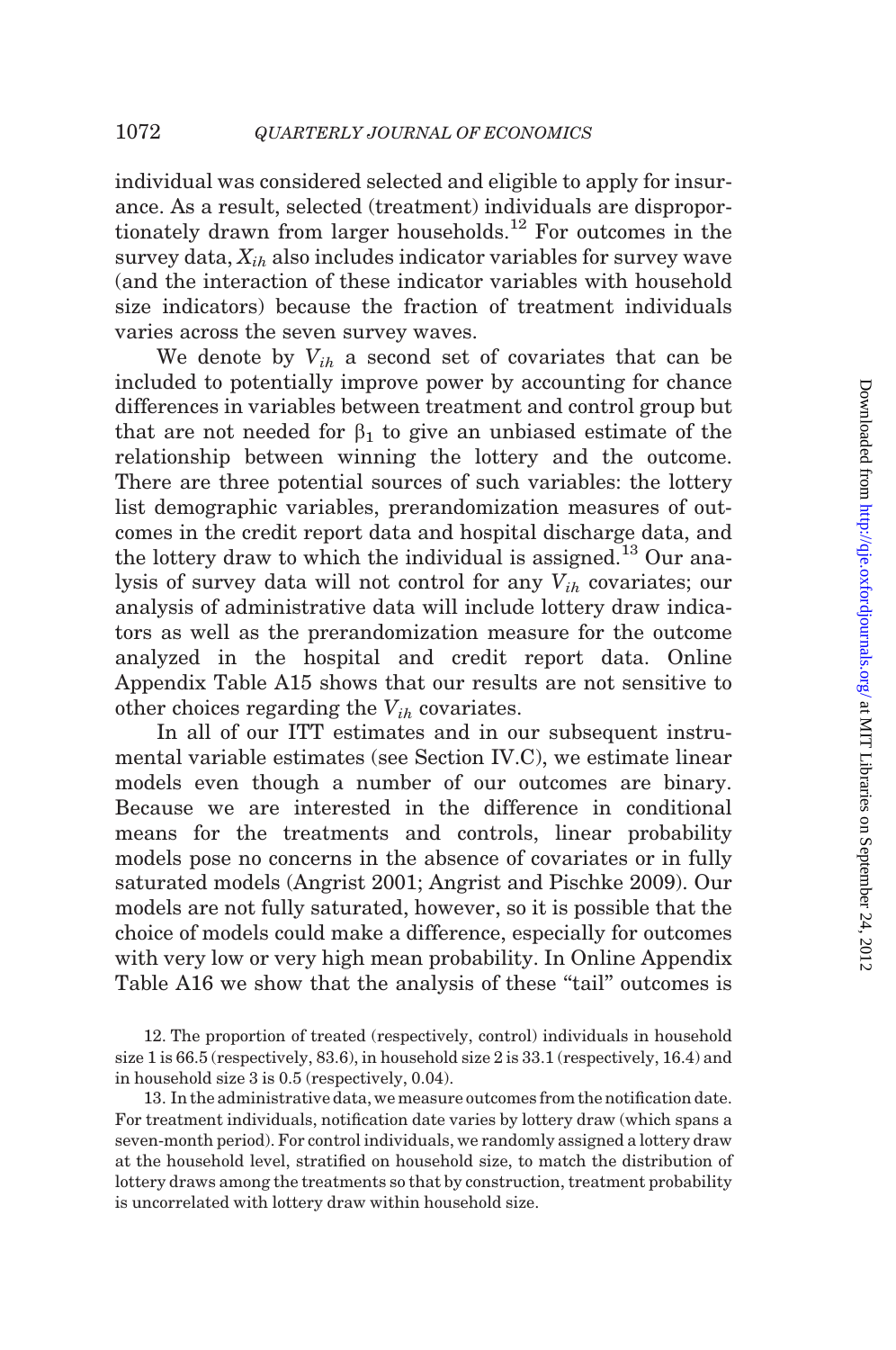not sensitive to estimating nonlinear models instead (this analysis was not prespecified).

In all of our analyses we cluster the standard errors on the household identifier because the treatment is at the household level. Analyses of survey data are weighted to account for the sampling design of the survey as described already (and in Online Appendix 1.7); we show in Online Appendix Table A15 that the results are similar if we do not use survey weights or if we limit the analysis to the individuals who responded to the basic protocol (this analysis was not prespecified).

Handling many outcomes: standardized treatment effects and multiple inference. We summarize multiple findings across related outcomes within a domain J by the average standardized treatment effect: $14$ 

$$
(2) \qquad \qquad \sum_{j\in J} \frac{1}{J} \frac{\xi_{1j}}{\sigma_j},
$$

where  $\sigma_i$  is the standard deviation of  $y_i$  in the control group and  $\xi_{1i}$ is the coefficient of interest for outcome j. (Specifically, for the ITT estimates in equation (1), the  $\xi_{1j}$ 's correspond to the  $\beta_{1j}$ 's). To account for covariance in the estimates of  $\frac{\xi_{1j}}{\sigma_j}$ , we estimate pooled OLS for all outcomes  $j \in J$ <sup>15</sup> An important limitation of standardized treatment effects is that they implicitly ''weight'' each outcome within a domain equally, which may not be desirable.

In addition to standardized treatment effects, in each domain we also report the underlying estimates on the individual outcomes (i.e., the  $\beta_{1j}$ 's) due to their ease of interpretation and individual interest. For the individual outcomes we report both per comparison p-values and ''family-wise'' p-values adjusted to account for the multiple outcomes examined within the domain.<sup>16</sup>

14. The approach in this section draws heavily on [Kling and Liebman \(2004\)](#page-48-0) and [Kling, Liebman, and Katz \(2007\).](#page-48-0)

15. Specifically, we stacked the data for the individual outcomes within a domain and estimated a single regression equation that allowed the coefficients on each covariate tovaryflexibly acrossthe outcomes andfor correlation in the error terms across outcomes.

16. The family-wise p-value corresponds to the probability of rejecting the null hypothesis of no effect on a given outcome under the null family of hypotheses of no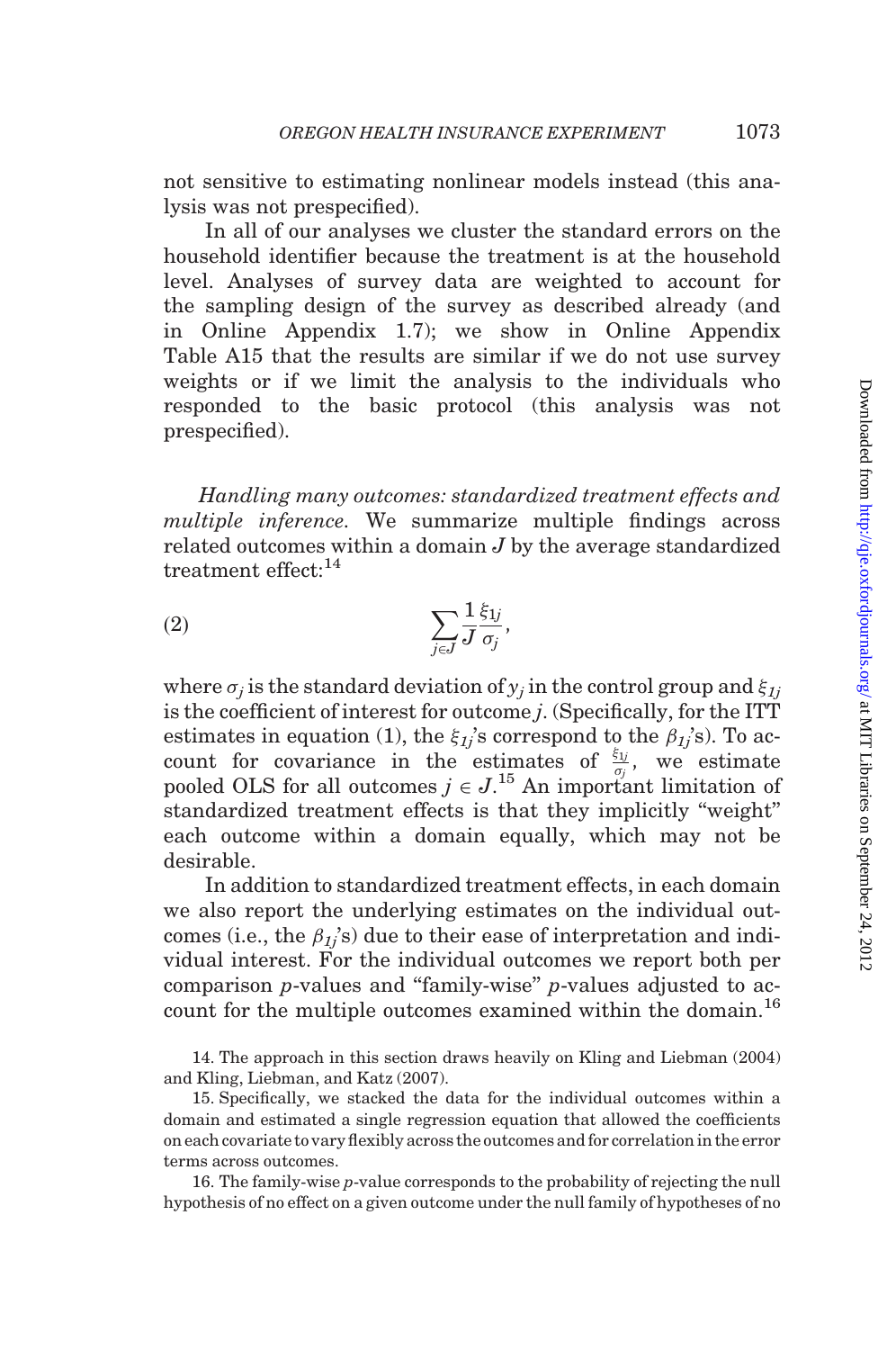The per comparison *p*-value may be appropriate if one is interested in the particular hypothesis of the impact of insurance on a specific outcome (such as depression). The family-wise p-value is more appropriate for considering the test of the specific outcome as part of a set of tests on all the outcomes in the domain of that standardized treatment effect (such as overall health). In practice, it is rare for one of our results to be statistically significant (e.g., a p-value of less than .05) in the per comparison test and not significant after adjusting for multiple inference.<sup>17</sup>

## IV.B. Validity of the Experimental Design

Our causal inference rests on the twin assumptions that assignment of the ability to apply for OHP Standard was in fact randomized in the way described, and that the treatment and control individuals in the subsamples we use to analyze outcomes are not differentially selected from the full sample. The lottery's random selection process was performed by Oregon's Department of Human Services (DHS). We verified through independent computer simulations that we could replicate their procedure to within sampling error (Online Appendix 2.1 and Table A12 provide more detail); we also demonstrate that the procedure we used to draw our survey sample produced balance of treatment and control characteristics (see Online Appendix 2.2 and Table A12).

Differences in attrition (match rates or response rates) or in the prerandomization characteristics of the treatment and control analysis samples would raise concerns about the second key assumption for causal inference. [Table II](#page-18-0) therefore investigates treatment-control balance for three different samples in columns

effect on any outcome in this domain. We calculate these family-wise error rate adjusted p-values based on 10,000 iterations of the free step-down resampling method of [Westfall and Young \(1993\);](#page-49-0) see [Kling and Liebman \(2004\)](#page-48-0) or [Anderson](#page-47-0) [\(2008\)](#page-47-0) for more detailed discussions as well as applications.

<sup>17.</sup> In the archived analysis plan we proposed presenting standardized treatment effects of related outcomes within a domain separately for both survey and administrative data, as well as a third standardized treatment effect using the outcomes from both survey and administrative data in a given domain. Given the major substantive and methodological differences between the two types of data, in this article we have opted for reporting only the standardized treatment effects across outcomes within domains for the survey and administrative data separately. In practice this makes a negligible difference to the adjusted p-values; results available on request.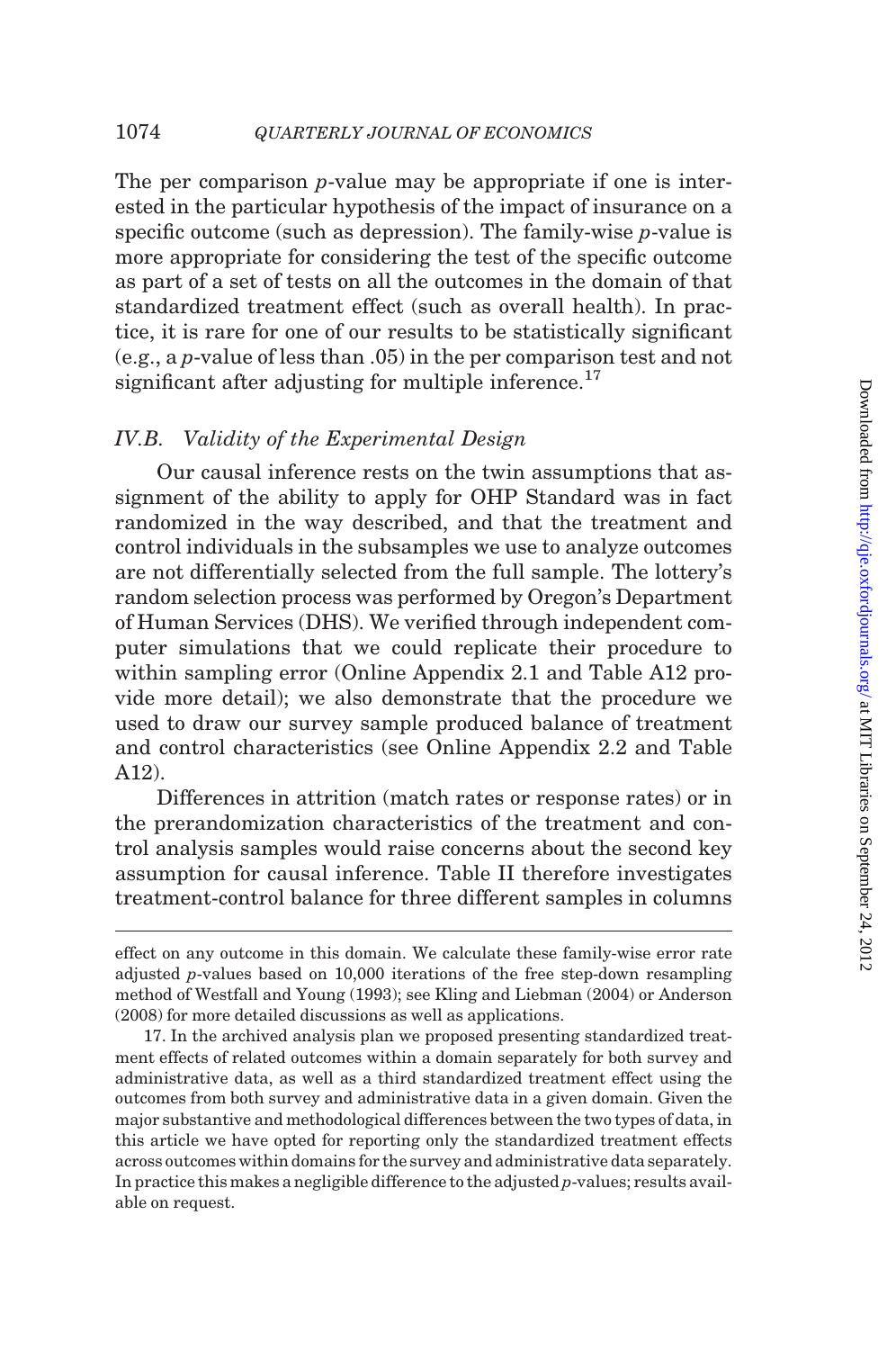|  | こう ひこうこうこうこう こうつううこうりょう イル・オン・オ<br>Í<br>į |
|--|-------------------------------------------|
|  |                                           |

<span id="page-18-0"></span>

|                                                                                                                                                                | Control mean (std. dev.) |                  | Difference between treatment and control    |                                                                                   |
|----------------------------------------------------------------------------------------------------------------------------------------------------------------|--------------------------|------------------|---------------------------------------------|-----------------------------------------------------------------------------------|
|                                                                                                                                                                | for full sample          |                  |                                             |                                                                                   |
|                                                                                                                                                                | $\widehat{\Xi}$          | Full sample      | Credit report<br>subsample<br>$\widehat{3}$ | Survey respondents<br>subsample                                                   |
|                                                                                                                                                                |                          | $\widehat{2}$    |                                             | $\widehat{E}$                                                                     |
| Matched in September 2009 credit data<br>Panel A: Match/response rates                                                                                         | (0.473)<br>0.663         |                  | $(0.0037)$<br>$[0.247]$<br>$-0.0043$        |                                                                                   |
| Responded to survey                                                                                                                                            | (0.500)<br>0.506         |                  |                                             | $-0.016$                                                                          |
| Response time (in days)                                                                                                                                        | (57.8)<br>53.0           |                  |                                             | $\begin{array}{c} (0.0066) \\ [0.014] \\ 1.638 \\ (1.088) \\ (0.132] \end{array}$ |
| Panel B: Prerandomization characteristics                                                                                                                      |                          |                  |                                             |                                                                                   |
| Lottery list variables<br>$F$ -statistic<br>[p-value]                                                                                                          |                          | [0.239]<br>1.286 | [0.836]<br>0.553                            | [0.820]<br>0.574                                                                  |
| Pre-randomization outcomes<br>$F$ -statistic                                                                                                                   |                          | 0.543            | 0.921                                       |                                                                                   |
| [p-value]                                                                                                                                                      |                          | [0.844]          | [0.518]                                     | $1.266$<br>[0.281]                                                                |
| Both of the above<br>$F$ -statistic                                                                                                                            |                          | 0.915            | 0.793                                       | 0.782                                                                             |
| $[p-value]$                                                                                                                                                    |                          | [0.56]           | [0.726]                                     | [0.680]                                                                           |
|                                                                                                                                                                |                          | 74,922           | 49,980                                      | 23,741                                                                            |
| Notes Standard errors in parentheses: per comparison p-ralines in source in papel A we analyze match and response rates (The first column reports the mean and |                          |                  |                                             |                                                                                   |

TREATMENT: CONTROL BALANCE TREATMENT: CONTROL TABLE II TABLE II

dependent variable shown in the left column and the sample indicated in the column heading. Specifically they report the coefficient on *LOTTERY* based on estimating equation (1).<br>All regressions include household fixed ef effects and household fixed effects and use survey weights. The full sample (i.e., the sample used in the hospital discharge and mortality data) is used in column (3), and the entire<br>The same of the same of the same of th member; whether the individual gave his or her address as a PO box; whether he or she signed up the first day the lottery list was open; the median household income in the 2000<br>are specific to the sample (we look at the ho a sua construction and the material complete the complete process in a sua construction of the construction of the complete process in the construction of the construction of the construction of the construction of the con ''Lottery list variables'' are common across all three samples and consist of nine demographic variables derived from information provided at the time of lottery sign up: year of birth; sex; whether English is the preferred language for receiving materials; whether the individual signed him- or herself up for the lottery or were signed up by a household few measures from each that approximate survey questions we subsequently analyze for column (4)). More detail on the prerandomization outcomes, the exact regression speci-<br>fications, and the results for each variable analy Notes. Standard errors in parentheses; per comparison p-values in square brackets. In Panel A, we analyze match and response rates. The first column reports the mean and standard deviation for the control sample of the outcome shown in the left column. Columns (3) and (4) report estimated differences between treatments and controls for the dependent variable shown in the left column and the sample indicated in the column heading. Specifically they report the coefficient on LOTTERY based on estimating equation (1). All regressions include household fixed effects and cluster on household. In addition, in column (4) we include survey wave fixed effects and the interaction of survey wave fixed effects and household fixed effects and use survey weights. The full sample (i.e., the sample used in the hospital discharge and mortality data) is used in column (3). and the entire survey sample is used in column (4). In Panel B we report the F-statistic and p-value from regressing multiple prerandomization characteristics on LOTTERY in equation (1). birth; sex; whether English is the preferred language for receiving materials; whether the individual signed him- or herself up for the lottery or were signed up by a household member; whether the individual gave his or her address as a PO box; whether he or she signed up the first day the lottery list was open; the median household income in the 2000 census from their ZIP code; whether the ZIP code given is within a census-defined MSA; and whether he or she provided a phone number on sign up. ''Prerandomization outcomes'' are specific to the sample (we look at the hospital outcomes that we subsequently analyze for column (2), the credit report outcomes we subsequently analyze for column (3), and a few measures from each that approximate survey questions we subsequently analyze for column (4)). More detail on the prerandomization outcomes, the exact regression specifications, and the results for each variable analyzed in Panel B are presented in Online Appendix 3, Table A13.

## OREGON HEALTH INSURANCE EXPERIMENT 1075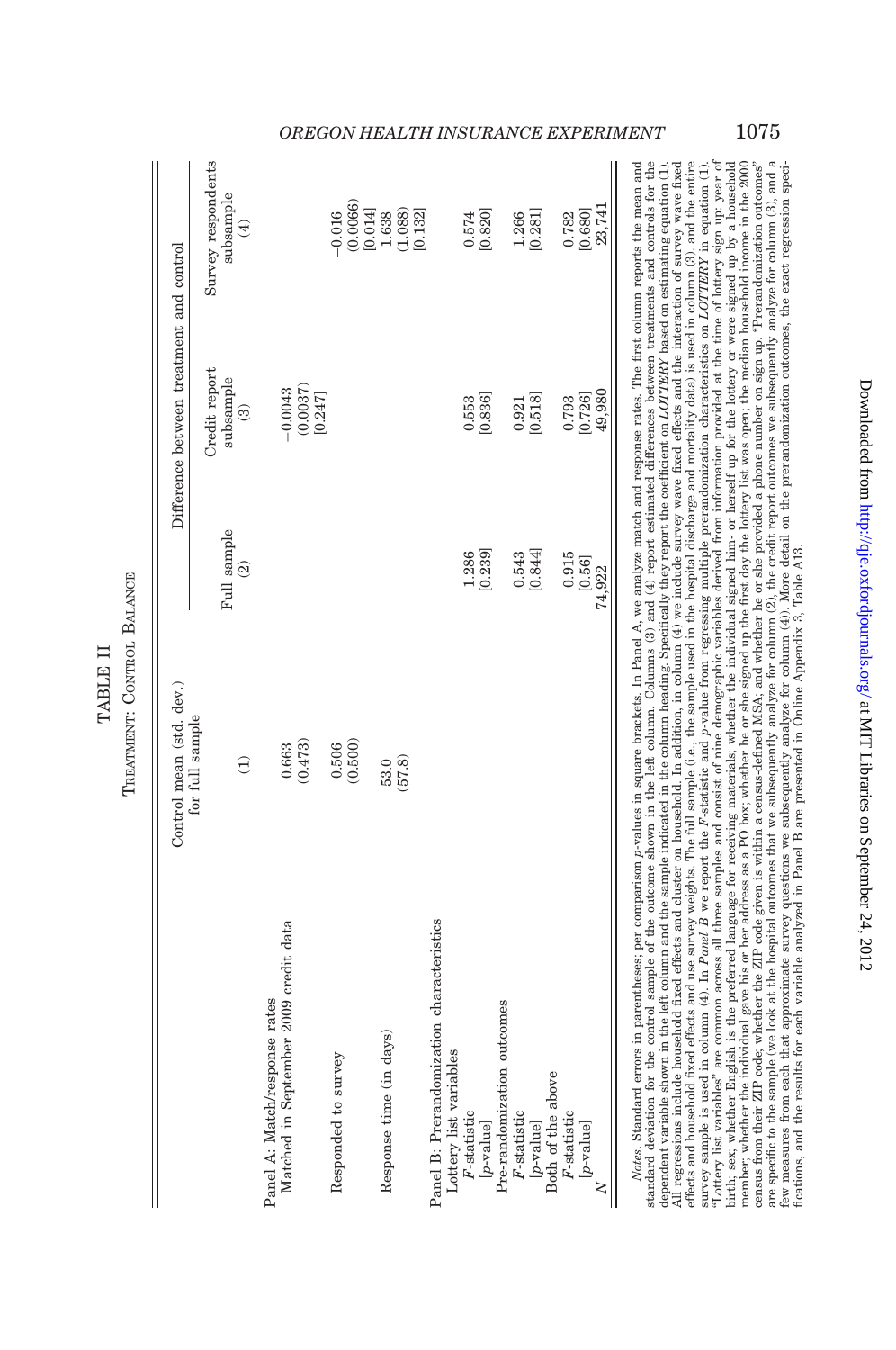(2) through (4), respectively: the sample universe (which is the sample analyzed in the hospital discharge data and the mortality data), the credit report subsample, and the survey respondents. A priori we were most concerned about the potential for imbalance between treatment and controls in the subsample of survey respondents, given the 50% nonresponse rate (compared to an effective match rate of over 97% in the credit report data).

Panel A shows the balance of match rates. In the credit report data, the difference in (unconditional) match rates between treatment and control groups is a statistically insignificant 0.4 percentage points. In the survey respondent sample, there is a statistically significant 1.6 percentage point (std. err.  $= 0.7$ ) lower response rate for treated individuals, off of a 51% base.<sup>18</sup> By way of comparison, our estimated difference in response rates across treatment and control is much smaller than in the RAND Health Insurance Experiment; there, the overall response rate was higher (77%), but those randomized into more coverage had systematically higher response rates, with a 24 percentage point difference in response rate between the most and least compre-hensive plan (87% versus 63%; [Newhouse and the Insurance](#page-49-0) [Experiment Group 1993](#page-49-0)).

Among the matched or responding subsample, we investigated the treatment-control balance for various prerandomization characteristics. In total we examined treatment-control balance for 31 different variables in up to three different samples  $(54 \text{ total comparisons})$ . In Panel B we report the summary  $F\text{-}stat$ istics and p-values on the treatment-control balance of groups of variables. The first row (lottery list characteristics) shows the F-statistics and p-values on the treatment-control balance of all the nine lottery list demographics. The second row (prerandomization outcomes) shows the balance of prerandomization outcomes that match ones that we subsequently analyze postrandomization. The selection of these variables was prespecified and is described in Online Appendix 2.2 (Appendix Table A13). Finally, the third row (both of the above) examines balance on the lottery list and prerandomization outcomes combined. In each of the three samples we are unable to reject the null of treatmentcontrol balance on the lottery list variables, the prerandomization measures, or the combined set of variables. All p-values are above

<sup>18.</sup> Conditional on response, response time between treatment and controls is indistinguishable.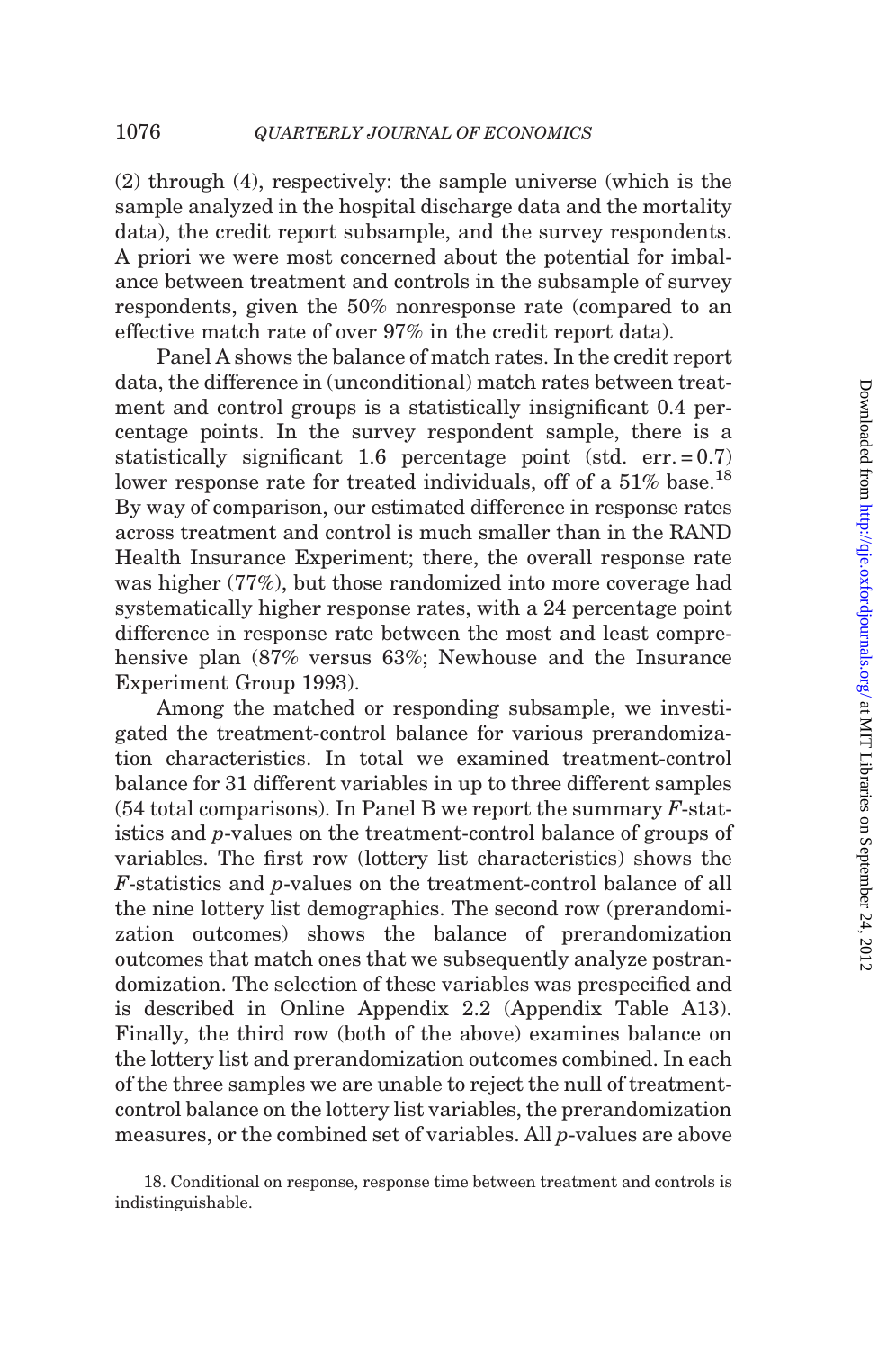<span id="page-20-0"></span>.23. For the survey respondent subsample—where a priori we were most concerned about potential imbalance—the p-values are all at least .28.<sup>19</sup>

The individual results for treatment-control balance for each variable that contributes to the reported F-tests are shown in Online Appendix Table A13. In only two of the comparisons (one in the full sample and one in the credit report subsample) did we obtain *p*-values below .05 ( $p = .039$  and  $p = .014$ ); this is consistent with what we would expect by chance with 54 comparisons.

A separate question from the balance of treatment and controls within a subsample is how the various subsamples compare to each other. Differences in characteristics across subsamples do not threaten causal inference but may be important for comparing estimates across data sets as well as for extrapolating to other contexts. Survey responders are on average almost two years older and 3 percentage points more likely to be female than the full sample; they look similar to the full sample in terms of their language preference and urbanicity. There are no material observable differences between the credit report subsample and the full sample (see Online Appendix Table A1).

## IV.C. Local Average Treatment Effect of Medicaid (LATE)

The ITT estimates from equation (1) provide an estimate of the causal effect of winning the lottery (i.e., winning the ability to apply for OHP Standard). This provides an estimate of the net impact of expanding access to public health insurance. We are also interested in the impact of insurance coverage. We model this as follows:

(3)  $y_{ihi} = \pi_0 + \pi_1 IN SURANCE_{ih} + X_{ih}\pi_2 + V_{ih}\pi_3 + v_{ihj}$ 

where *INSURANCE* is a measure of insurance coverage and all other variables are as defined in equation (1). We estimate

19. We use the fairly conservative procedure of[Lee \(2009\)](#page-48-0) tobound the potential bias arising from differential response rates between treatments and controls. Our ability to reject the null of no effect of health insurance on health care use or financial strain is generally robust to this bounding exercise (although naturally the magnitudes are attenuated at the lower bound), but our ability to reject the null of no impact of health insurance on self-reported health is generally not robust to this bounding exercise. These results are presented in Online Appendix Table A14 and discussed in Online Appendix 2.2. (This analysis was not prespecified.)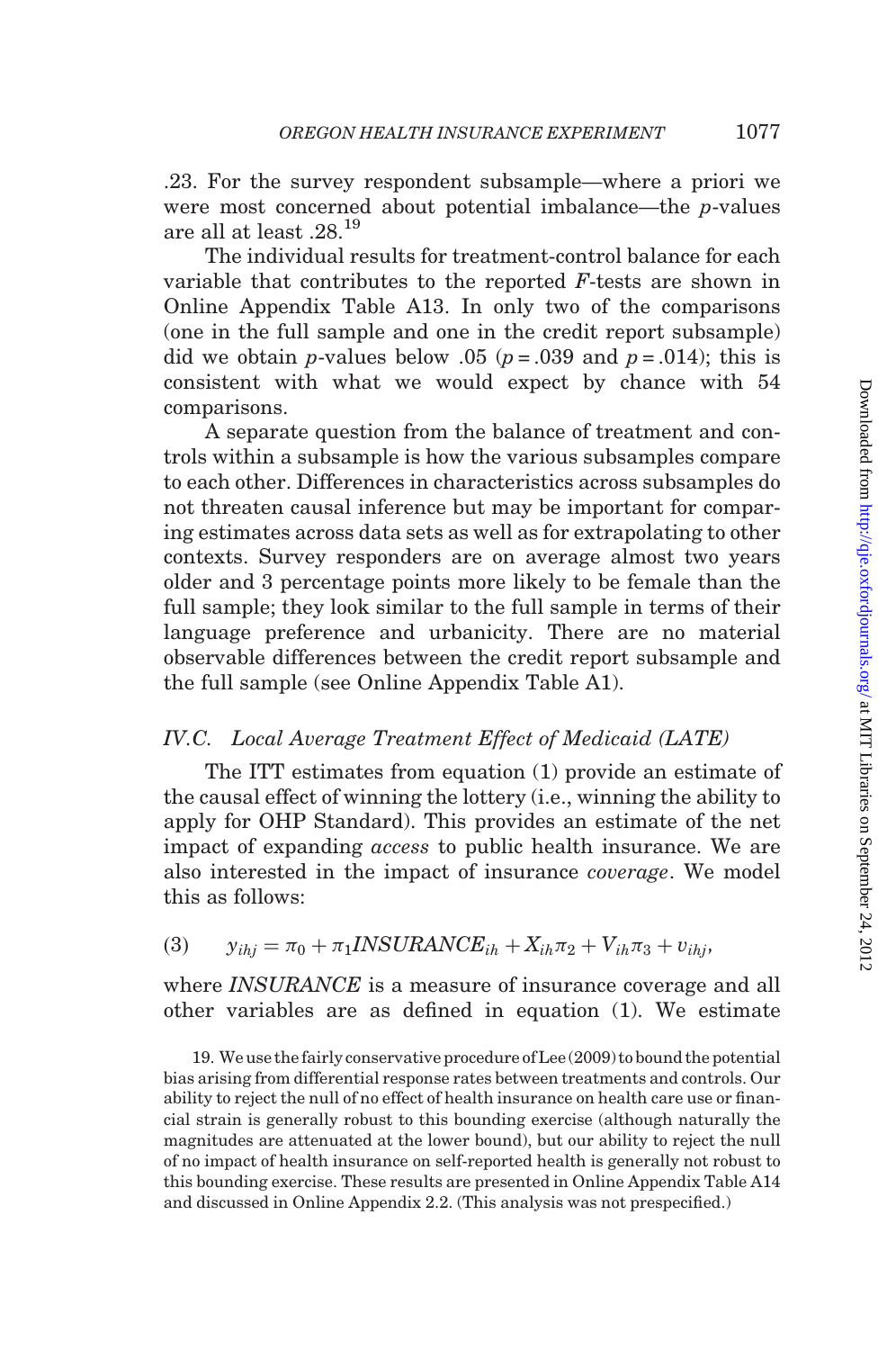equation (3) by two-stage least squares (2SLS), using the following first-stage equation:

(4) INSURANCE<sub>ih</sub> +  $\delta_0$  +  $\delta_1$ LOTTERY<sub>h</sub> +  $X_{ih}\delta_2$  +  $V_{ih}\delta_3$  +  $\mu_{ihj}$ ,

in which the excluded instrument is the variable LOTTERY with the first-stage coefficient of  $\delta_1$ .<sup>20</sup>

We interpret the coefficient on insurance from instrumental variable estimation of equation (3) as a local average treatment effect (LATE) of insurance ([Imbens and Angrist 1994](#page-48-0)). In other words, our estimate of  $\pi_1$  identifies the causal impact of insurance among the subset of individuals who obtain insurance on winning the lottery and who would not obtain insurance without winning the lottery (i.e., the compliers). Because the model is just identified, the LATE estimate of  $\pi_1$  is given by the ratio of the ITT coefficient on LOTTERY (equation (1)) and the first-stage coefficient on LOTTERY (equation (4)), or  $\frac{\beta_1}{\delta_1}$ . [Table III](#page-22-0) reports our first-stage estimates based on estimation of equation (4). The first row reports the results using the measure of insurance that is used in all of our LATE estimates: whether the individual was ever on Medicaid (which includes both OHP Standard and OHP Plus) during our study period, as measured in the state's Medicaid enrollment files. The results indicate a first stage of 0.26 for both the full sample (column (2)) and the credit-report subsample (column (4)) and a first stage of 0.29 for the survey respondents (column  $(6)$ ). All of these first stages have *F*-statistics above 500. The first-stage coefficient is considerably less than 1, primarily reflecting the 30% take-up already discussed; in addition, a small percentage of the controls became eligible for OHP Plus over our study period.<sup>21</sup> Relative to our study population, compliers are somewhat older, more likely white, in worse health, and in lower socioeconomic status.<sup>22</sup>

20. When we report standardized treatment effects for LATE estimates, they are calculated based on the formula in equation (2) and using pooled instrumental variables (IV) estimates of equation (3) across outcomes.

21. As we discuss in more detail in Online Appendix 1.3, the way the state identified lottery participants in the Medicaid enrollment files may cause it to slightly underestimate enrollment among nonselected (control) individuals, and thus cause us to overestimate our first stage by, we estimate, 2 percentage points or less.

22. The relative likelihood of being a complier is given by the ratio of the first stage in the subgroup to the overall first stage ([Angrist and Pishke 2009,](#page-47-0) p. 171). These results are reported in Online Appendix Table A26.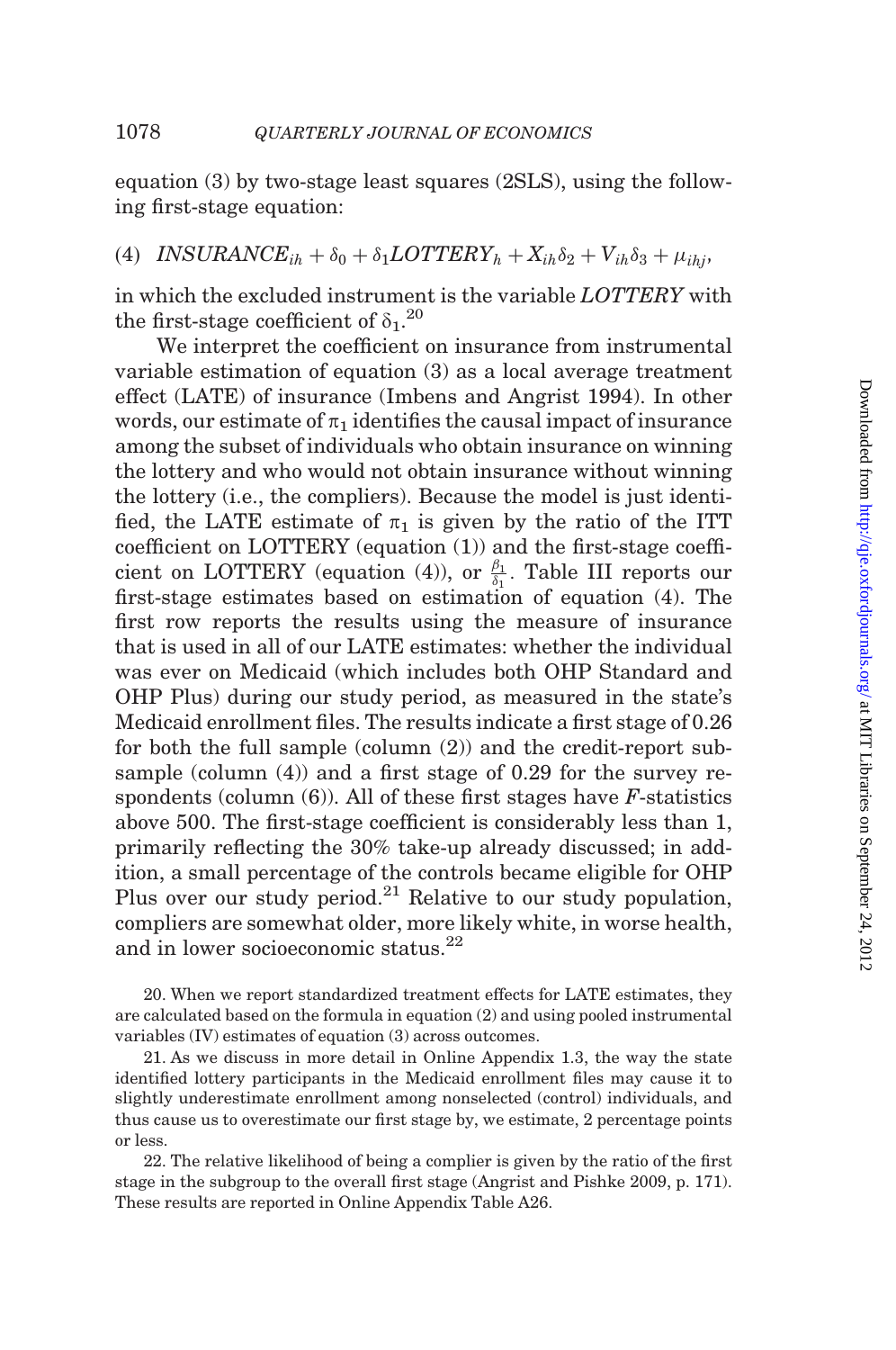<span id="page-22-0"></span>

|                          |                                               | Full sample                     |                                                                                                | Credit report subsample                 |                                                           | Survey respondents            |                                                  |
|--------------------------|-----------------------------------------------|---------------------------------|------------------------------------------------------------------------------------------------|-----------------------------------------|-----------------------------------------------------------|-------------------------------|--------------------------------------------------|
|                          |                                               | Control mean<br>$\widehat{\Xi}$ | <b>Estimated FS</b><br>$\widehat{\mathfrak{D}}$                                                | Control mean<br>$\widehat{\mathcal{C}}$ | <b>Estimated FS</b><br>$\bigoplus$                        | Control mean<br>$\widehat{5}$ | <b>Estimated FS</b><br>$\widehat{\mathbf{e}}$    |
| Ê                        | Ever on Medicaid                              | 0.141                           | 0.256                                                                                          | 0.135                                   | $\frac{0.255}{(0.0042)}$                                  | 0.135                         | 0.290                                            |
| $\widehat{\mathfrak{D}}$ | Ever on OHP Standard                          | 0.027                           | (0.0035)                                                                                       | 0.028                                   |                                                           | 0.026                         | 0.0066<br>0.302                                  |
|                          |                                               |                                 |                                                                                                |                                         | $\begin{array}{c} 0.264 \\ (0.0036) \\ 3.366 \end{array}$ |                               | (0.0055)                                         |
| ම                        | # of months on Medicaid                       | 1.408                           |                                                                                                | 1.352                                   |                                                           | 1.509                         | 3.943                                            |
| $\widehat{\Theta}$       | On Medicaid, end of study period              | 0.106                           | $\begin{array}{c} 0.264 \\ 0.0029) \\ 0.355 \\ 0.045) \\ 0.148 \\ 0.148 \\ 0.031) \end{array}$ | 0.101                                   | (0.055)                                                   | 0.105                         | (0.090)                                          |
|                          |                                               |                                 |                                                                                                |                                         | $\frac{0.151}{(0.0038)}$                                  |                               | $\begin{array}{c} 0.189 \\ (0.0061) \end{array}$ |
| $\widehat{5}$            | Currently have any insurance (self-report)    |                                 |                                                                                                |                                         |                                                           | 0.325                         | 0.179                                            |
|                          |                                               |                                 |                                                                                                |                                         |                                                           |                               | (0.0077)                                         |
| $\widehat{\mathbf{6}}$   | Currenty have private insurance (self-report) |                                 |                                                                                                |                                         |                                                           | 0.128                         | (0.0053)<br>$-0.0076$                            |
| E                        | Currently on Medicaid (self-report)           |                                 |                                                                                                |                                         |                                                           | 0.117                         | 0.197                                            |
|                          |                                               |                                 |                                                                                                |                                         |                                                           |                               | (0.0063)                                         |
| $\circledcirc$           | Currently on Medicaid                         |                                 |                                                                                                |                                         |                                                           | 0.105                         | (0.0060)<br>0.191                                |
| $\widehat{\mathbf{e}}$   | Ever on TANF                                  | 0.031                           | $\begin{array}{c} 0.0011 \\ 0.0013 \end{array}$                                                | 0.028                                   | 0.0021                                                    | 0.023                         | 0.0019                                           |
|                          |                                               |                                 |                                                                                                |                                         | (0.0016)                                                  |                               | (0.0025)                                         |
| (10)                     | TANF benefits (\$)                            | 124                             | (5.813)<br>$-1.659$                                                                            | $\overline{11}$                         | (6.571)<br>1.543                                          | 100                           | (10.884)<br>$-4.991$                             |
|                          | (11) Ever on food stamps                      | 0.606                           | $\begin{array}{c} 0.017 \\ (0.0029) \\ 61.3 \end{array}$                                       | 0.594                                   | $\frac{0.018}{(0.0035)}$                                  | 0.622                         | 0.023                                            |
|                          |                                               |                                 |                                                                                                |                                         |                                                           |                               | (0.0054)                                         |
| (12)                     | Food stamp benefits (\$)                      | 1776                            |                                                                                                | 1787                                    | 60.0                                                      | 2202                          | 122.4                                            |
|                          |                                               |                                 | (15.0)                                                                                         |                                         | $(18.8)$<br>49,980                                        |                               | (33.4)                                           |
|                          | $\geq$                                        |                                 | 74,922                                                                                         |                                         |                                                           |                               | 23,741                                           |
|                          |                                               |                                 |                                                                                                |                                         |                                                           |                               |                                                  |

FIRST-STAGE ESTIMATES ESTIMATES TABLE III TABLE III FIRST-STAGE

day the survey was returned. All outcomes are measured for the individual except that in row (10) (12) where TANF (food stamp) benefits measure total household benefits received over the study period. For purposes of measu administrative data, the study period in the first stage begins with the notification date (which varies by lottery draw). For the second stage outcomes that we analyze in the survey<br>data, the study period in the first sta *Notes*. Standard errors in parentheses. Even-numbered columns report the coefficient and standard error on *LOTTERY* from estimating the first-stage equation (4) with the dependent variable *INSURANCE* defined in the left in the hospital discharge and mortality data. All regressions include dummies for household size and adjust standard errors for household clusters. The regressions in columns (2) and  $(4)$  also include lottery draw dummies; the regressions in column  $(6)$  also include dummies for survey wave and survey wave interacted with household size dummies, and use survey weights. The insurance measures are taken from the Medicaid envollment administrative data except for those labeled "self-report" (rows (5) through (7)) which are taken from the survey. In the survey, respondents could report various types of insurance; we define "private insurance" as employer or private insurance and "any insurance" as Medicaid, Medicare, employer, private, or other insurance. In rows (1) and (2), "ever" refers to enrollment ever during the study period, as defined in the text. In row (3), "# of months" refers to number of months earnolled during the study period. In row (8), insurance is measured as being on Medicaid according to the state Medicaid enrollment data on the state of the state of the state of the sta Notes. Standard errors in parentheses. Even-numbered columns report the coefficient and standard error on LOTTERY from estimating the first-stage equation (4) with the dependent variable INSURANCE defined in the left column; odd-numbered columns report the control mean for that measure of INSURANCE. "Full sample" is the sample analyzed in the hospital discharge and mortality data. All regressions include dummies for household size and adjust standard errors for household clusters. The regressions in columns (2) and (4) also include lottery draw dummies; the regressions in column (6) also include dummies for survey wave and survey wave interacted with household size dummies, and use survey weights. The insurance measures are taken from the Medicaid enrollment administrative data except for those labeled ''self-report'' (rows (5) through (7)) which are taken from the survey. In the survey, respondents could report various types of insurance; we define "private insurance" as employer or private insurance and "any insurance" as Medicaid, Medicare, employer, private, or other insurance. In rows (1) and (2), "ever" refers to enrollment ever during the study period, as defined in the text. In row (3), "# of months" refers to number of months enrolled during the study period. In row (8), insurance is measured as being on Medicaid according to the state Medicaid enrollment data on the day the survey was returned. All outcomes are measured for the individual except that in row (10) (12) where TANF (food stamp) benefits measure total household benefits received over the study period. For purposes of measuring the first stage, the study period is defined as ending on September 30, 2009. For the second-stage outcomes that we analyze in the administrative data, the study period in the first stage begins with the notification date (which varies by lottery draw). For the second stage outcomes that we analyze in the survey data, the study period in the first stage begins on the first notification date (March 10, 2008).

## OREGON HEALTH INSURANCE EXPERIMENT 1079

Downloaded from http://qje.oxfordjournals.org/ at MIT Libraries on September 24, 2012 Downloaded from <http://qje.oxfordjournals.org/> at MIT Libraries on September 24, 2012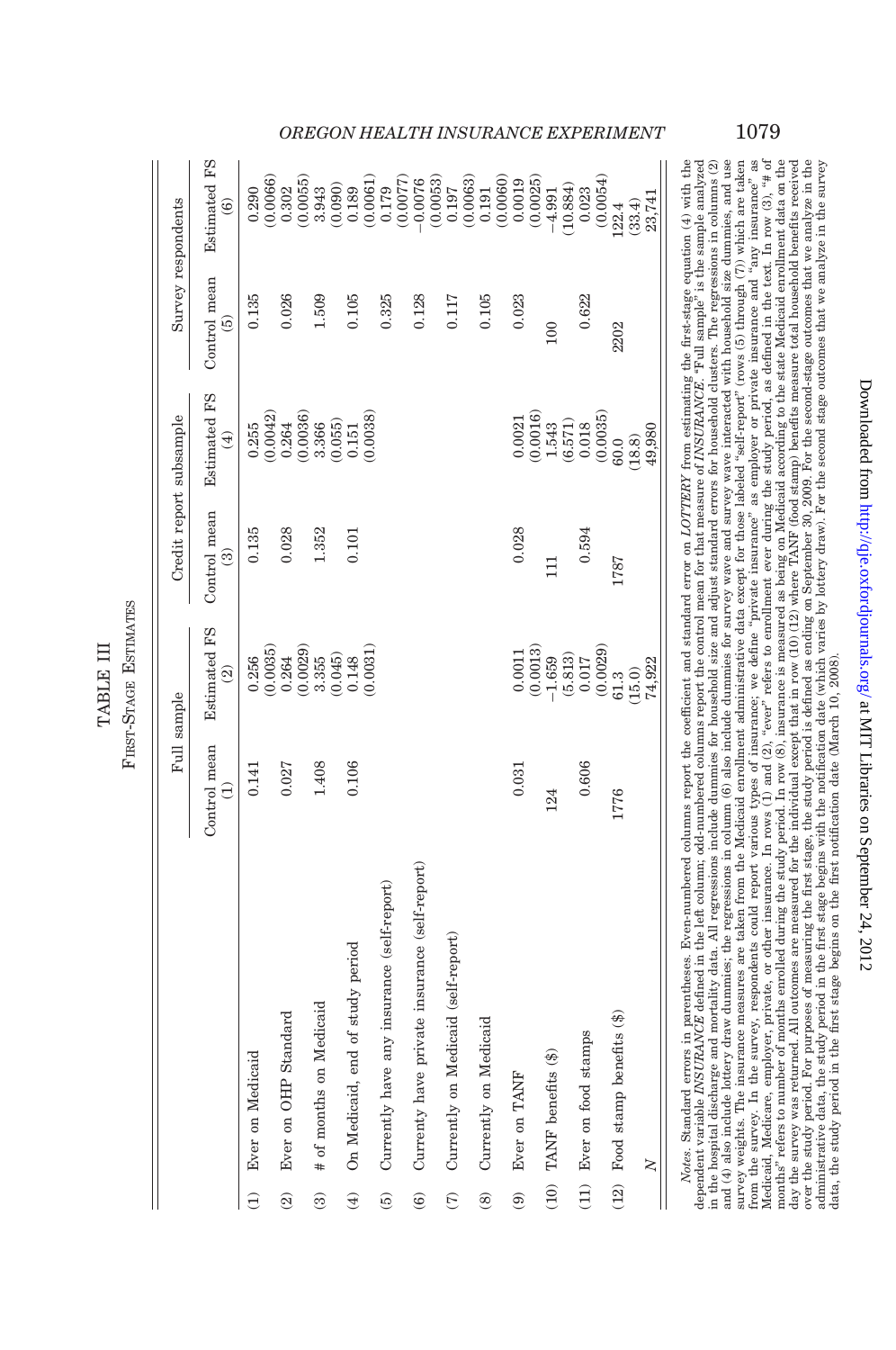The subsequent rows of [Table III](#page-22-0) report first-stage estimates for alternative definitions of insurance. We focus the discussion on the results for the full sample (column (2)); the other samples show very similar patterns. Not surprisingly, the results in row (2) show that the estimated first stage is virtually the same if we examine only coverage by OHP Standard (the program directly affected by the lottery) versus coverage by either public program, indicating that selection by the lottery is not associated with an increase in coverage by OHP Plus.<sup>23</sup> Row  $(3)$  shows that on average the lottery is associated with an increase of 3.4 months of Medicaid coverage. Over time the difference in insurance coverage between treatment and controls attenuates as enrolled individuals had to recertify their eligibility every six months and control individuals could find other insurance, particularly OHP Plus (see Online Appendix Figure A3). As a result, when the dependent variable is defined as ''on Medicaid at the end of the study period'' rather than our primary measure of ''ever on Medicaid," the estimated first stage declines from  $0.26$  (row  $(1)$ ) to  $0.15$  (row  $(4)$ ).

In our subsequent results, we use "ever on Medicaid" during our study period for all of the reported LATE estimates of the impact of Medicaid. However, these alternative definitions of insurance are also reasonable ways to scale the ITT estimates. The "number of months on Medicaid" may be more appropriate than ''ever on Medicaid'' where the effect of insurance on the outcome is linear in the number of months insured. The measure ''on Medicaid at the end of our study'' can be thought of as providing a lower bound on the first stage (and hence an upper bound on our estimate of the LATE of Medicaid), whereas our baseline measure "ever on Medicaid during our study period" provides an upper

23. When insurance is defined as ''ever on OHP Standard'' we can probably be comfortable interpreting the IV estimates of equation (3) as the treatmenton-treated (ToT) rather than a LATE. In practice, there are two small violations of this interpretation. First, if there were no way to get OHP Standard without winning the lottery, there would be no always-takers in the terminology of [Angrist, Imbens, and Rubin \(1996\),](#page-47-0) but about 2% of our controls got onto OHP standard through some limited mechanisms—for example, pregnant women who are on OHP Plus can sometimes stay on OHP Standard after giving birth. Second, it is possible that some compliers were put on OHP Plus rather than Standard, because case workers are instructed to first check applicant eligibility for Plus; in practice, this number is likely to be small since the estimated first stage is very similar for "ever on Medicaid" (which includes Plus and Standard) and "ever on OHP Standard'' (see rows (1) and (2) of [Table III\)](#page-22-0).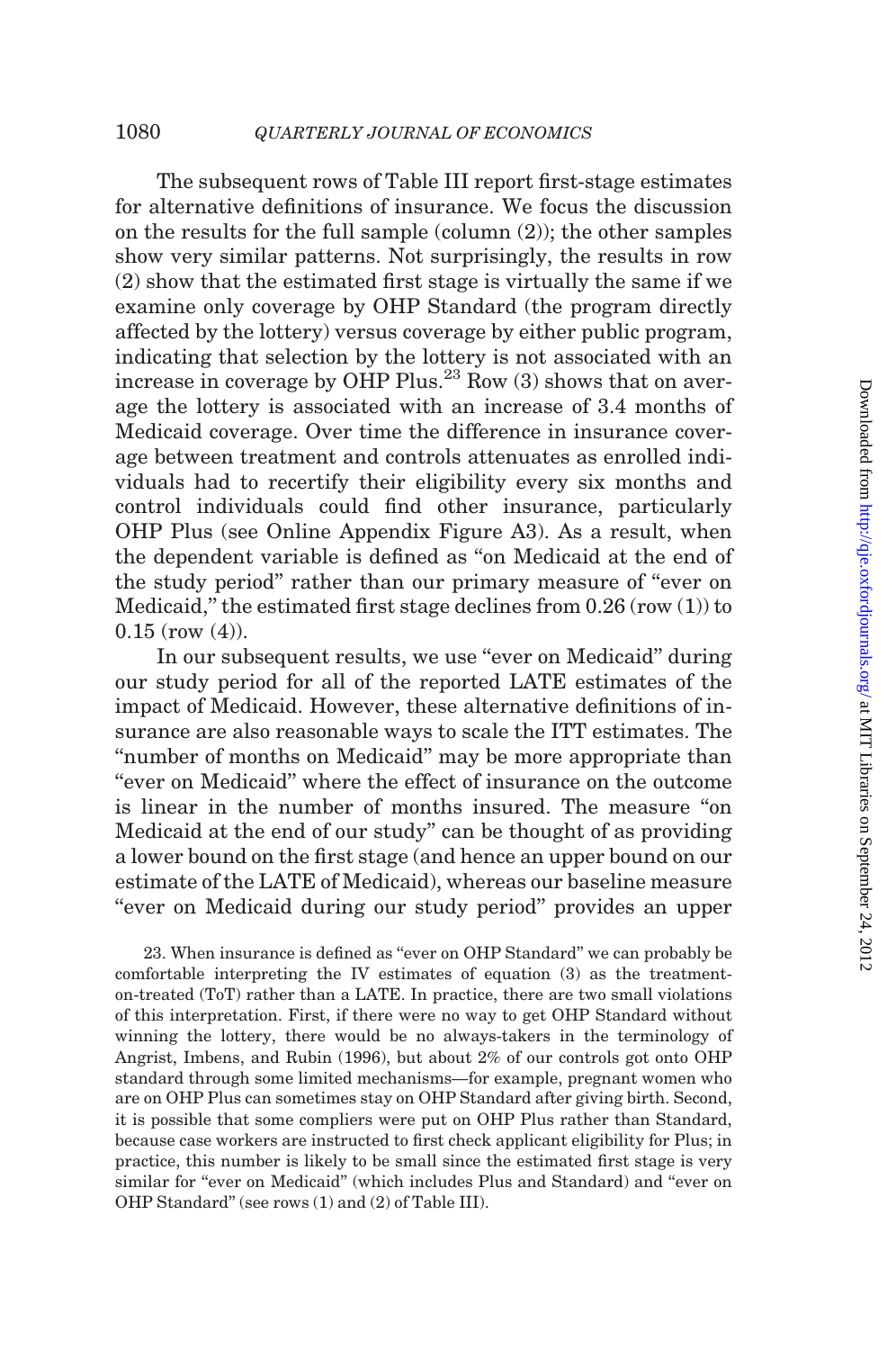bound on the first stage (and hence a lower bound on our estimate of the LATE of Medicaid).

The survey data provide a broader measure of insurance coverage than available in the Medicaid administrative data. The results in row (5) indicate that the estimated increase in self-reported "any" insurance coverage is very similar (within two percentage points) to the estimated increase in self-reported Medicaid coverage (row (7)). This suggests the lottery did not crowd out other forms of insurance. Consistent with this, row (6) indicates a statistically insignificant decline in self-reports of private insurance coverage of only 0.8 percentage points (std. err. = 0.5). The estimated increase in Medicaid coverage as reported in the survey and as measured in the administrative data are quite similar when measured over the same time horizon (compare rows (7) and (8)).

The LATE interpretation requires the additional identifying assumption that there is no effect on average on the outcomes studied of winning the lottery that does not operate via the lottery's impact on insurance coverage. We believe this is a reasonable approximation, but it may not be strictly true. There are (at least) two possible types of violations. First, the event of winning (or losing) the lottery may have direct effects on the outcomes we study, although it seems unlikely to us that any such effects both exist and persist a year after the lottery. Second, individuals who apply for public health insurance may also be encouraged to apply for other public programs for which they are eligible, such as food stamps or cash welfare. In particular, if the individual applied for OHP in person (rather than by mail), case workers were instructed to offer assistance to interested applicants in applying for TANF (cash welfare) and the Supplemental Nutrition Assistance Program (more commonly known as food stamps). These other cash (or cash-equivalent) transfer programs could have direct effects on the outcomes we study. This is not an idiosyncratic feature of our setting but a more general feature of the application process for public programs; as such, it may be a relevant component of the impact of attempts to expand Medicaid more generally. However, any direct impact of winning the lottery on receipt of other benefits is a violation of the exclusion restriction for the LATE interpretation of the impact of insurance per se, as opposed to the effect of expanded access to Medicaid (the ITT analysis).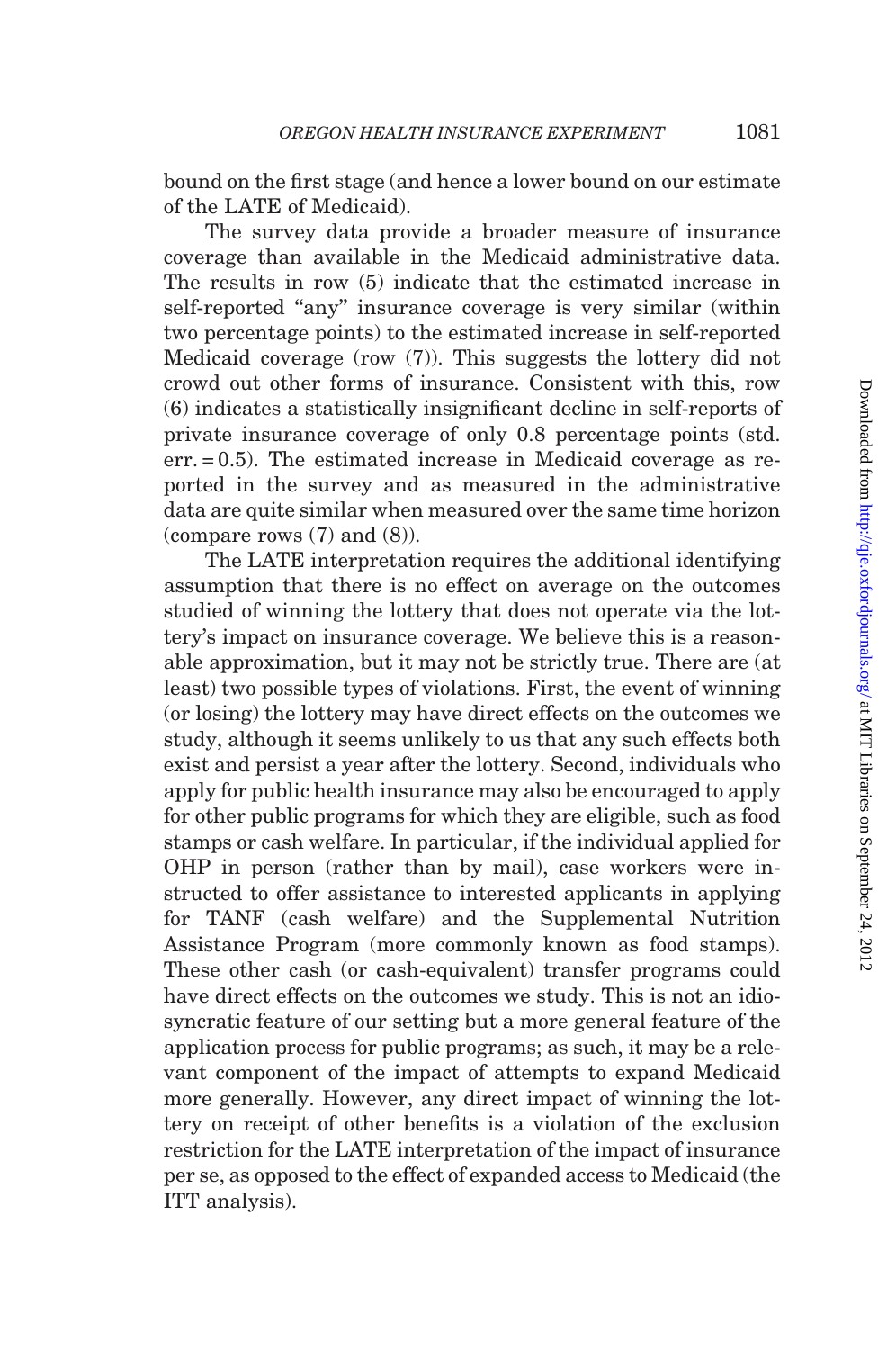<span id="page-25-0"></span>[Table III](#page-22-0) indicates that selection by the lottery is not associated with any substantive or statistically significant change in TANF receipt or benefits. However, lottery selection is associated with a statistically significant but substantively trivial increase in the probability of food stamp receipt (1.7 percentage points) and in total food stamp benefits (about \$60 over a 16-month period, or less than  $0.5\%$  of annual income).<sup>24</sup> Estimates of the income elasticity of health care use range from a low end of about 0 to a high end of about 1.5 [\(Getzen 2000,](#page-48-0) table 1), suggesting that the income effect of food stamp receipt on health care use would be considerably less than 1%. The impact on health seems likely to be negligible as well. Thus, we are comfortable interpreting our IV estimates as the effect of insurance coverage, or more specifically, the Oregon Medicaid program, on outcomes.

## V. RESULTS

## V.A. Health Care Utilization

1. Administrative Data. [Table IV](#page-26-0) presents our primary estimates using the hospital discharge data; all analyses exclude admissions for childbirth.<sup>25</sup> The most common admission is for mental disorders (approximately 10% of admissions); skin infections, complications from diabetes, and alcohol-related disorders are also common conditions (see Online Appendix Table A4).

[Table IV](#page-26-0), Panel A reports our estimates on admissions probabilities. The LATE results suggest that insurance is associated with an increase in the probability of any hospital admission of 2.1 percentage points (std. err. = 0.7), or about 30%. The increase in hospital admissions appears to be disproportionately concentrated in the approximately 35% of admissions that do not

24. This is likely an upper estimate because the cash equivalent of food stamps may be less than one ([Hoynes and Schanzenbach 2009](#page-48-0)).

25. Regardless of lottery selection, many women in our sample would become categorically eligible for OHP Plus for childbirth. However, Oregon does not have presumptive Medicaid eligibility for pregnant women [\(Kaiser Family Foundation](#page-48-0) [2011\),](#page-48-0) so it is possible that lottery selection could have an impact on pregnancy-related hospital use. In Online Appendix Table A21, we show that our results regarding hospital utilization are quite similar if we include admissions for childbirth in the analysis or if we exclude women of childbearing age from the sample (this analysis was not prespecified).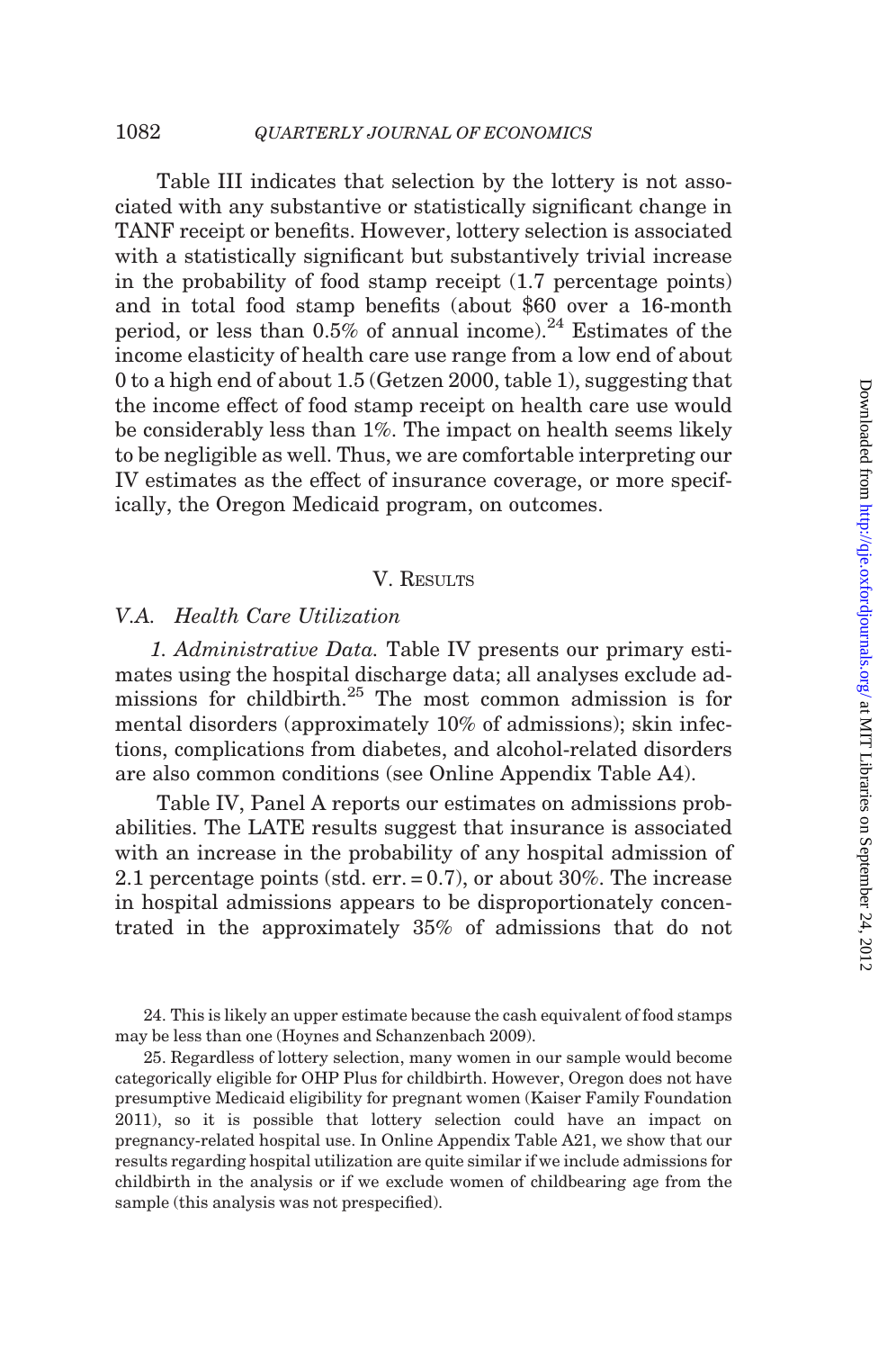<span id="page-26-0"></span>

|                                    | Control   |            |          |             |
|------------------------------------|-----------|------------|----------|-------------|
|                                    | mean      | <b>ITT</b> | LATE     | $p$ -values |
|                                    | (1)       | (2)        | (3)      | (4)         |
| Panel A: Extensive margin          |           |            |          |             |
| All hospital admissions            | 0.067     | 0.0054     | 0.021    | [0.004]     |
|                                    | (0.250)   | (0.0019)   | (0.0074) |             |
| Admissions through ER              | 0.048     | 0.0018     | 0.0070   | [0.265]     |
|                                    | (0.214)   | (0.0016)   | (0.0062) |             |
| Admissions not through ER          | 0.029     | 0.0041     | 0.016    | [0.002]     |
|                                    | (0.167)   | (0.0013)   | (0.0051) |             |
| Panel B: All hospital admissions   |           |            |          |             |
| Days                               | 0.498     | 0.026      | 0.101    | [0.329]     |
|                                    | (3.795)   | (0.027)    | (0.104)  | ${0.328}$   |
| List charges                       | 2,613     | 258        | 1,009    | [0.077]     |
|                                    | (19,942)  | (146)      | (569)    | ${0.106}$   |
| Procedures                         | 0.155     | 0.018      | 0.070    | [0.031]     |
|                                    | (1.08)    | (0.0083)   | (0.032)  | ${0.059}$   |
| Standardized treatment effect      |           | 0.012      | 0.047    | [0.073]     |
|                                    |           | (0.0067)   | (0.026)  |             |
| Panel C: Admissions through ER     |           |            |          |             |
| Days                               | 0.299     | 0.023      | 0.089    | [0.183]     |
|                                    | (2.326)   | (0.017)    | (0.067)  | ${0.187}$   |
| List charges                       | 1,502     | 163        | 636      | [0.091]     |
|                                    | (12,749)  | (96)       | (376)    | ${0.171}$   |
| Procedures                         | 0.081     | 0.0080     | 0.031    | [0.135]     |
|                                    | (0.694)   | (0.0054)   | (0.021)  | ${0.187}$   |
| Standardized treatment effect      |           | 0.011      | 0.044    | [0.100]     |
|                                    |           | (0.0069)   | (0.027)  |             |
| Panel D: Admissions not through ER |           |            |          |             |
| Days                               | 0.199     | 0.0033     | 0.013    | [0.841]     |
|                                    | (2.38)    | (0.017)    | (0.065)  | ${0.842}$   |
| List charges                       | 1,110     | 98         | 384      | [0.281]     |
|                                    | (12, 422) | (91)       | (356)    | ${0.383}$   |
| Procedures                         | 0.075     | 0.010      | 0.038    | [0.080]     |
|                                    | (0.708)   | (0.0056)   | (0.022)  | ${0.162}$   |
| Standardized treatment effect      |           | 0.0077     | 0.030    | [0.254]     |
|                                    |           | (0.0068)   | (0.026)  |             |

|--|--|

Notes. Standard errors in parentheses; per comparison p-values in square brackets; family-wise p-values in curly brackets. Table investigates non–childbirth-related hospitalizations during the time period from notification date to August 31, 2009. All outcomes are measured unconditionally (i.e., are not conditional on admission). Column (2) reports the coefficient and standard error on LOTTERY from estimating equation (1) by OLS. Column (3) reports the coefficient and standard error on INSURANCE from estimating equation (3) by IV; for the IV estimates in column (3), the endogenous variable INSURANCE is defined as ''ever on Medicaid'' during our study period and the first stage is given in the first row of [Table III.](#page-22-0) Column (4) reports the per comparison p-value and (where applicable) the family-wise p-value across the three different measures of utilization used to create the standardized treatment effect. Standardized treatment effect reports results based on equation (2). All regressions include household size fixed effect, lottery draw fixed effects, and the analogous outcome measure for the time period from January 1, 2008, through the notification date. All standard errors are clustered on the household. Sample consists of entire sample universe  $(N = 74,922)$ .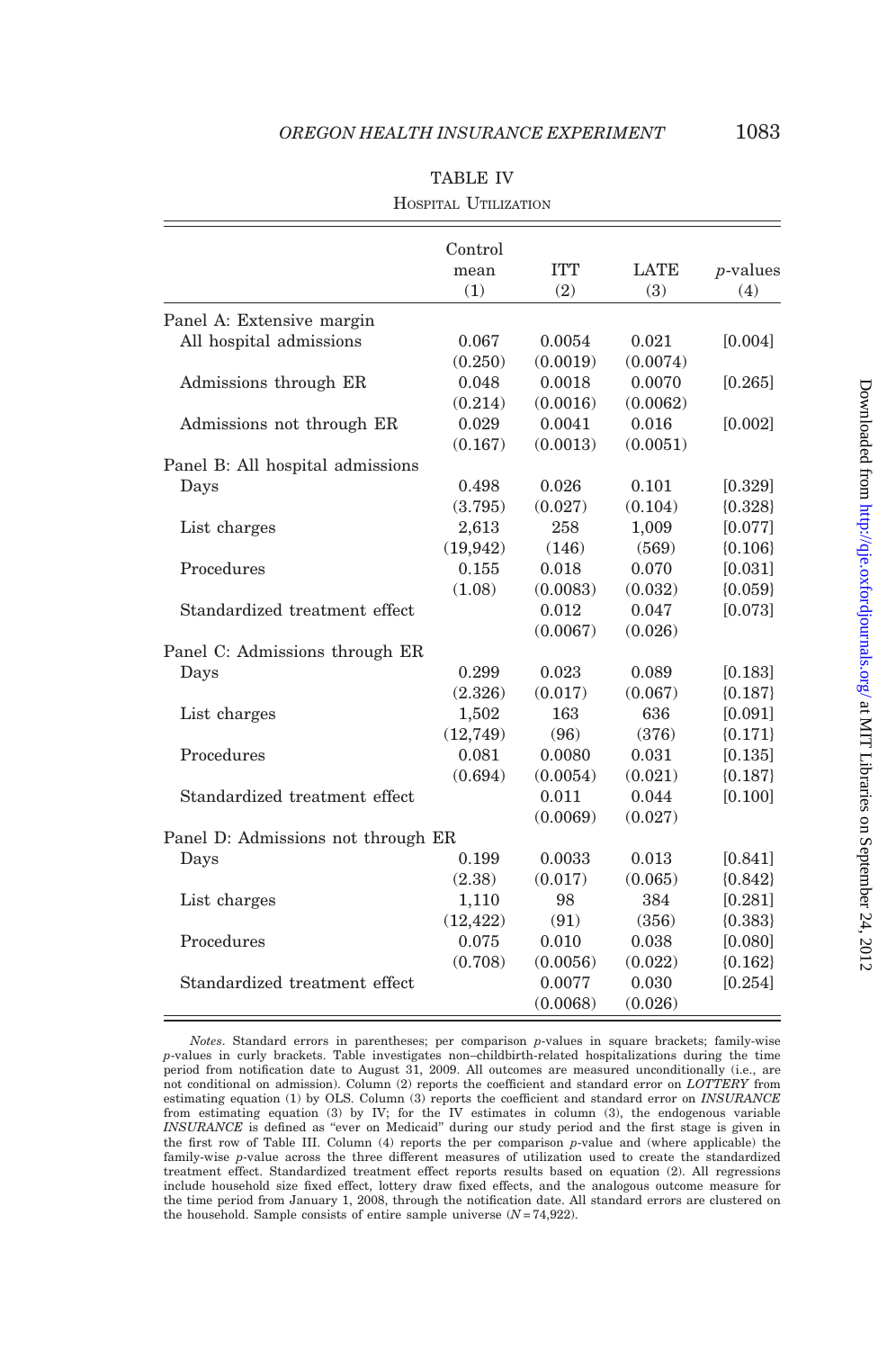originate in the emergency room, suggesting that these admissions may be more price sensitive.

[Table IV,](#page-26-0) Panels B–D examine three measures of total utilization commonly used in the literature (see [Card, Dobkin, and](#page-47-0) [Maestas 2009\)](#page-47-0): number of hospital days, total list charges, and number of procedures performed.<sup>26</sup> Although total utilization is arguably of greater interest (particularly for estimating the impact on total costs), not surprisingly—given the skewed right tail of total utilization—we have less statistical precision here than on the extensive margin. The LATE estimates in Panel B show substantial increases in each of the three measures of utilization—with implied proportional increases of about 20% for hospital days, 40% for list charges, and 45% for the number of procedures, although only the result for procedures is statistically significant at the 10% level. The standardized treatment effect across all three measures indicates that insurance is associated with a 0.047 standard deviation increase in overall utilization (std. err. = 0.026); the relatively small standardized effect partly reflects the large variance of the underlying variables.

We undertook several additional investigations, which are presented in detail in Online Appendix 3.2. First, we examined hospital utilization for seven conditions of interest and of reasonably high prevalence in our population: heart disease, diabetes, skin infections, mental disorders, alcohol and substance abuse, back problems, and pneumonia. We found a statistically significant increase in utilization (both extensive and total) only for heart disease (see Online Appendix Table A18). We also explored the impact of health insurance on a measure of the quality of outpatient care (admissions for ambulatory care–sensitive conditions) and three measures of quality of care for inpatient care (not having an adverse patient safety event, not being readmitted within 30 days of discharge, and quality of hospital). We were unable to reject the null of no effects on either outpatient or inpatient quality, although our confidence intervals are sufficiently wide that we cannot rule out quantitatively large effects (see Online Appendix Table A19). Finally, we examined whether

<sup>26.</sup> List charges are accounting charges for rooms and procedures and do not reflect transacted prices. They are perhaps best viewed as a price-weighted summary of treatment, albeit at somewhat artificial prices ([Card, Dobkin, and Maestas](#page-47-0) [2009\)](#page-47-0).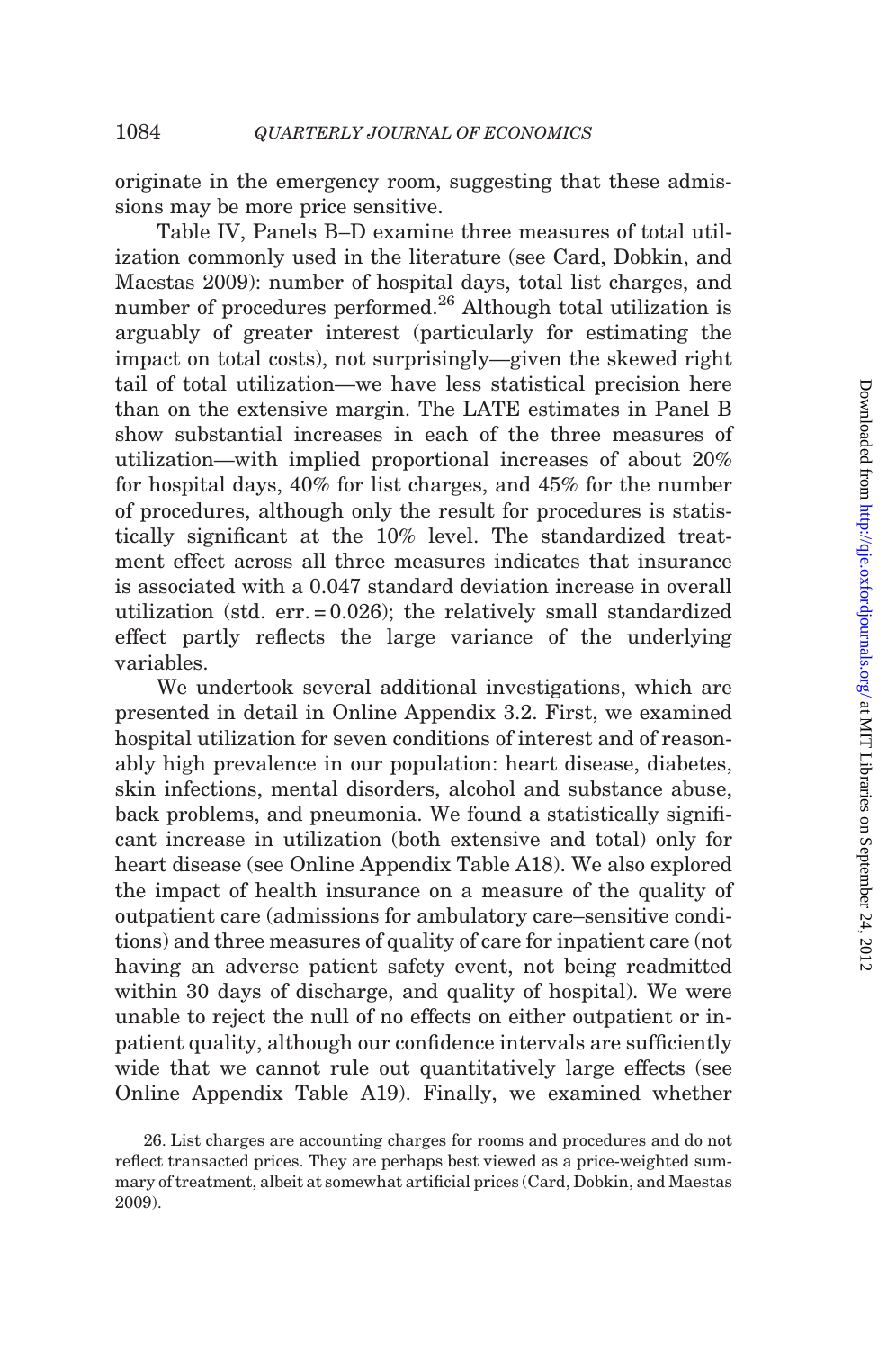|         | DATA                     |
|---------|--------------------------|
|         |                          |
| TABLE V | CARE UTILIZATION (SURVEY |
|         |                          |
|         | НЕАІЛН                   |

<span id="page-28-0"></span>

|                                               |                                                                     | Extensive margin (any)                                                 |                                                                                                                        |                                                                                                                                                                                                                                                                                                                                                                                  |                                                                                                       | Total utilization (number)                                                                            |                                                           |                                                                                                                       |
|-----------------------------------------------|---------------------------------------------------------------------|------------------------------------------------------------------------|------------------------------------------------------------------------------------------------------------------------|----------------------------------------------------------------------------------------------------------------------------------------------------------------------------------------------------------------------------------------------------------------------------------------------------------------------------------------------------------------------------------|-------------------------------------------------------------------------------------------------------|-------------------------------------------------------------------------------------------------------|-----------------------------------------------------------|-----------------------------------------------------------------------------------------------------------------------|
|                                               | Control                                                             |                                                                        |                                                                                                                        |                                                                                                                                                                                                                                                                                                                                                                                  | Control                                                                                               |                                                                                                       |                                                           |                                                                                                                       |
|                                               | mean                                                                | ITT                                                                    | LATE                                                                                                                   | p-values                                                                                                                                                                                                                                                                                                                                                                         | mean                                                                                                  | ĽЦ                                                                                                    | LATE                                                      | $p$ -values                                                                                                           |
|                                               | $\widehat{\Xi}$                                                     | $\widehat{\mathfrak{D}}$                                               | $\widehat{\mathcal{O}}$                                                                                                | $\bigoplus$                                                                                                                                                                                                                                                                                                                                                                      | $\widehat{\mathbf{e}}$                                                                                | $\widehat{\mathbf{e}}$                                                                                | $\widehat{C}$                                             | $\circledS$                                                                                                           |
| Prescription drugs currently                  | 0.637                                                               | 0.025                                                                  | 0.088                                                                                                                  |                                                                                                                                                                                                                                                                                                                                                                                  | 2.318                                                                                                 | 0.100                                                                                                 | 0.347                                                     | [0.049]                                                                                                               |
|                                               |                                                                     |                                                                        |                                                                                                                        |                                                                                                                                                                                                                                                                                                                                                                                  |                                                                                                       |                                                                                                       |                                                           |                                                                                                                       |
| Outpatient visits last six months             | $\begin{array}{c} (0.481) \\ 0.574 \\ (0.494) \\ 0.261 \end{array}$ | $\begin{array}{c} (0.0083) \\ 0.062 \\ (0.0074) \\ 0.0065 \end{array}$ | $\begin{array}{c} (0.029) \\ 0.212 \\ 0.025) \\ (0.025) \\ 0.022 \\ (0.023) \\ 0.0077 \\ (0.014) \\ 0.173 \end{array}$ | $[0.002] \atop [0.006] \hline \atop [-0.0001] \hline \atop [-0.0001] \hline \atop [-0.001] \hline \atop [-0.001] \hline \atop [-0.001] \hline \atop [-0.001] \hline \atop [-0.001] \hline \atop [-0.001] \hline \atop [-0.001] \hline \atop [-0.001] \hline \atop [-0.001] \hline \atop [-0.001] \hline \atop [-0.001] \hline \atop [-0.001] \hline \atop [-0.001] \hline \atop$ | $\begin{array}{l} (2.878) \\ 1.914 \\ (3.087) \\ 0.47 \\ (1.037) \\ (1.037) \\ (0.097 \\ \end{array}$ | $\begin{array}{c} (0.051) \\ 0.314 \\ (0.054) \\ 0.0074 \\ (0.016) \\ 0.0062 \\ (0.0062) \end{array}$ | $\begin{array}{c} (0.176) \\ 1.083 \\ 0.182) \end{array}$ | $[0.137] \\ [-20.0001] \\ [-20.0001] \\ [-60.0001] \\ [0.645] \\ [0.643] \\ [0.510] \\ [0.510] \\ [0.003] \\ [0.003]$ |
|                                               |                                                                     |                                                                        |                                                                                                                        |                                                                                                                                                                                                                                                                                                                                                                                  |                                                                                                       |                                                                                                       |                                                           |                                                                                                                       |
| ER visits last six months                     |                                                                     |                                                                        |                                                                                                                        |                                                                                                                                                                                                                                                                                                                                                                                  |                                                                                                       |                                                                                                       | $0.026$<br>$(0.056)$                                      |                                                                                                                       |
|                                               | 0.439)                                                              |                                                                        |                                                                                                                        |                                                                                                                                                                                                                                                                                                                                                                                  |                                                                                                       |                                                                                                       |                                                           |                                                                                                                       |
| Inpatient hospital admissions last six months | 0.072                                                               | $(0.0067)$<br>$0.0022$                                                 |                                                                                                                        |                                                                                                                                                                                                                                                                                                                                                                                  |                                                                                                       |                                                                                                       | $\begin{array}{c} 0.021 \\ 0.021) \\ 0.137 \end{array}$   |                                                                                                                       |
|                                               | 0.259)                                                              | (0.0040)                                                               |                                                                                                                        |                                                                                                                                                                                                                                                                                                                                                                                  |                                                                                                       |                                                                                                       |                                                           |                                                                                                                       |
| Standardized treatment effect                 |                                                                     | 0.50                                                                   |                                                                                                                        | < 0.0001                                                                                                                                                                                                                                                                                                                                                                         |                                                                                                       | 0.040                                                                                                 |                                                           |                                                                                                                       |
|                                               |                                                                     | 0.011)                                                                 | (0.036)                                                                                                                |                                                                                                                                                                                                                                                                                                                                                                                  |                                                                                                       | 0.011)                                                                                                | 0.038)                                                    |                                                                                                                       |
| Annual spending <sup>a</sup>                  |                                                                     |                                                                        |                                                                                                                        |                                                                                                                                                                                                                                                                                                                                                                                  | 3,156                                                                                                 | 226                                                                                                   | 778                                                       | 0.037                                                                                                                 |
|                                               |                                                                     |                                                                        |                                                                                                                        |                                                                                                                                                                                                                                                                                                                                                                                  |                                                                                                       | (108)                                                                                                 | (371)                                                     |                                                                                                                       |
|                                               |                                                                     |                                                                        |                                                                                                                        |                                                                                                                                                                                                                                                                                                                                                                                  |                                                                                                       |                                                                                                       |                                                           | $\tilde{\mathbf{c}}$                                                                                                  |

stage is given in the first row of Table III. Columns (4) and (8) report the per-comparison p-value and the family-wise p-value across the four different measures of utilization used to Notes. Standard errors in parentheses; per comparison p-values in square brackets; family-wise p-values in curly brackets. Hospital admissions exclude childbirth. Columns (2) and (6) report the coefficient and standard error on  $LOTTERY$  from estimating equation (1) by OLS. Columns (3) and (7) report the coefficient and standard error on INSURANCE from estimating equation (3) by IV; for the IV estimates in column (3), the endogenous variable INSURANCE is defined as "ever on Medicaid" during our study period and the first create the standardized treatment effect. Standardized treatment effect reports results based on equation (2). All regressions include household size fixed effects, survey wave fixed effects, and the interaction between the two. All standard errors are clustered on the household and all regressions are weighted using survey weights. Sample consists of survey Notes. Standard errors in parentheses; per comparison p-values in square brackets; family-wise p-values in curly brackets. Hospital admissions exclude childbirth. Columns (2) and (6) report the coefficient and standard error on LOTTERY from estimating equation (1) by OLS. Columns (3) and (7) report the coefficient and standard error on INSURANCE from estimating equation (3) by IV; for the IV estimates in column (3), the endogenous variable INSURANCE is defined as ''ever on Medicaid'' during our study period and the first stage is given in the first row of [Table](#page-22-0) III. Columns (4) and (8) report the per-comparison p-value and the family-wise p-value across the four different measures of utilization used to create the standardized treatment effect. Standardized treatment effect reports results based on equation (2). All regressions include household size fixed effects, survey wave fixed effects, and the interaction between the two. All standard errors are clustered on the household and all regressions are weighted using survey weights. Sample consists of survey responders  $(N=23,741)$ . responders  $(N = 23,741)$ .

## OREGON HEALTH INSURANCE EXPERIMENT 1085

inpatient visit (for visits not related to childbirth), and average semi-annual (six-month) spending on prescription drug. All spending is total expenditures (i.e., not just insurred)<br>expenditures. The underlying costs are "To calculate the implied spending effects associated with the estimated utilization effects, we use data from the 2002–2007 (pooled) Medical Expenditure Panel Survey (MEPS) on expenditures of all nonelderly (age 19-64) adults below 100% of poverty who are publicly insured. This gives us a total sample of over 7,500 individuals. We use their expenditures (all inflated with the CPL-U to 2007 dollars) to calculate average expenditures per outpatient visit, average expenditures per ER visit, average expenditures per  $^{47}$ O calculate the implied spending effects associated with the estimated utilization effects, we use data from the 2002–2007 (pooled) Medical Expenditure Panel Survey (MEPS) on expenditures of all nonelderly (age 19–64) adults below 100% of poverty who are publicly insured. This gives us a total sample of over 7,500 individuals. We use their expenditures (all inflated with the CPI-U to 2007 dollars) to calculate average expenditures per outpatient visit, average expenditures per ER visit, average expenditures per inpatient visit (for visits not related to childbirth), and average semi-annual (six-month) spending on prescription drug. All spending is total expenditures (i.e., not just insured) expenditures. The underlying costs are \$150 per outpatient visit, \$435 per ER visit, \$7,523 per inpatient visit, and \$156 six-month expenditure per current prescription drug; we multiply these all by two to get annual costs. multiply these all by two to get annual costs.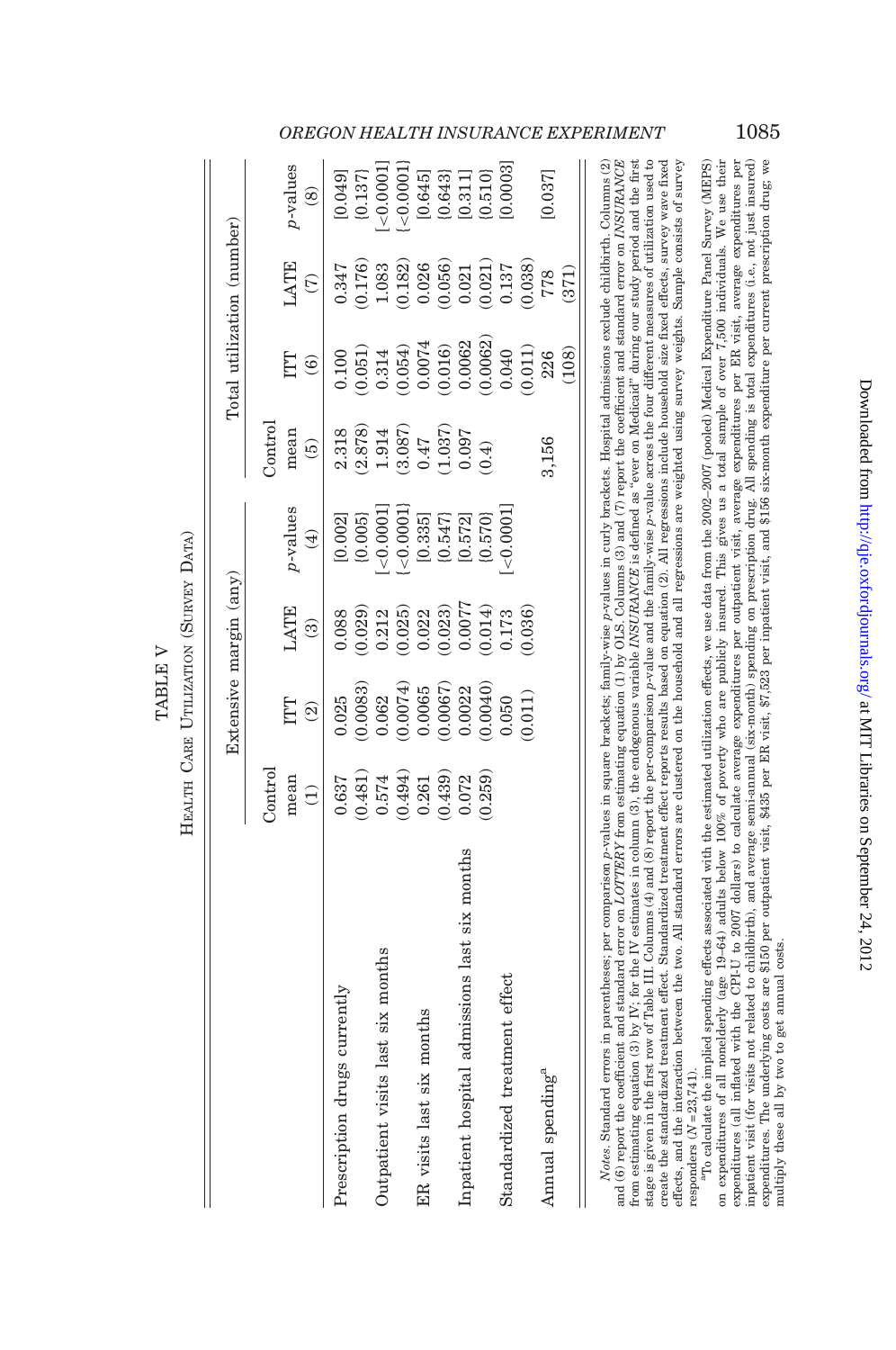insurance was associated with a change in the proportion of patients going to public versus private hospitals and were unable to detect any substantive or statistically significant differences (see Online Appendix Table A20).

2. Survey Data. The survey data allow us to examine a broader range of utilization outcomes. [Table V](#page-28-0) shows the results. Once again, we present results on both the extensive margin (left panel) and on total utilization (right panel). On both margins there are substantial and (mostly) statistically significant increases in prescription drugs and outpatient use. For example, the LATE estimates suggest that insurance is associated with a 0.35 (std. err. = 0.18) increase in the number of prescription drugs currently taken (corresponding to an approximately 15% increase) and a  $1.08$  (std. err.  $= 0.18$ ) increase in the number of outpatient visits (corresponding to an over 55% increase). The responses on the extensive margin may account for a large share of the increase in total utilization, although some of the increase in outpatient utilization—and perhaps in total drug utilization—likely reflects increased use among existing users (i.e., on the intensive margin).

There is no discernible impact of insurance on emergency room (ER) use on either margin. OHP Standard does not impose financial penalties for individuals who go to the ER for nonemergency reasons ([Kaiser Family Foundation 2011](#page-48-0)), so it is possible that our inability to detect an impact of the insurance on ER use reflects the fact that people who are used to going to the ER for nonemergency purposes continue to do so. Our finding may also simply reflect a lack of power; for example, we cannot reject the hypothesis that Medicaid is associated with an almost 10% decline in ER use or an up to 25% increase in ER use. There is also no discernible impact on inpatient hospital use on either margin. These estimates appear to reflect the time frame of the survey measure; they are consistent with our findings in the administrative data when we define hospital utilization with the same look-back period as in the survey data. $27$ 

27. To mimic the survey measures in our administrative discharge data, we constructed measures in the discharge data of ''any hospital visit in the last six months'' and ''number of hospital visits in the last six months,'' each defined for the six months prior to the individual's survey response date. For ''any visit in the last six months,'' the reduced-form estimate in the discharge data is 0.0015 (std.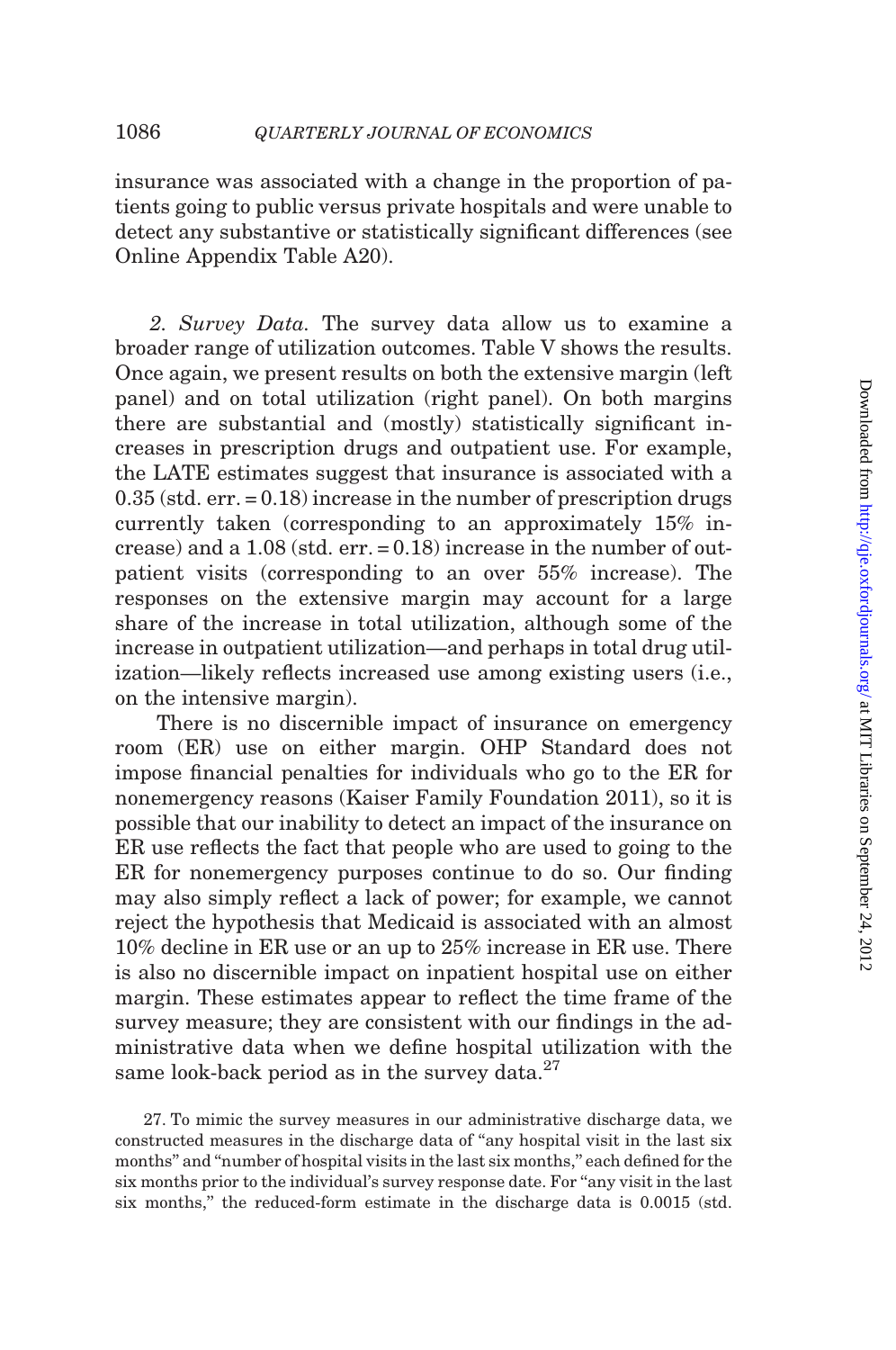Overall, across the four utilization measures, we estimate that insurance is associated with a statistically significant increase in total utilization of 0.14 standard deviation and in any utilization of 0.17 standard deviation. Because the four different components of utilization have very different expected costs, in the bottom row of [Table V](#page-28-0) we make a back-of-the-envelope calculation of the increase in annual spending associated with insurance by weighting each type of use by its average cost among low-income publicly insured adults in the Medical Expenditure Panel Survey (MEPS). This calculation suggests that insurance is associated with a \$778 (std. err. = \$371) increase in annual spending, or about a 25% increase relative to the implied control mean annual spending.

Although the longer run impact of health insurance on health care utilization may differ from the one-year effects, we suspect that our one-year estimates are not capturing an initial, transitory surge of pent-up demand for health care among the uninsured. In the survey, conducted about 13 months after insurance coverage began, all of the questions ask about current utilization or utilization over the past six months, not about utilization right after insurance began. Moreover, the evidence in [Table XI](#page-41-0) from the survey conducted about six months after insurance began (when a six-month look-back period likely would have captured the initial effects of insurance) shows no evidence of a larger initial utilization effect or pent-up demand.

[Table VI](#page-31-0) suggests that insurance is also associated with an increase in compliance with recommended preventive care, including blood cholesterol checks, blood tests for diabetes, mammograms, and Pap tests. Overall, the results indicate a 0.3 standard deviation (std. err. = 0.04) increase in the probability of getting recommended preventive care. This reflects statistically significant increases in all four of the measures examined, including a 20% increase in the probability of ever having one's blood

err.  $= 0.0023$ ), compared to  $0.0022$  (std. err.  $= 0.0040$ ) in the survey data; for ''number of visits in the last six months,'' the reduced-form estimate in the discharge data is  $0.0025$  (std. err. =  $0.0034$ ) compared to  $0.0062$  (std. err. =  $0.0062$ ) in the survey data. Self-reports do tend to overstate inpatient hospital use on average. The average for the controls of "any visit in the last six months" is 0.07 in the survey compared to 0.03 in the discharge data; for "number of visits in the last six months'' these numbers are 0.10 and 0.03, respectively. There is not, however, any difference in "reporting error" between treatments and controls.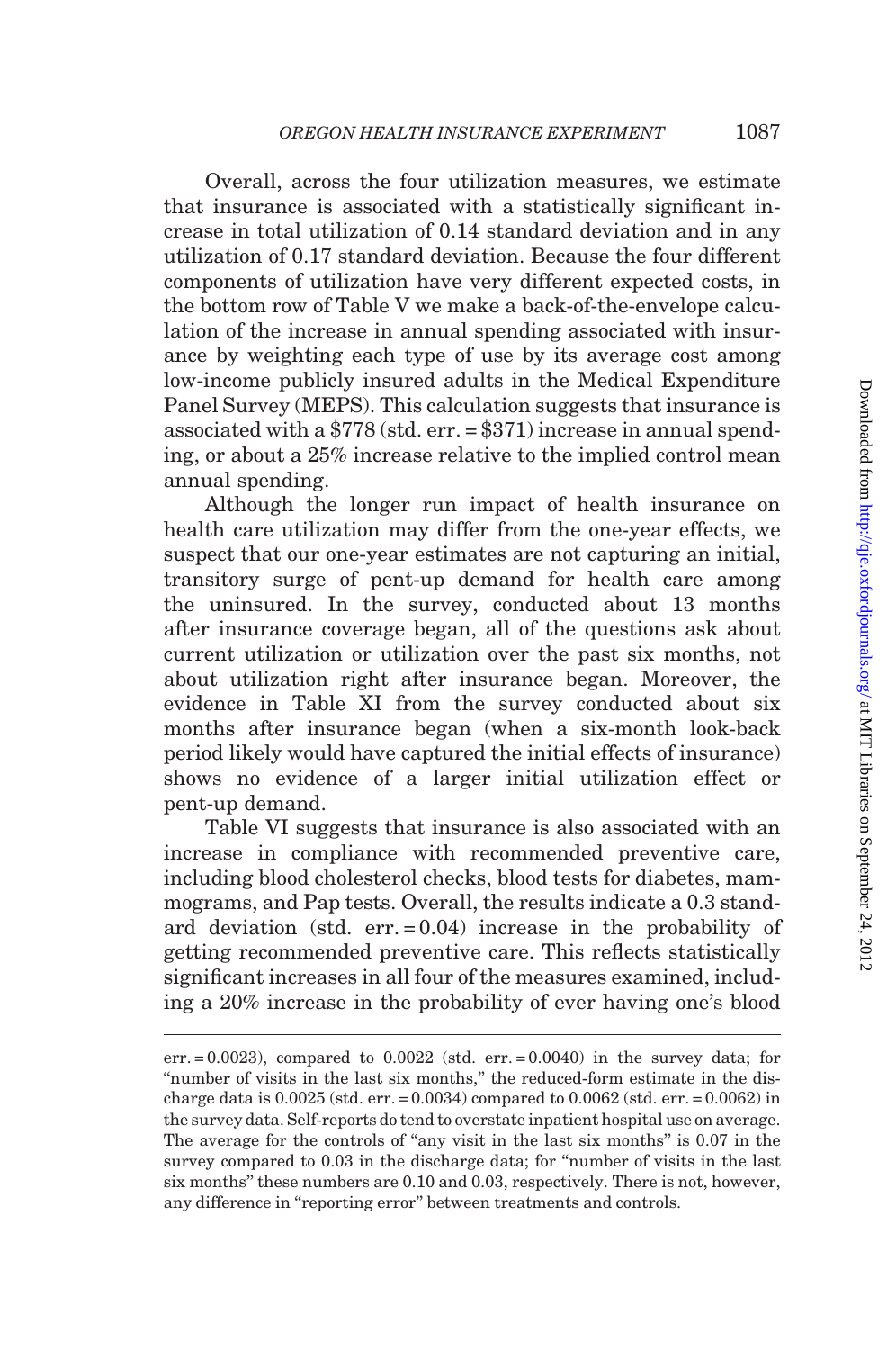| TABLE |  |
|-------|--|
|-------|--|

#### COMPLIANCE WITH RECOMMENDED PREVENTIVE CARE (SURVEY DATA)

<span id="page-31-0"></span>

|                                                   | Control<br>mean<br>(1) | <b>ITT</b><br>(2) | LATE<br>(3) | <i>p</i> -values<br>(4)   |
|---------------------------------------------------|------------------------|-------------------|-------------|---------------------------|
| Blood cholesterol checked (ever)                  | 0.625                  | 0.033             | 0.114       | $\left[ < 0.0001 \right]$ |
|                                                   | (0.484)                | (0.0074)          | (0.026)     | $\{<0.0001\}$             |
| Blood tested for high blood sugar/diabetes (ever) | 0.604                  | 0.026             | 0.090       | [0.0004]                  |
|                                                   | (0.489)                | (0.0074)          | (0.026)     | $\{<0.0001\}$             |
| Mammogram within last 12 months (women $>40$ )    | 0.298                  | 0.055             | 0.187       | $\left[ < 0.0001 \right]$ |
|                                                   | (0.457)                | (0.012)           | (0.04)      | $\{<0.0001\}$             |
| Pap test within last 12 months (women)            | 0.406                  | 0.051             | 0.183       | $\left[ < 0.0001 \right]$ |
|                                                   | (0.491)                | (0.01)            | (0.034)     | $\{<0.0001\}$             |
| Standardized treatment effect                     |                        | 0.087             | 0.300       | $\left[ < 0.0001 \right]$ |
|                                                   |                        | (0.012)           | (0.041)     |                           |

Notes. Standard errors in parentheses; per comparison p-values in square brackets; family-wise p-values in curly brackets. Column (2) reports the coefficient and standard error on LOTTERY from estimating equation (1) by OLS. Column  $(2)$  reports the coefficient and standard error on INSURANCE from estimating equation (3) by IV; for the IV estimates in column (3), the endogenous variable<br>INSURANCE is defined as "ever on Medicaid" during our study period and the first stage is given in the first row of [Table III](#page-22-0). Column (4) reports the per comparison  $p$ -value and the family-wise  $p$ -value across the four different preventive care measures used to create the standardized treatment effect. Standardized treatment effect reports results based on equation (2). All regressions include household size fixed effects, survey wave fixed effects, and the interaction between the two. All standard errors are clustered on the household and all regressions are weighted using survey weights. Sample consists of survey responders  $(N=23,741)$ .

cholesterol checked, a 15% increase in the probability of ever having one's blood tested for high blood sugar or diabetes, a 60% increase in the probability of having a mammogram within the past year (for women age 40 and over), and a 45% change in the probability of having a Pap test within the last year (for women).

### V.B. Financial Strain

1. Administrative Data. [Table VII,](#page-32-0) Panel A, analyzes five measures of financial strain in the credit report data: whether the individual has had a bankruptcy, lien, judgment, collection, or delinquency (any credit account with a payment that is 30 days or more late).<sup>28</sup> Broadly speaking, all are measures of (reasonably large) unpaid bills or outstanding obligations that are likely to have a major negative impact on access to credit, at least in a general population [\(Avery, Calem, and Canner 2003\)](#page-47-0). Liens

<sup>28.</sup> Delinquencies are mechanically zero for the one quarter of our sample who has no open credit over our study period.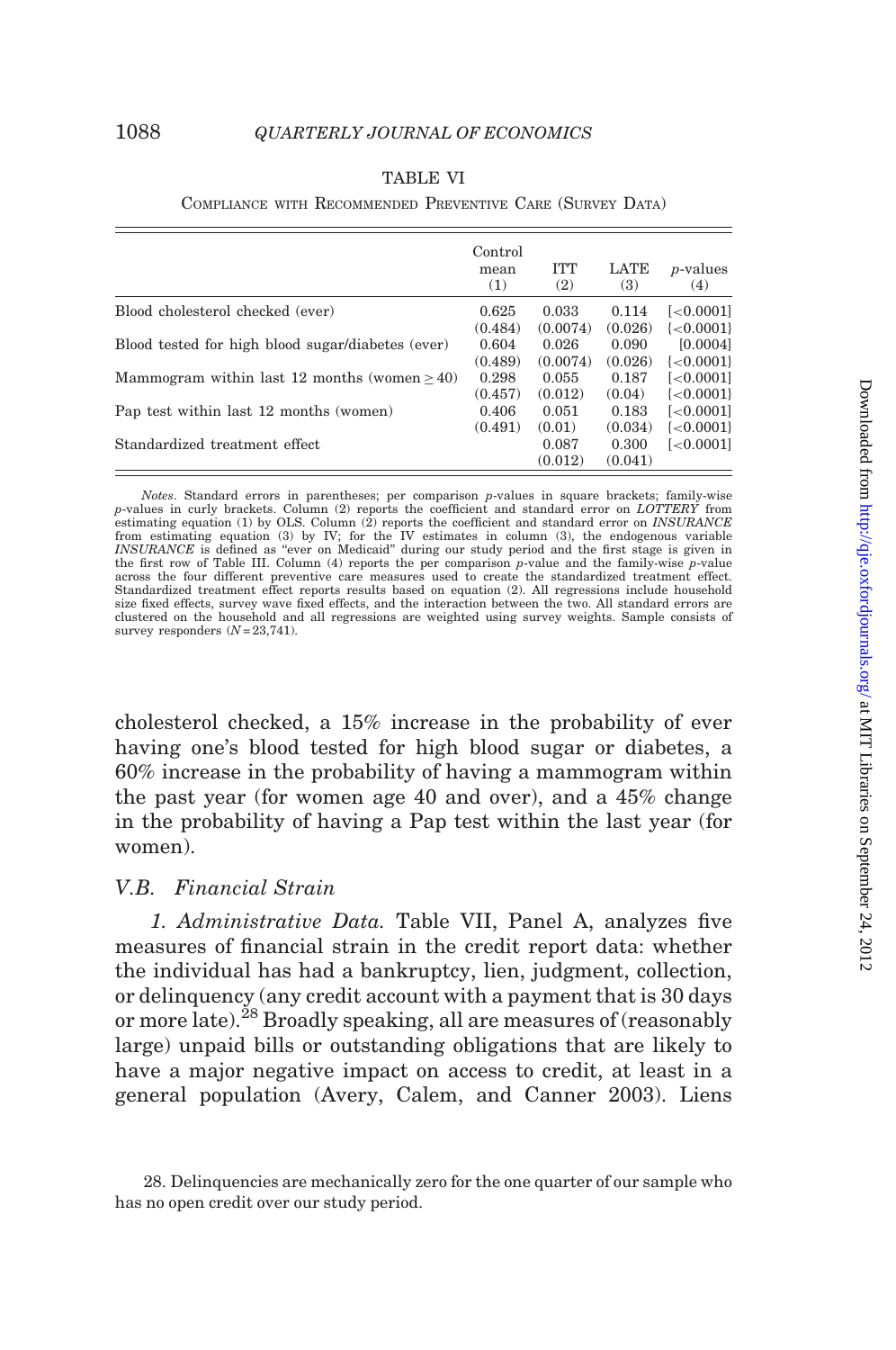<span id="page-32-0"></span>

|                                       | Control<br>mean<br>(1) | <b>TTT</b><br>(2)     | <b>LATE</b><br>(3)  | $p$ -values<br>(4)        |
|---------------------------------------|------------------------|-----------------------|---------------------|---------------------------|
| Panel A: Overall                      |                        |                       |                     |                           |
| Any bankruptcy                        | 0.014                  | 0.0022                | 0.0086              | [0.106]                   |
|                                       | (0.119)                | (0.0014)              | (0.0053)            | ${0.358}$                 |
| Any lien                              | 0.021                  | 0.0012                | 0.0047              | [0.406]                   |
|                                       | (0.144)                | (0.0014)              | (0.0056)            | ${0.698}$                 |
| Any judgment                          | 0.064                  | 0.0014                | 0.0054              | [0.573]                   |
|                                       | (0.244)                | (0.0024)              | (0.010)             | ${0.698}$                 |
| Any collection                        | 0.500                  | $-0.012$              | $-0.048$            | [0.003]                   |
|                                       | (0.500)                | (0.0041)              | (0.016)             | ${0.013}$                 |
| Any delinquency (credit accounts)     | 0.366                  | 0.0016                | 0.0063              | [0.704]                   |
|                                       | (0.482)                | (0.0042)              | (0.017)             | ${0.698}$                 |
| Standardized treatment effect         |                        | 0.0022<br>(0.0049)    | 0.0086<br>(0.019)   | [0.653]                   |
| Panel B: Medical debt.                |                        |                       |                     |                           |
| Any medical collection                | 0.281                  | $-0.016$              | $-0.064$            | $\left[ < 0.0001 \right]$ |
|                                       | (0.449)                | (0.0040)              | (0.016)             | $\{<0.0001\}$             |
| Amount owed in medical collections    | 1,999                  | $-99$                 | $-390$              | [0.028]                   |
|                                       | (6733)                 | (45)                  | (177)               | ${0.025}$                 |
| Standardized treatment effect         |                        | $-0.026$<br>(0.0061)  | $-0.100$<br>(0.024) | $[-0.0001]$               |
| Panel C: Nonmedical debt.             |                        |                       |                     |                           |
| Any nonmedical collection             | 0.392                  | $-0.0046$             | $-0.018$            | [0.264]                   |
|                                       | (0.488)                | (0.0041)              | (0.016)             | ${0.455}$                 |
| Amount owed in nonmedical collections | 2,740                  | $-20$                 | $-79$               | [0.751]                   |
|                                       | (9, 492)               | (63)                  | (248)               | ${0.752}$                 |
| Standardized treatment effect         |                        | $-0.0058$<br>(0.0059) | $-0.023$<br>(0.023) | [0.325]                   |

## TABLE VII

#### FINANCIAL STRAIN (ADMINISTRATIVE DATA)

Notes. Standard errors in parentheses; per comparison p-values in square brackets; family-wise p-values in curly brackets. All outcomes are measured since notification date through September 2009. Column (2) reports the coefficient and standard error on LOTTERY from estimating equation (1) by OLS. Column (2) reports the coefficient and standard error on *INSURANCE* from estimating equation (3) by IV; for the IV estimates in column (3), the endogenous variable INSURANCE is defined as "ever on Medicaid" during our study period and the first stage is given in the first row of [Table III.](#page-22-0) Column (4) reports the per comparison p-value and the family-wise p-value across the different measures used to create the standardized treatment effect. Standardized treatment effect reports results based on equation (2). All regressions include household size fixed effects, lottery draw fixed effects, and the analogous outcome measure from the February 2008 credit report data. All standard errors are clustered on the household. Sample consists of all those matched to credit report data  $(N=49,980)$ .

refer to tax liens, generally taken out by governments for unpaid taxes. Judgments for unpaid bills are sought by a variety of parties, including medical providers, governments, utility companies, collections agencies, and creditors. Collections reflect unpaid bills (mostly not related to revolving credit) that have been sent to collections agencies for recovery attempts. These measures capture only a subset of unpaid bills because not all sources of borrowing are covered in the data, and some unpaid bills may not be sent to collections agencies or have judgments or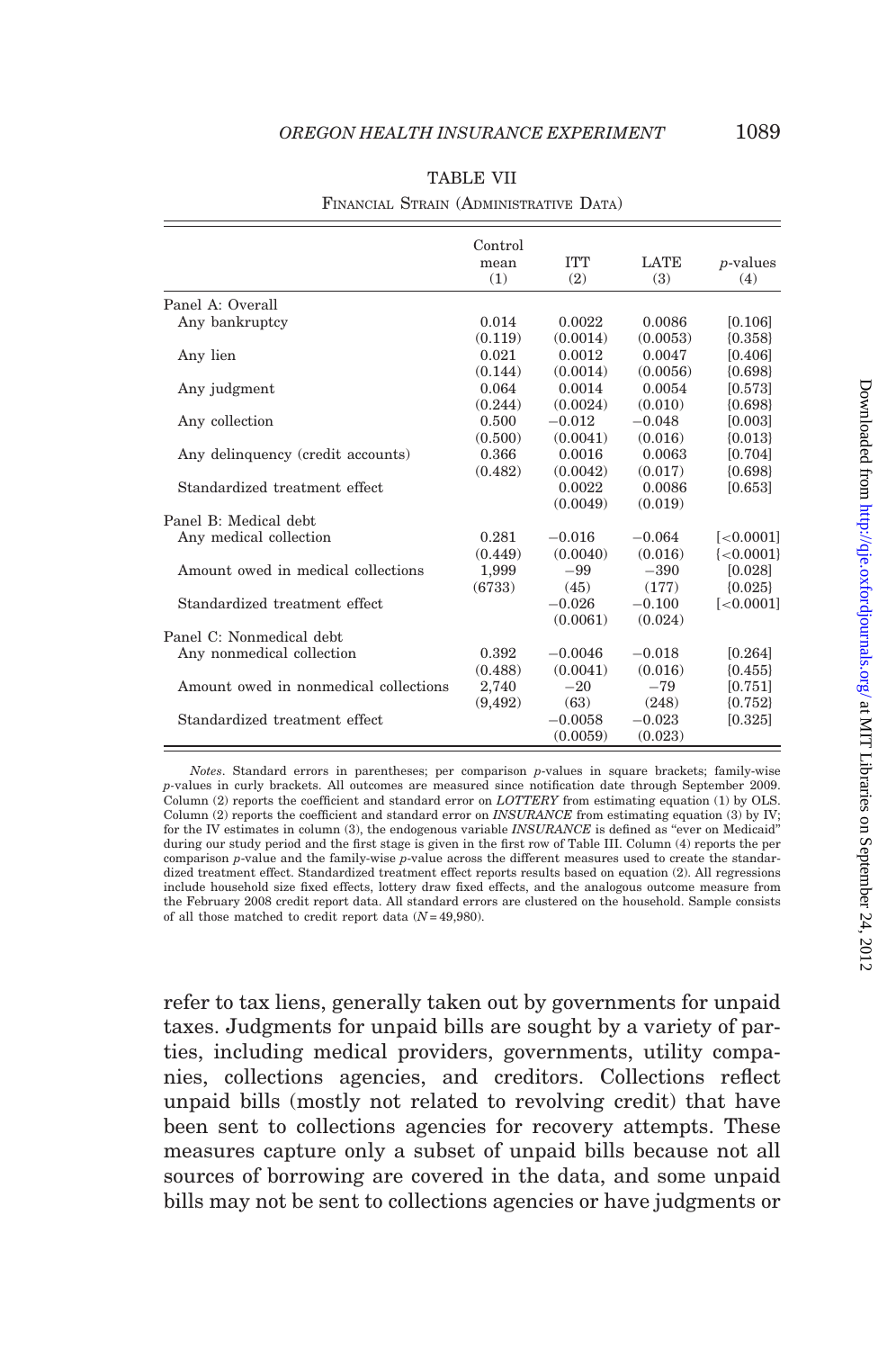liens against them. We return to this later. As the frequencies in [Table VII](#page-32-0) indicate, bankruptcies, judgments, and liens capture relatively extreme "right-tail" events (ranging from  $1\%$  to  $6\%$  frequency over our 16-month sample period), whereas collections and delinquencies are much more common (about 50% and 37% frequency, respectively).

The average standardized treatment effect suggests no evidence of a decline in financial strain across all these measures; the point estimate is of a statistically insignificant increase in financial strain associated with health insurance of 0.009 standard deviations (std. err. = 0.019). Four of the five measures show no significant change. However, health insurance is associated with a decline in the probability of having any unpaid bills sent to collection of 4.8 percentage points (std. err. = 0.016), or about 10% relative to the control mean. This result is highly statistically significant, even after adjusting for multiple tests. Two reasons we may see a decline in collections but not in the other measures are that a collection is less of a "right tail" event and occurs with less of a lag following an unpaid bill than a judgment, lien, or bankruptcy.

Another possibility is that there is more of an impact of health insurance on collections because in both our population and the general population, collections are disproportionately medical ([Avery, Calem, and Canner 2003\)](#page-47-0). We are able to decompose the presence and size of collections into medical (Panel B) and nonmedical (Panel C) components; this decomposition is not feasible for the other measures. The decline in overall collections shown in Panel A is primarily (or perhaps entirely) driven by a decline in medical collections. We find declines in both the existence and magnitude of medical collections. For example, health insurance is associated with a decline in the probability of having medical collections of 6.4 percentage points (std. err.  $= 1.6$ ), or about 25% relative to the control mean, and a decline in the average (unconditional) amount owed in medical collections of \$390 (std. err. = \$177), or about 20% relative to the control mean. The corresponding estimates for nonmedical collections are substantially smaller and statistically insignificant.

These results are subject to some potential limitations, discussed in more detail in the Online Appendix. First, not all collections are reported to the credit bureaus, although our investigations did not suggest any reason to suspect reporting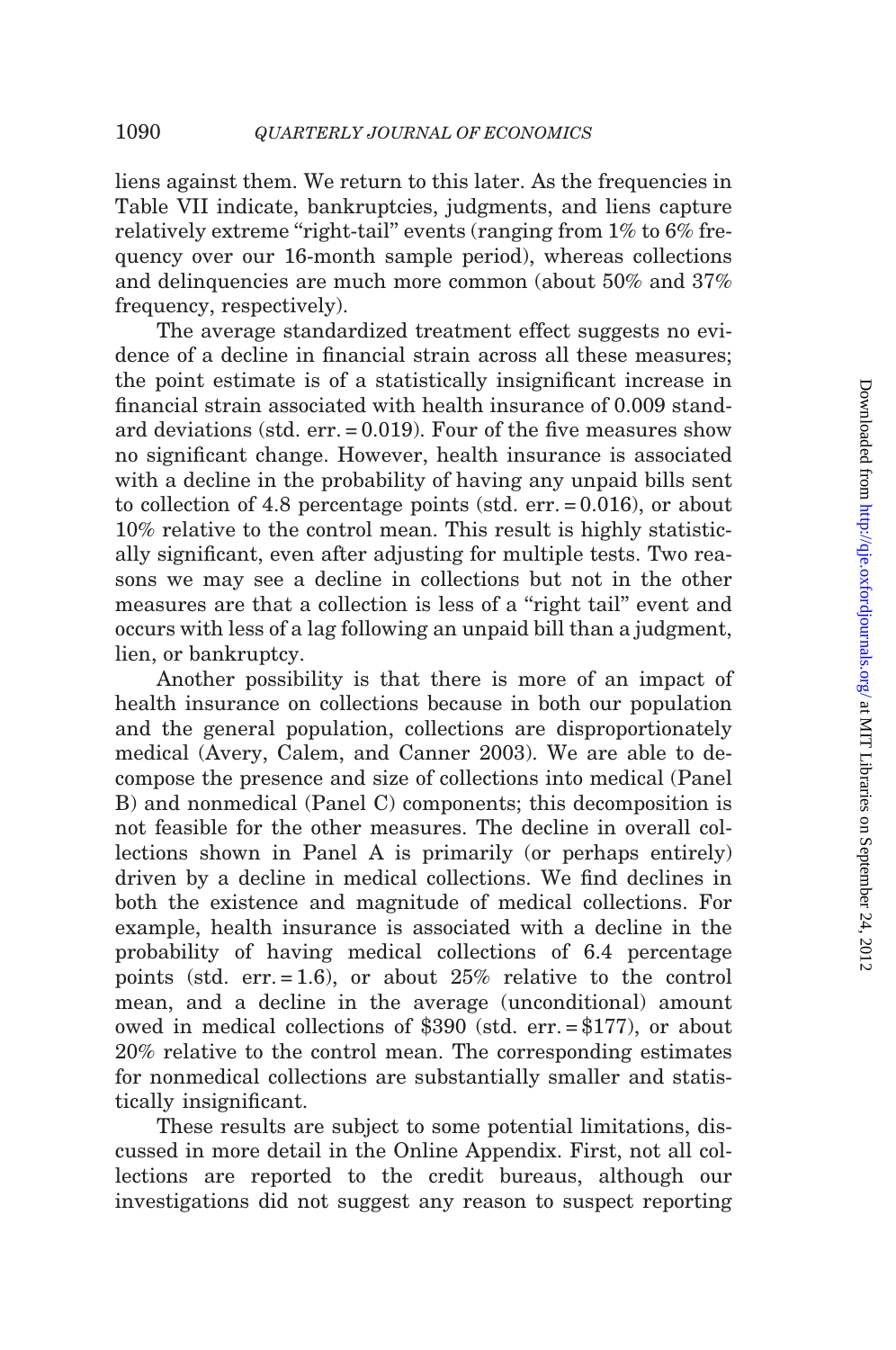|                                                | Control<br>mean<br>(1) | <b>TTT</b><br>(2) | <b>LATE</b><br>(3) | <i>p</i> -values<br>(4) |
|------------------------------------------------|------------------------|-------------------|--------------------|-------------------------|
| Any out of pocket medical expenses,            | 0.555                  | $-0.058$          | $-0.200$           | $[-0.0001]$             |
| last six months                                | (0.497)                | (0.0077)          | (0.026)            | $\{<0.0001\}$           |
| Owe money for medical expenses                 | 0.597                  | $-0.052$          | $-0.180$           | $[-0.0001]$             |
| currently                                      | (0.491)                | (0.0076)          | (0.026)            | $\{<0.0001\}$           |
| Borrowed money or skipped other                | 0.364                  | $-0.045$          | $-0.154$           | $[-0.0001]$             |
| bills to pay medical bills, last six<br>months | (0.481)                | (0.0073)          | (0.025)            | $\{<0.0001\}$           |
| Refused treatment because of med-              | 0.081                  | $-0.011$          | $-0.036$           | [0.01]                  |
| ical debt, last six months                     | (0.273)                | (0.0041)          | (0.014)            | ${0.01}$                |
| Standardized treatment effect                  |                        | $-0.089$          | $-0.305$           | $[-0.0001]$             |
|                                                |                        | (0.010)           | (0.035)            |                         |

### TABLE VIII

FINANCIAL STRAIN (SURVEY DATA)

Notes. Standard errors in parentheses; per comparison p-values in square brackets; family-wise p-values in curly brackets. Column (2) reports the coefficient and standard error on LOTTERY from estimating equation (1) by OLS. Column (3) reports the coefficient and standard error on INSURANCE from estimating equation (3) by IV; for the IV estimates in column (3), the endogenous variable INSURANCE is defined as ''ever on Medicaid'' during our study period and the first stage is given in the first row of [Table III](#page-22-0). Column (4) reports the per comparison p-value and the family-wise p-value across the four different measures of financial strain used to create the standardized treatment effect. Standardized treatment effect reports results based on equation (2). All regressions include household size fixed effects, survey wave fixed effects, and the interaction between the two. All standard errors are clustered on the household and all regressions are weighted using survey weights. Sample consists of survey responders  $(N=23,741)$ .

to be correlated with insurance status (see Online Appendix 1.6). Second, in theory health insurance might affect access to revolving credit itself, which could complicate interpretation of measures of financial strain based on late payments for revolving credit (i.e., delinquencies); however, we found no evidence of effects on access to credit (Online Appendix 3.3). Third, many of the measures capture only right-tail events and with a substantial lag. Last, credit reports do not capture the use of informal or ''nontraditional'' credit sources—which may be particularly important in a low-income population. Given these limitations, the survey measures of financial strain are a useful complement to the credit report measures.

2. Survey Data. Table VIII reports results for four measures of financial strain: whether the respondent has any out-of-pocket medical expenditures in the past six months, currently owes money for medical expenses, had to borrow money (or skip paying other bills or pay them late) to pay medical expenses in the past six months, and has been refused medical treatment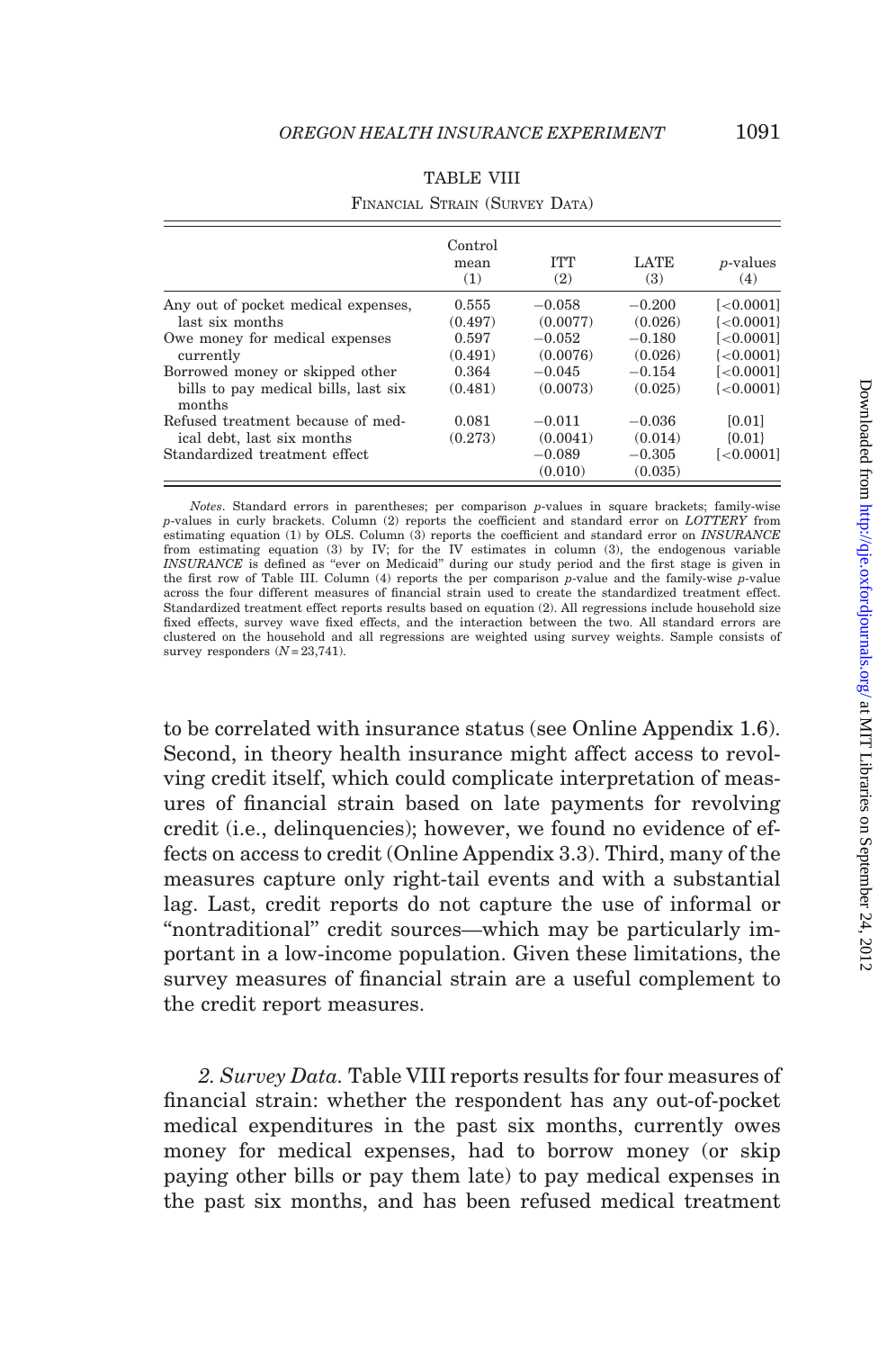because of medical debt in the past six months. We find a statistically significant decline in all four survey measures of financial strain, including, for example, a 20 percentage point (35%) decline in the probability of having out-of-pocket expenses and a 15 percentage point (40%) decline in the probability of having to borrow money or skip paying other bills to pay medical expenses.<sup>29</sup> The average standardized treatment effect indicates that insurance is associated with a 0.3 standard deviation (std. err. = 0.035) decline in these measures of financial strain.

The results suggest that financial benefits from Medicaid coverage accrue not just to the newly insured. The declines in out-of-pocket expenses and in reported difficulty paying nonmedical bills point to direct financial benefits to the newly insured. At the same time, both the survey data and the credit report data indicate a reduction in outstanding medical bills, the vast majority of which are ultimately never paid. This suggests that some of the financial benefits from Medicaid coverage accrue to medical providers or to whomever they pass on the costs of unpaid care.

For risk-averse consumers, the largest welfare gains from any consumption-smoothing effects of insurance come from reducing extreme negative shocks to consumption. Although we cannot measure consumption directly, following [Finkelstein and](#page-48-0) [McKnight \(2008\)](#page-48-0) we estimate quantile regression models of the reduced-form equation (1) to examine the impact of health insurance on the quantiles of the distribution of out-of-pocket medical expenditures. As expected given the comprehensive nature of Medicaid coverage, [Figure I](#page-36-0), Panels A and B indicate that selection by the lottery is associated with declines in out-of-pocket

29. These results imply that about 35% of those covered by OHP still have out-of-pocket medical expenses. The control group reports, on average, \$307 in semi-annual out-of-pocket medical expenses; the LATE estimate of the impact of insurance on these expenses is  $-122$  (std. err.  $= 43$ ), implying that those covered by OHP average \$185 in semi-annual out-of-pocket medical expenses. Our impression from focus groups is that these reflect some combination of continued scheduled payments on prior debts, reporting of monthly premiums as out-of-pocket medical expenses, and perhaps including travel costs to the medical provider. It is also possible that some individuals report out-of-pocket medical spending for other family members (even though the question directed individuals to report only expenditures on themselves) or for uncovered services, such as dental care (even though the survey question explicitly said to exclude dental). [Gross and](#page-48-0) [Notowidigdo \(2011\)](#page-48-0) similarly find evidence of reported out-of-pocket spending from Medicaid recipients in the MEPS.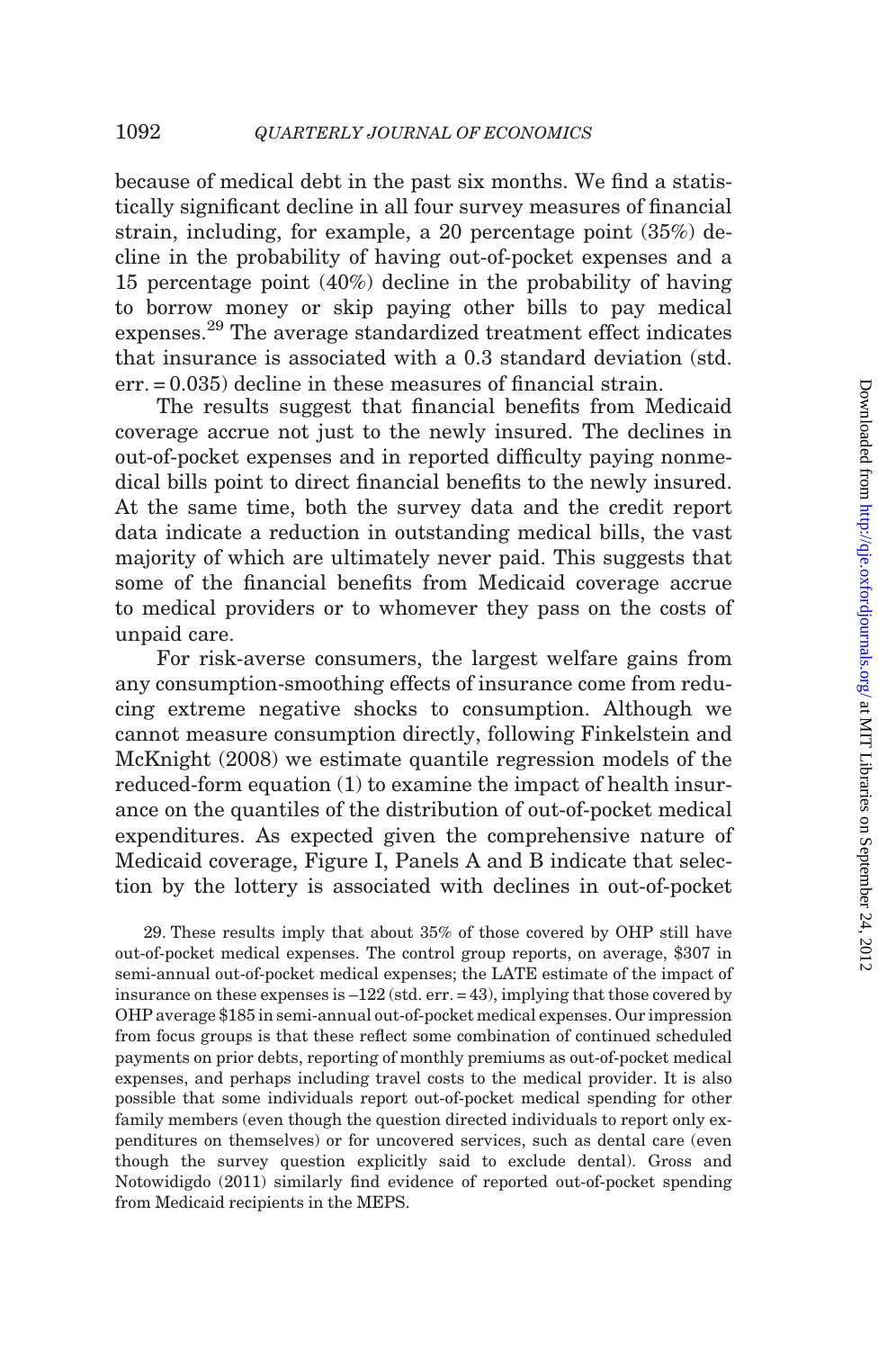<span id="page-36-0"></span>

FIGURE I

Distribution of Out-of-Pocket Medical Expenses, Last Six Months (Survey Data)

Panel A shows the distribution of out-of-pocket medical spending for controls, and the estimated distribution for treatments through the 95th quantile; the estimated distribution for treatments is the control distribution added to the beta on *LOTTERY* from the quantile estimation of the reduced-form equation (1). Panel B plots the quantile estimates from equation (1) (along with their 95% confidence interval) starting from the smallest quantile that is nonzero in either the treatment or control distribution through the 95th quantile. The confidence intervals are calculated based on 500 bootstraps clustered on household. Data are from the sample of survey responders  $(N=24,012)$ ; all results use survey weights. Quantile estimation of equation (1) includes household size dummies, survey wave dummies, and the interaction of the two.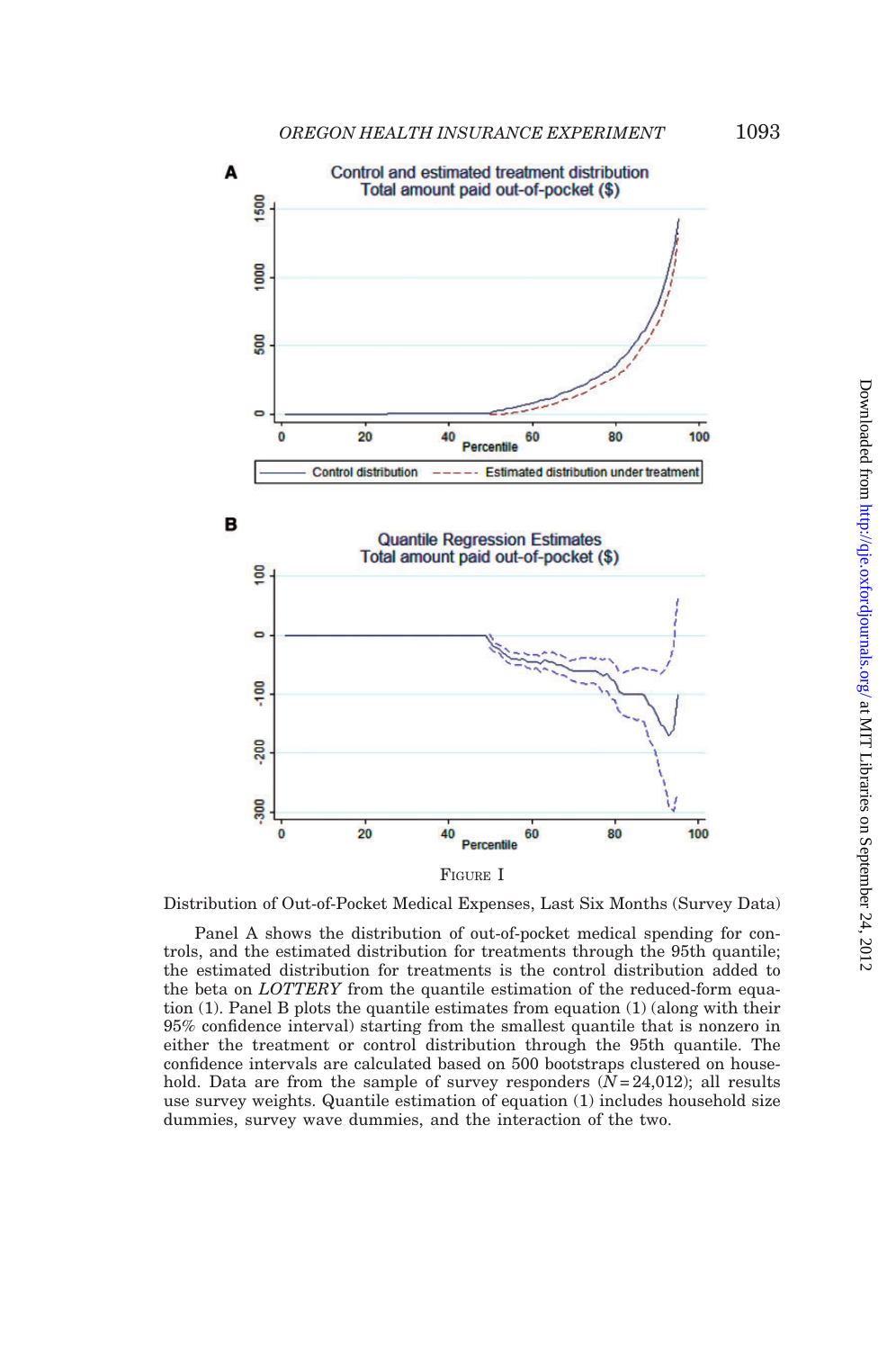| Нвалтн                                                           |           |                          |                          |                        |
|------------------------------------------------------------------|-----------|--------------------------|--------------------------|------------------------|
|                                                                  | Control   |                          |                          |                        |
|                                                                  | mean      | IШ                       | LATE                     | p-values               |
|                                                                  | $\ominus$ | $\widehat{\mathfrak{D}}$ | $\widehat{\mathfrak{B}}$ | $\bigoplus$            |
| Panel A: Administrative data                                     |           |                          |                          |                        |
| Alive                                                            | 0.992     | 0.00032                  | 0.0013                   | [0.638]                |
|                                                                  | (0.092)   | (0.00068)                | (0.0027)                 |                        |
| Panel B: Survey data                                             |           |                          |                          |                        |
| Self-reported health good/very good/excellent (not fair or poor) | 0.548     | 0.039                    | 0.133                    | < 0.0001               |
|                                                                  | (0.498)   | 0.0076                   | (0.026)                  | < 0.0001               |
| Self-reported health not poor (fair, good, very good, or         | 0.86      | 0.029                    | 0.099                    | < 0.0001               |
| $\alpha$ excellent                                               | (0.347)   | (0.0051)                 | (0.018)                  | < 0.0001               |
| Health about the same or gotten better over last six months      | 0.714     | 0.033                    | $\!0.113$                | < 0.0001               |
|                                                                  | (0.452)   | (0.0067)                 | (0.023)                  | < 0.0001               |
| # of days physical health good, past 30 days*                    | 21.862    | 0.381                    | $1.317$                  | [0.019]                |
|                                                                  | (10.384)  | (0.162)                  | (0.563)                  | $\{0.018\}$            |
| # days poor physical or mental health did not impair usual       | 20.329    | 0.459                    | 1.585                    | $[0.009]$<br>$[0.015]$ |
| activity, past 30 days*                                          | 10.939)   | $\frac{(0.175)}{0.603}$  | (0.606)                  |                        |
| # of days mental health good, past 30 days*                      | 18.738    |                          | 2.082                    | [0.001]                |
|                                                                  | 11.445)   | (0.184)                  | (0.64)                   | (0.003)                |
| Did not screen positive for depression, last two weeks           | 0.671     | 0.023                    | 0.078                    | [0.001]                |
|                                                                  | (0.470)   | (0.0071)                 | (0.025)                  | (0.003)                |
| Standardized treatment effect                                    |           | 0.059                    | 0.203                    | < 0.0001               |
|                                                                  |           | (0.011)                  | (0.039)                  |                        |
|                                                                  |           |                          |                          |                        |

on LOTTERY from estimating equation (1) by OLS. Column (3) reports the coefficient and standard error on INSURANCE from estimating equation (3) by IV, for the IV estimates in column (3), the endogenous variable INSURANCE is defined as "ever on Medicaid" during our study period and the first stage is given in the first row of Table III. Column (4) reports the per comparison p-value and the family-wise p-value across the different measures used to create the standardized treatment effect. Standardized treatment effect separts results based on equation (2). All regressions include household size fixed effects and standard errors are clustered on the household. The regressions in Panel A include lottery draw Notes. Standard errors in parentheses; per comparison p-values in square brackets; family-wise p-values in curly brackets. Column (2) reports the coefficient and standard error fixed effects, and the dependent variable "alive" is measured from the notification date through September 2009 ( $N = 74.922$ ). The regressions in Panel B include survey wave fixed Notes. Standard errors in parentheses; per comparison p-values in square brackets; family-wise p-values in curly brackets. Column (2) reports the coefficient and standard error on LOTTERY from estimating equation (1) by OLS. Column (3) reports the coefficient and standard error on INSURANCE from estimating equation (3) by IV; for the IV estimates in column (3), the endogenous variable INSURANCE is defined as ''ever on Medicaid'' during our study period and the first stage is given in the first row of [Table](#page-22-0) III. Column (4) reports the per comparison p-value and the family-wise p-value across the different measures used to create the standardized treatment effect. Standardized treatment effect reports results based on equation (2). All regressions include household size fixed effects and standard errors are clustered on the household. The regressions in Panel A include lottery draw fixed effects, and the dependent variable ''alive'' is measured from the notification date through September 2009 (N = 74,922). The regressions in Panel B include survey wave fixed effects and the interaction of survey wave fixed effects with household size fixed effects, and are weighted using the survey weights  $(N=23,741)$ . effects and the interaction of survey wave fixed effects with household size fixed effects, and are weighted using the survey weights  $(N = 23,741)$ .

"These questions were worded to ask about number of days health "not good" or "impaired"; we switched the sign for consistency with the other measures. See Online Appendix \*These questions were worded to ask about number of days health ''not good'' or ''impaired''; we switched the sign for consistency with the other measures. See Online Appendix Figure A4 for the exact survey wording. Figure A4 for the exact survey wording.

Downloaded from http://qje.oxfordjournals.org/ at MIT Libraries on September 24, 2012 Downloaded from <http://qje.oxfordjournals.org/> at MIT Libraries on September 24, 2012

TABLE IX

TABLE IX

## <span id="page-37-0"></span>1094 QUARTERLY JOURNAL OF ECONOMICS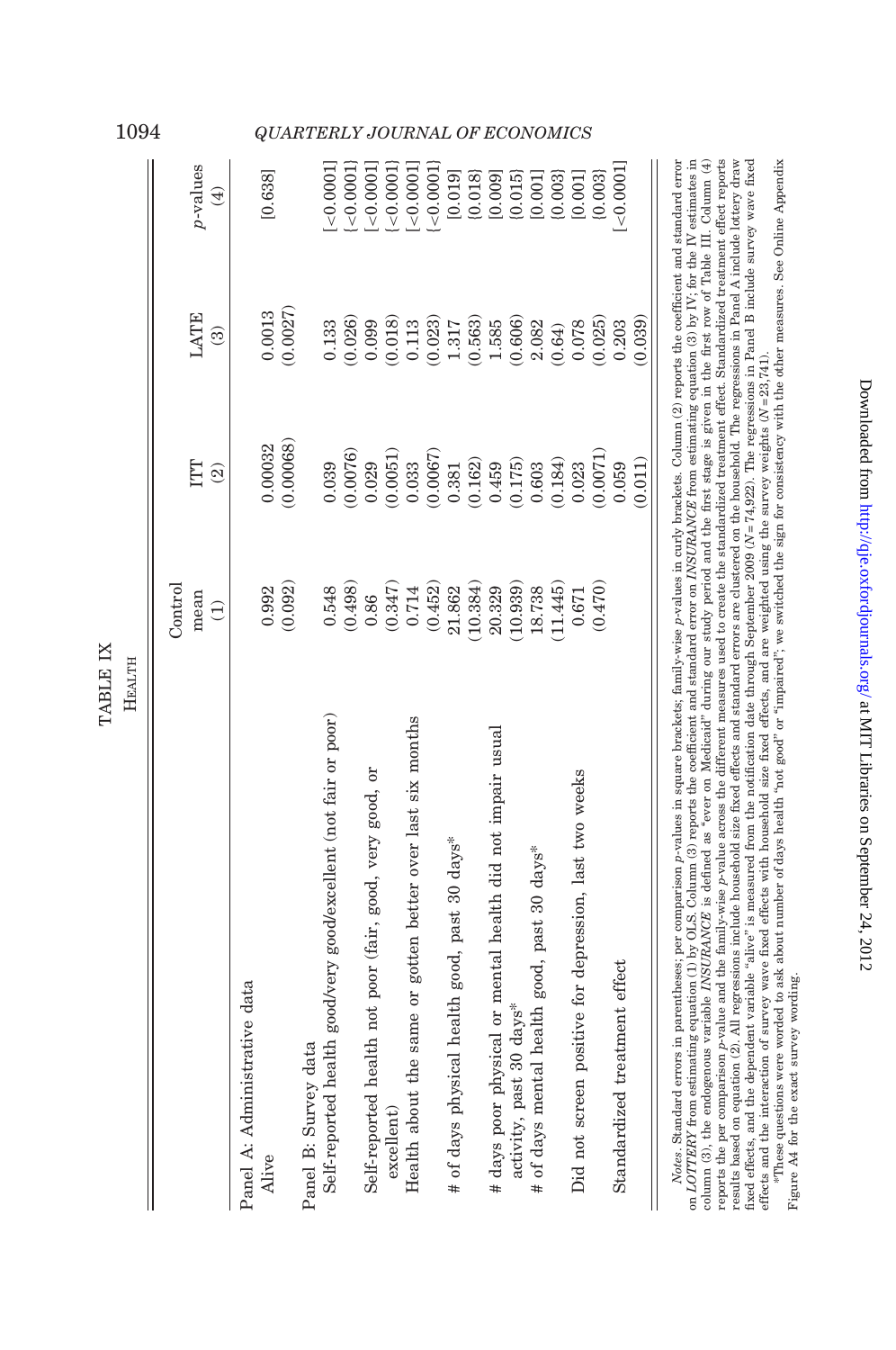<span id="page-38-0"></span>spending at all the (nonzero) quantiles of the distribution. In the Online Appendix we show similar effects for self-reported medical liabilities and medical collections (Online Appendix Figures A5a–A6b).

## V.C. Health

[Table IX](#page-37-0) shows our estimates of the impact of health insurance on health. We have one measure of health from administrative data, mortality, which we measure from the notification date through September 30, 2009. Mortality—although important and objectively measured—is very low in our population; only about 0.8% of the controls died over the 16-month study period. Not surprisingly, Panel A shows that we do not detect any statistically significant improvement in survival probability.

Panel B analyzes seven different measures of self-reported health from the survey data. The first two use the question about self-reported health (fair, poor, good, very good, or excellent) to construct two binary measures: (1) self-reported health good, very good, or excellent (55% of the population), and (2) to examine ''tail'' behavior, self-reported health not poor (86% of the population). The other measures are (3) whether self-reported health status is about the same or has gotten better over past six months (versus gotten worse), (4) the number of days in good physical health in past month (0–30), (5) the number of days not impaired by physical or mental health in the past month (0–30), (6) the number of days in good mental health in the past month (0–30), and (7) whether the respondent screened negative for depression. Many of these measures capture both physical and mental health; the last two capture only mental health.

The results in [Table IX](#page-37-0), Panel B indicate that insurance is associated with statistically significant improvements in each of the seven measures. On average, our results suggest that health insurance is associated with a 0.2 standard deviation (std. err. = 0.04) improvement in self-reported health. This includes, among other things, an increase in the probability of screening negative for depression of 7.8 percentage points (std. err. = 2.5) or about 10% relative to the control mean and an increase in the probability of reporting one's health as good, very good, or excellent of 13 percentage points (std. err. = 2.6), or about 25% relative to the control mean.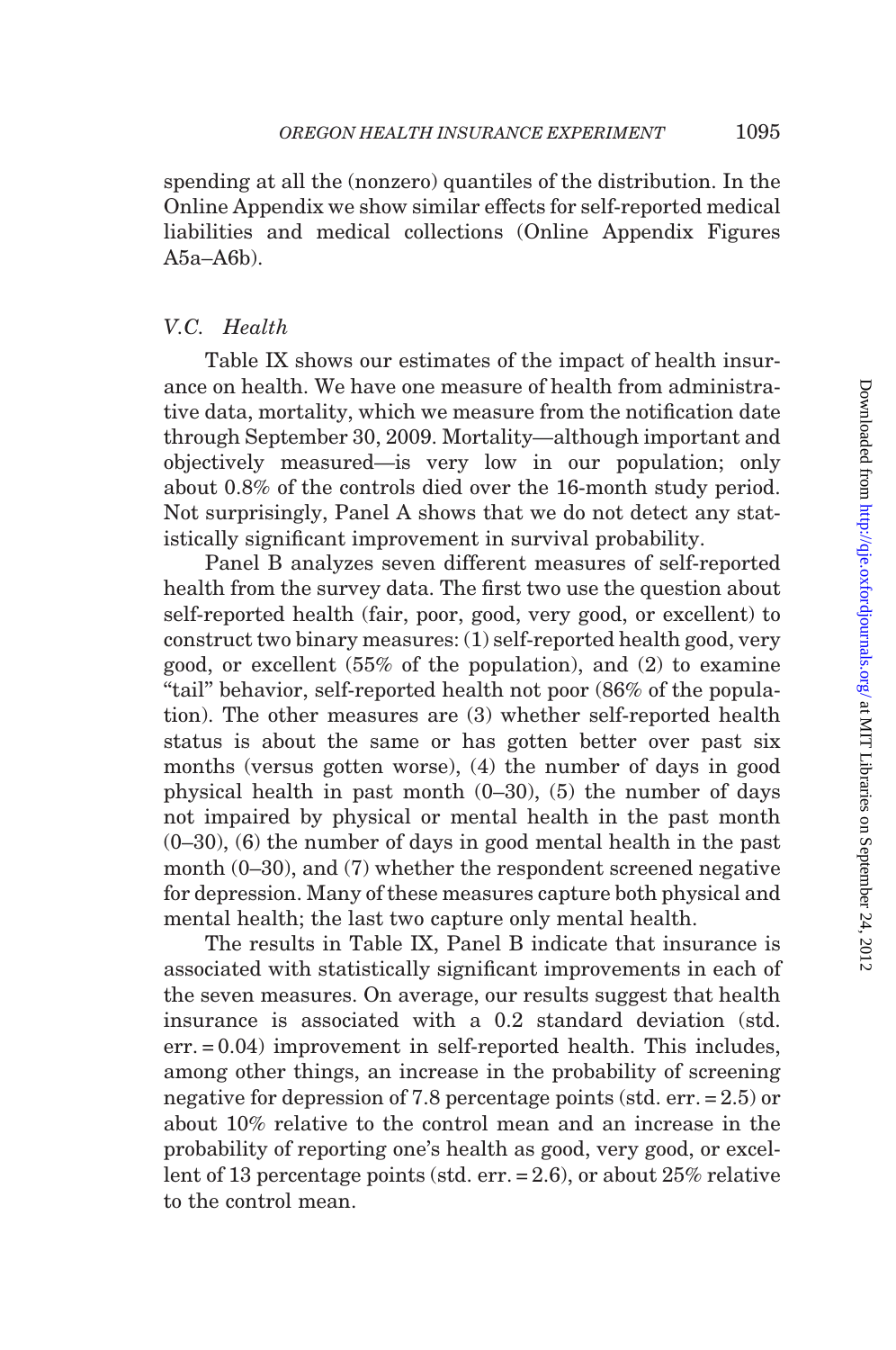There is thus an overwhelming sense from the survey outcomes that individuals feel better about their health and, as we come to discuss shortly, their interactions with the health care system. Given the subjective nature of the responses, however, it is difficult to judge the extent to which these results reflect improvements in physical health. For mental health, the self-reported and subjective nature of the questions is less of an issue, because diagnosis of depression, by its nature, relies on such self-reports; the depression screen we use correlates highly with clinical diagnoses of depression [\(Kroenke, Spitzer,](#page-48-0) [and Williams 2003](#page-48-0)). However, the self-reported physical health measures could reflect a more general sense of improved well-being rather than actual improvements in objective health. (A priori, however, we were concerned that by increasing contact with the health care system, health insurance would cause individuals to learn more about their health problems [e.g., a doctor would tell a person who had not known it that they diabetes or high blood pressurel and thus could cause them to report themselves to be in worse health; to the extent this happens, it does not outweigh effects in the opposite direction.)

There is evidence of several mechanisms by which health insurance could have improved objective, physical health. Besides the previously documented increase in health care utilization and compliance with recommended preventive care, the survey data also indicate that insurance is associated with statistically significant increased self-reported access to care ([Table X,](#page-40-0) Panel A) and perceived quality of care (conditional on receipt) ([Table X](#page-40-0), Panel B). However, there is also evidence that a substantial part of the estimated improvements may reflect a general sense of improved wellbeing. [Table XI](#page-41-0) compares reducedform estimates from our main survey to reduced-form estimates from the initial survey, which we fielded on average about 2.6 months after random assignment and about 1 month after coverage was approved (this analysis was not prespecified). As we would expect given this timing, there is no evidence of an increase in health care utilization in this earlier survey. However, there is evidence of an improvement in self-reported health of about two-thirds the magnitude of our main survey estimates from more than a year later; this reflects statistically significant improvements in all of the individual health measures available in the initial survey (all those in the main survey except the depression screen). Given the limited time after coverage approval and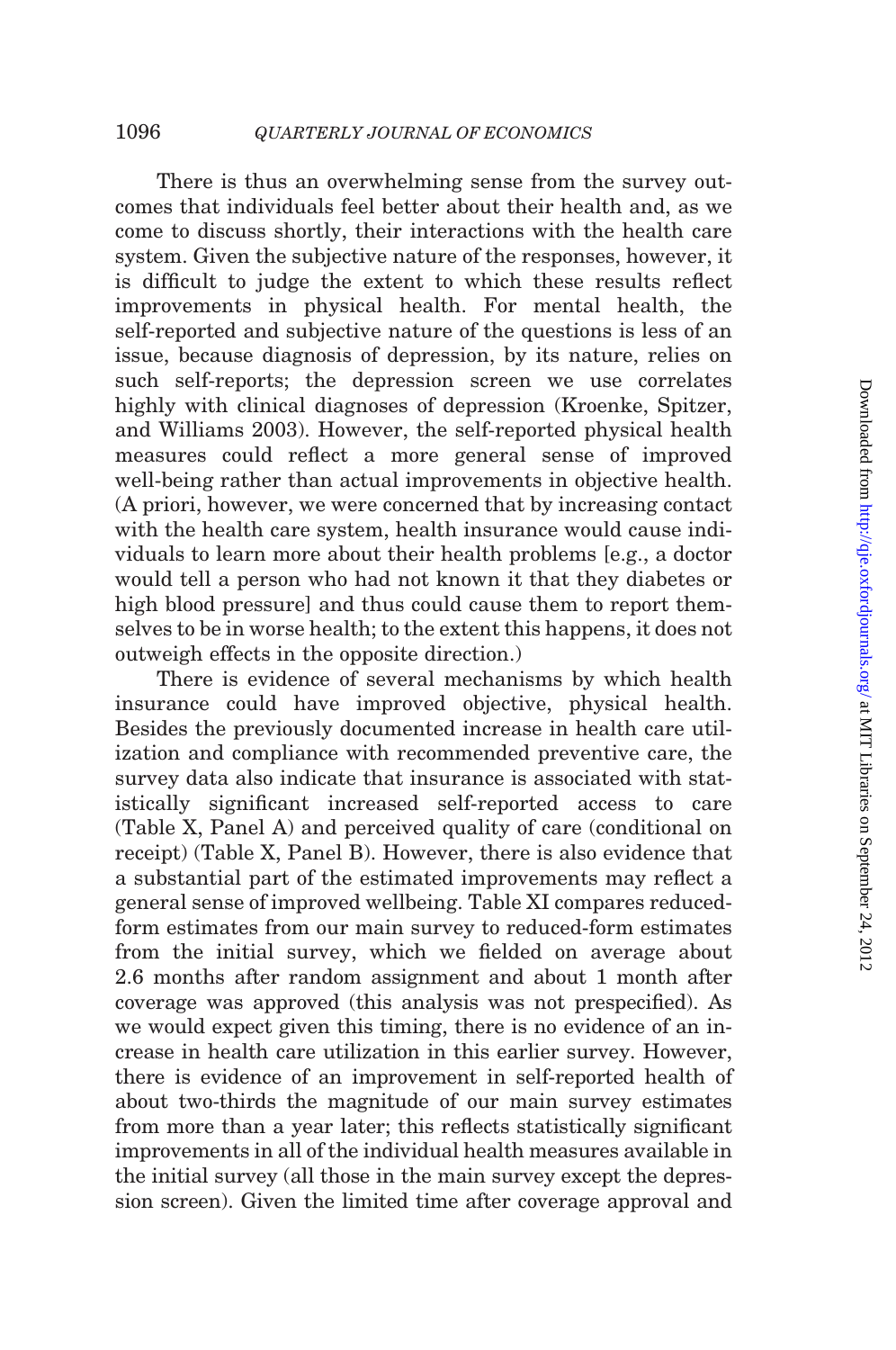|                | ì                 |
|----------------|-------------------|
|                | į,<br>AT TH       |
| TARI IT Y<br>1 |                   |
|                | FOR 1             |
|                | <b>ACTIVATION</b> |
|                |                   |

<span id="page-40-0"></span>

|                                                                                                                                                                                  | Control   |                          |                         |                  |
|----------------------------------------------------------------------------------------------------------------------------------------------------------------------------------|-----------|--------------------------|-------------------------|------------------|
|                                                                                                                                                                                  | mean      | ĽЦ                       | LATE                    | $p$ -values      |
|                                                                                                                                                                                  | $\ominus$ | $\widehat{\mathfrak{D}}$ | $\widehat{\mathcal{C}}$ | $\bigoplus$      |
| Panel A: Access to care                                                                                                                                                          |           |                          |                         |                  |
| Have usual place of clinic-based care                                                                                                                                            | 0.499     | 0.099                    | 0.339                   | (10001)          |
|                                                                                                                                                                                  | (0.500)   | 0.0080)                  | (0.027)                 | < 0.0001         |
| Have personal doctor                                                                                                                                                             | 0.490     | 0.081                    | 0.280                   | $< 0.0001$ ]     |
|                                                                                                                                                                                  | (0.500)   | (0.0077)                 | 0.026                   | < 0.0001         |
| Got all needed medical care, last six months                                                                                                                                     | 0.684     | 0.069                    | 0.239                   | < 0.0001         |
|                                                                                                                                                                                  | (0.465)   | (0.0063)                 | (0.022)                 | < 0.0001         |
| Got all needed drugs, last six months                                                                                                                                            | 0.765     | 0.056                    | 0.195                   | $< 0.0001$ ]     |
|                                                                                                                                                                                  | (0.424)   | (0.0055)                 | (0.019)                 | < 0.0001         |
| Didn't use ER for nonemergency, last six months                                                                                                                                  | 0.916     | $-0.0011$                | $-0.0037$               | [0.804]          |
|                                                                                                                                                                                  | (0.278)   | (0.0043)                 | (0.015)                 | (0.804)          |
| Standardized treatment effect                                                                                                                                                    |           | 0.128                    | 0.440                   | $< 0.0001$ ]     |
|                                                                                                                                                                                  |           | (0.0084)                 | (0.029)                 |                  |
| Panel B: Quality of care                                                                                                                                                         |           |                          |                         |                  |
| Quality of care received last six months good/very good/excellent (conditional on any)                                                                                           | 0.708     | 0.043                    | 0.142                   | $[-0.0001]$      |
|                                                                                                                                                                                  | (0.455)   | (0.0081)                 | (0.027)                 |                  |
| Panel C: Happiness                                                                                                                                                               |           |                          |                         |                  |
| Very happy or pretty happy (vs. not too happy)                                                                                                                                   | 0.594     | 0.056                    | 0.191                   | $[\times0.0001]$ |
|                                                                                                                                                                                  | (0.491)   | (0.0074)                 | (0.026)                 |                  |
| Notes. Standard errors in parentheses: per comparison p-values in square brackets. family-wise p-values in curly brackets. Column (2) reports the coefficient and standard error |           |                          |                         |                  |

on *LOTTERY* from estimating equation (1) by OLS. Column (3) reports the coefficient and standard error on *INSURANCE* from estimating equation (3) by IV; for the IV estimates in column (3), the endogenous variable *INSUR* reports the per comparison p-value and the family-wise p-value across the four different measures of financial strain used to create the standardized treatment effect. Standardized treatment effect reports results based on equation (2). All regressions include household size fixed effects, survey wave fixed effects, and the interaction between the two. All<br>standard errors are clustered on the househ Notes. Standard errors in parentheses; per comparison p-values in square brackets, family-wise p-values in curly brackets. Column (2) reports the coefficient and standard error on LOTTERY from estimating equation (1) by OLS. Column (3) reports the coefficient and standard error on INSURANCE from estimating equation (3) by IV; for the IV estimates in column (3), the endogenous variable INSURANCE is defined as ''ever on Medicaid'' during our study period and the first stage is given in the first row of [Table](#page-22-0) III. Column (4) reports the per comparison p-value and the family-wise p-value across the four different measures of financial strain used to create the standardized treatment effect. Standardized treatment effect reports results based on equation (2). All regressions include household size fixed effects, survey wave fixed effects, and the interaction between the two. All standard errors are clustered on the household and all regressions are weighted using survey weights. Sample consists of survey responders (N = 23,741).

OREGON HEALTH INSURANCE EXPERIMENT 1097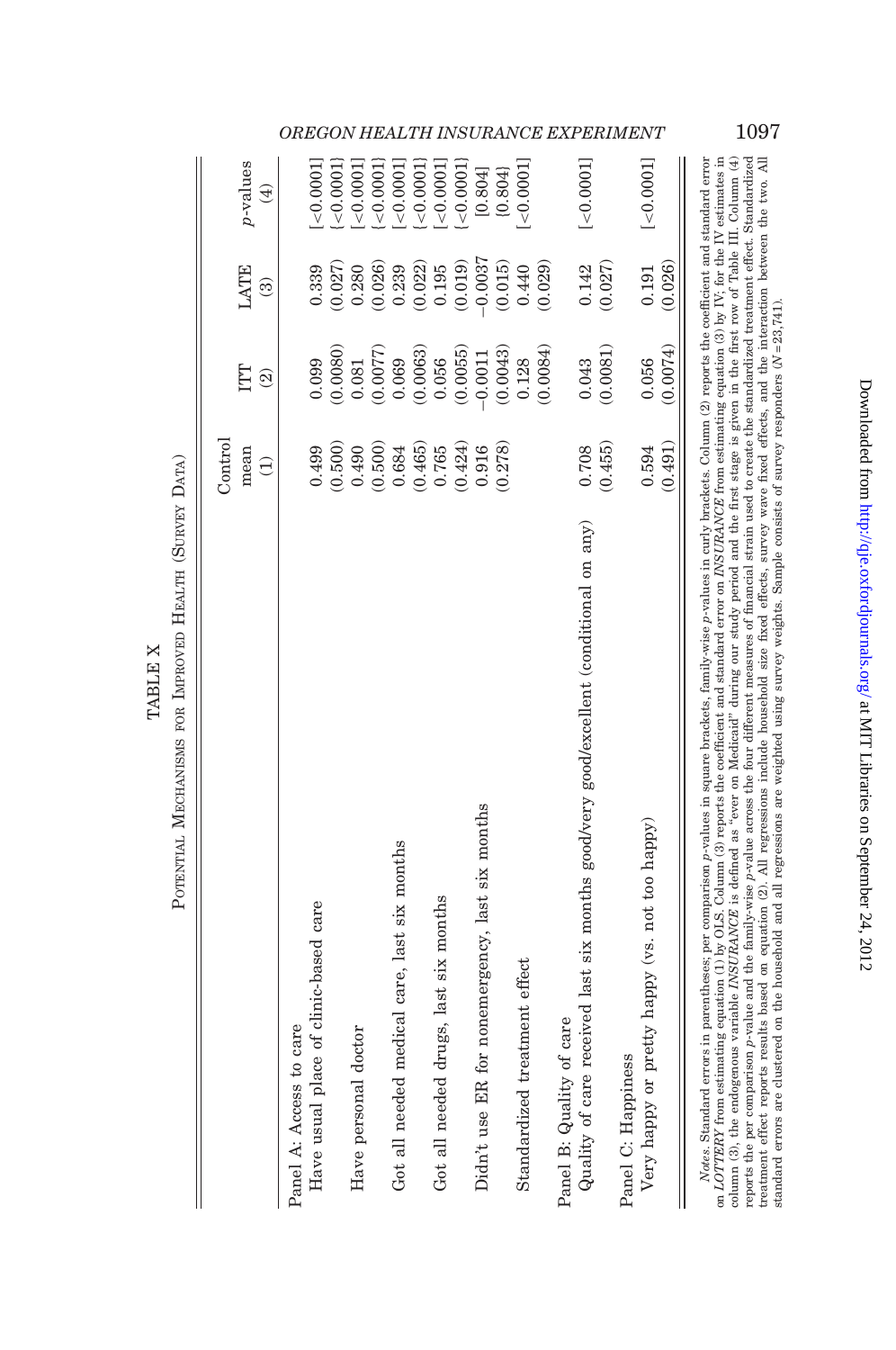|                                |                          | ITT estimates from survey             |                                     |                                      | p-value of difference between                        |                        |
|--------------------------------|--------------------------|---------------------------------------|-------------------------------------|--------------------------------------|------------------------------------------------------|------------------------|
|                                | Initial<br>$\widehat{E}$ | Six month<br>$\widehat{\mathfrak{D}}$ | Main<br>$\widehat{\mathcal{C}}$     | Initial and six month<br>$\bigoplus$ | Six month and main Initial and main<br>$\widehat{5}$ | $\widehat{\mathbf{e}}$ |
| Utilization (extensive margin) | 0.0038                   | 0.047                                 | 0.050                               | 0.035                                | 0.867                                                | $<$ $0.0001$           |
|                                | 0.0084)                  | (0.020)                               | (0.011)                             |                                      |                                                      |                        |
|                                | [0.656]                  | [0.02]                                | 100001                              |                                      |                                                      |                        |
| Utilization (total)            | $-0.00023$               | 0.027                                 | 0.040                               | 0.188                                | 0.556                                                | 0.001                  |
|                                | (0.0086)                 |                                       |                                     |                                      |                                                      |                        |
|                                | [0.978]                  | $(0.020)$<br>[0.187]                  | $(0.011)$<br>$[0.0003]$<br>$-0.089$ |                                      |                                                      |                        |
| Financial strain               | $-0.035$                 | $-0.099$                              |                                     | 0.002                                | 0.613                                                | < 0.0001               |
|                                | (0.0089)                 | (0.020)                               | (0.010)                             |                                      |                                                      |                        |
|                                | < 0.0001                 | < 0.0001                              | 100001                              |                                      |                                                      |                        |
| Health                         | 0.042                    | 0.097                                 | 0.061                               | 0.014                                | 0.121                                                | 0.112                  |
|                                | (0.010)                  | (0.023)                               | (0.011)                             |                                      |                                                      |                        |
|                                | $[-0.0001]$              | < 0.0001                              | < 0.0001                            |                                      |                                                      |                        |
| Access                         | 0.047                    | 0.075                                 | 0.119                               | 0.163                                | 0.026                                                | < 0.0001               |
|                                | (0.0078)                 | (0.019)                               | (0.0086)                            |                                      |                                                      |                        |
|                                | < 0.0001                 | < 0.0001                              | < 0.0001                            |                                      |                                                      |                        |

shows results for our main survey, which occured about 15 months after lottery notification; this is the survey that has been analyzed in prior tables. The surveys had similar response rates and questionnaires; the six-month survey was conducted on an approximately 20percent sample of the other surveys (see Section III.D and Online Appendix 1 for effects. Regressions based on the six-month and main surveys (columns (2) and (3)) are weighted using the survey weights for those surveys. Standard errors are clustered on the from estimating equation (1) in three different surveys. The first column shows the results for our so-called initial survey, which occurred about 2.6 months after lottery notification; the second column shows results for our six-month survey, which occured about 8 months after lottery notification (6 months after insurance coverage began); the third column details). Columns (1), (2), and (3) report the coefficient, standard error, and p-value on LOTTERY from estimating equation (1) by OLS. Columns (3), (4), and (5) report the p-value of details). Columns (1), (2), and (3) report the coefficient, standard error, and p-value on LOTTERY from estimating equation (1) by OLS. Columns (3), (4), and (5) report the p-value of the difference between various estimates. All regressions include household size fixed effects, survey wave fixed effects, and the interaction of survey wave and household size fixed household.  $N = 26,423$  for the initial survey,  $N = 6,359$  for the six-month survey, and  $N = 23,741$  for the main survey. The individual components of the standardized treatment effects are the same as in the earlier tables, except that "health" excludes the depression screen question and "access" excludes the personal doctor question (as these questions were not<br>asked in the initial survey). The referenc Notes. The analysis in this table was not prespecified. Standard errors in parentheses; per comparison p-values in square brackets. Table reports standardized treatment effects from estimating equation (1) in three different surveys. The first column shows the results for our so-called initial survey, which occurred about 2.6 months after lottery notification; the second column shows results for our six-month survey, which occured about 8 months after lottery notification (6 months after insurance coverage began); the third column shows results for our main survey, which occured about 15 months after lottery notification; this is the survey that has been analyzed in prior tables. The surveys had similar response rates and questionnaires; the six-month survey was conducted on an approximately 20percent sample of the other surveys (see [Section](#page-10-0) III.D and Online Appendix 1 for the difference between various estimates. All regressions include household size fixed effects, survey wave fixed effects, and the interaction of survey wave and household size fixed effects. Regressions based on the six-month and main surveys (columns (2) and (3)) are weighted using the survey weights for those surveys. Standard errors are clustered on the household.  $N = 26,423$  for the initial survey,  $N = 6,359$  for the six-month survey, and  $N = 23,741$  for the main survey. The individual components of the standardized treatment effects are the same as in the earlier tables, except that ''health'' excludes the depression screen question and ''access'' excludes the personal doctor question (as these questions were not asked in the initial survey). The reference period for the underlying questions is usually either ''currently'' or ''in the last six months'' (see prior tables for details).

TABLE XI

TABLE XI

## <span id="page-41-0"></span>1098 QUARTERLY JOURNAL OF ECONOMICS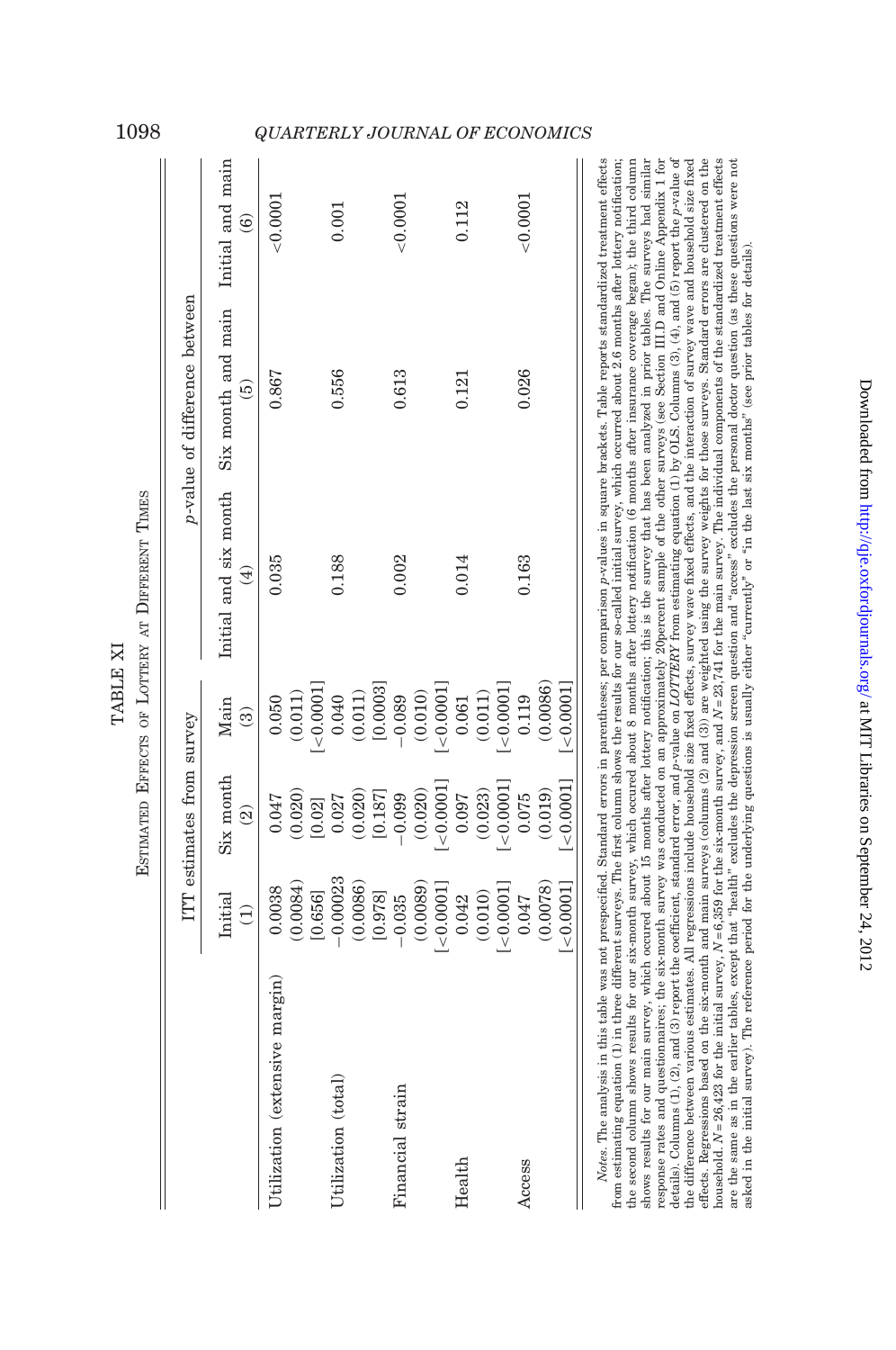the lack of any increase in health care utilization, it seems likely that this immediate improvement does not reflect changes in objective physical health.<sup>30</sup> Likewise, self-reported access to care also shows a statistically significant improvement in the initial survey (despite no evidence of an increase in utilization) of about 40% the magnitude of the later survey, which again seems more likely to reflect an improved outlook. It is not clear, however, that the immediate effects are directly comparable to those from one year later. Some of the immediate improvements may reflect ''winning'' effects that are less likely to be picked up in the estimates one year later, and the later estimates of self-reported improvements in health may be biased downward by the impact of health insurance on receiving health care and hence poor health diagnoses, an effect that would not arise in the initial survey because health care use does not appear to go up immediately.

Consistent with an improved overall sense of well-being, there is evidence in the later survey of a substantial (32%) increase in self-reported overall happiness [\(Table X,](#page-40-0) Panel C). To put this in perspective, if we compare our estimates to the literature on the impact of income on happiness, the impact of insurance roughly equivalent to the impact of a doubling of income.<sup>31</sup> Of course, it is difficult to know how much of the self-reported happiness improvement reflects feeling better about one's health, just as it is difficult to know how much of the self-reported health improvement reflects more general improvement in a sense of well-being. Overall, the evidence suggests that people feel better off due to insurance, but with the current data it is difficult to determine the fundamental drivers of this improvement.

30. There is also evidence of a decline in financial strain in the initial survey that is about 40% the magnitude of the analogous measures in the later survey. This is consistent with the fact that coverage was applied retroactively for lottery winners to about one month prior to the approval date. Individuals in the initial survey had therefore been covered retroactively for about two months, or about one-third of the six-month look-back period. Thus, although they may not have changed their health care utilization in the first month of coverage, the retroactive coverage for two months had an impact on their finances.

31. Our IV or LATE estimates in [Table X](#page-40-0) indicate that Medicaid increases happiness by about 0.4 standard deviations. The literature on the relationship between happiness and income tends to find that a log-point increase in income is associated with an increase in happiness of about this magnitude (see, e.g., [Sacks, Stevenson,](#page-49-0) [and Wolfers 2010](#page-49-0), table 1).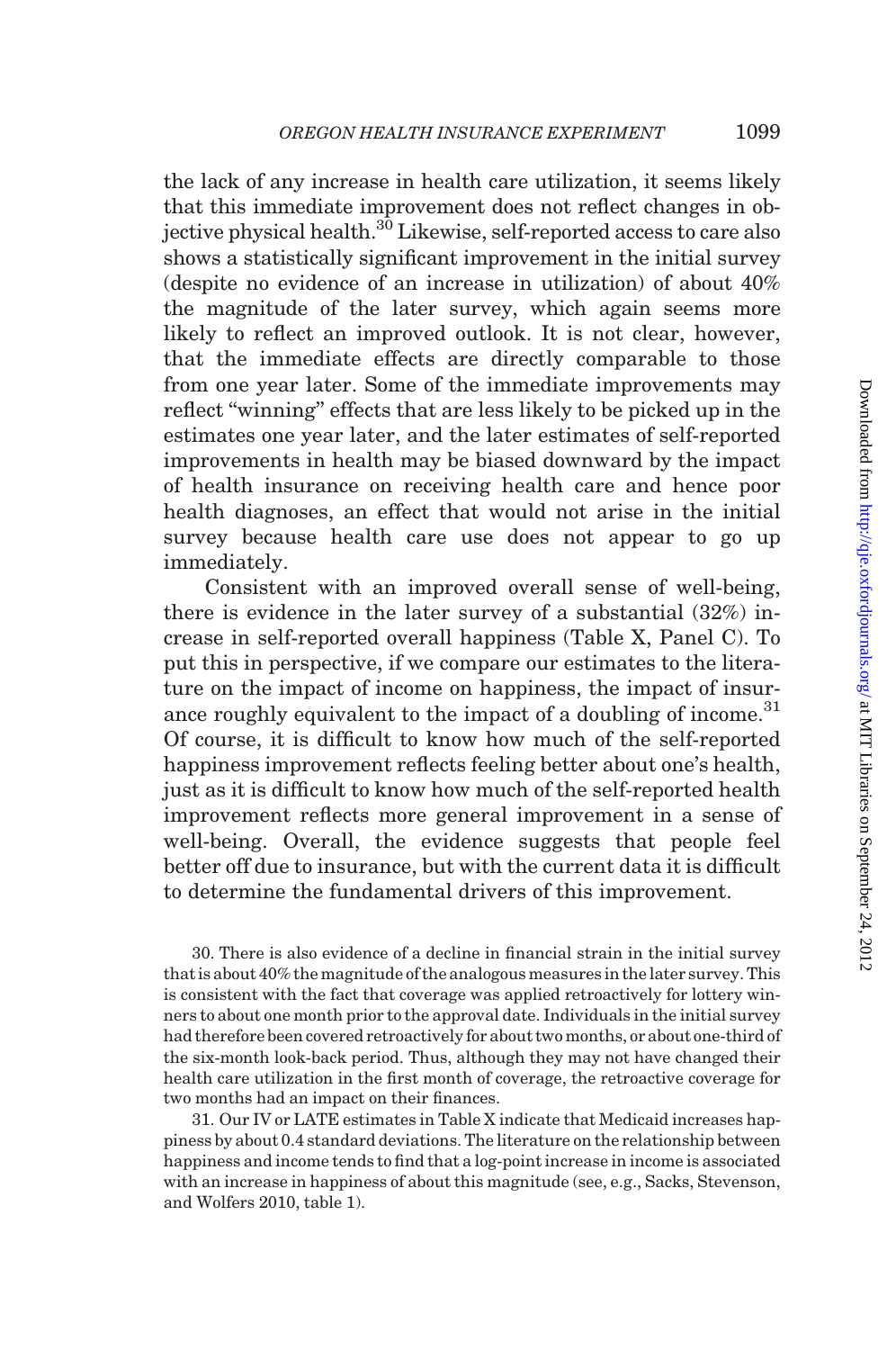## <span id="page-43-0"></span>VI. DISCUSSION: INTERPRETING AND EXTRAPOLATING THE RESULTS

## VI.A. Comparison with Other Estimates

We compare our experimental estimates with those that would be obtained by constructing observational estimates in our own data (ignoring the role of the lottery in driving insurance coverage) or in national survey data (see Online Appendix 3.6 and Online Appendix Tables A27 and A28). Compared with our experimental estimates, observational analogs suggest larger impacts of health insurance on health care utilization and opposite-signed impacts of health insurance on health, with health insurance appearing to worsen health in the observational estimates. These differences suggest that at least within a low-income population, individuals who select health insurance coverage are in poorer health (and therefore demand more medical care) than those who are uninsured, just as standard adverse selection theory would predict.

We also compare our estimates to existing experimental estimates. Our estimates of the impact of moving low-income adults from no insurance to Medicaid are not directly comparable to the RAND experimental estimates of varying the extent of coverage among the insured for a representative, nonelderly population. Nevertheless, with this important caveat in mind, our estimates seem slightly smaller than those found in RAND, whereas the improvements in self-reported health are larger. $32$  The RAND Experiment did not analyze the impact of health insurance on financial risk exposure.<sup>33</sup> Slightly more comparable to our

32. For example, RAND found that moving from the least comprehensive insurance plan—which still offered considerable insurance coverage to full insurance was associated with a 45% increase in annual spending, whereas our back-of-the-envelope calculation suggested that relative to being uninsured, Medicaid was associated with a 25% increase in six-month spending. The same insurance variation in RAND also produced about a 75% increase in the number of annual outpatient visits, compared with the 55% increase we estimated [\(Newhouse and the Insurance Experiment Group 1993,](#page-49-0) p. 41). RAND found no evidence of an impact of insurance generosity on adult self-reported general health or adult mental health [\(Newhouse and the Insurance Experimenta Group](#page-49-0) [1993,](#page-49-0) p. 209).

33. In the United States, we know of only three quasi-experimental studies of the impact of health insurance on risk exposure. Like us, these studies find that health insurance reduces the distribution of out-of-pocket medical expenditures [\(Finkelstein and McKnight 2008](#page-48-0); [Englehardt and Gruber 2011](#page-48-0)) although, unlike us, evidence that Medicaid expansions (at a slightly higher income level) are associated with a decline in personal bankruptcies ([Gross and Notowidigdo 2011](#page-48-0)).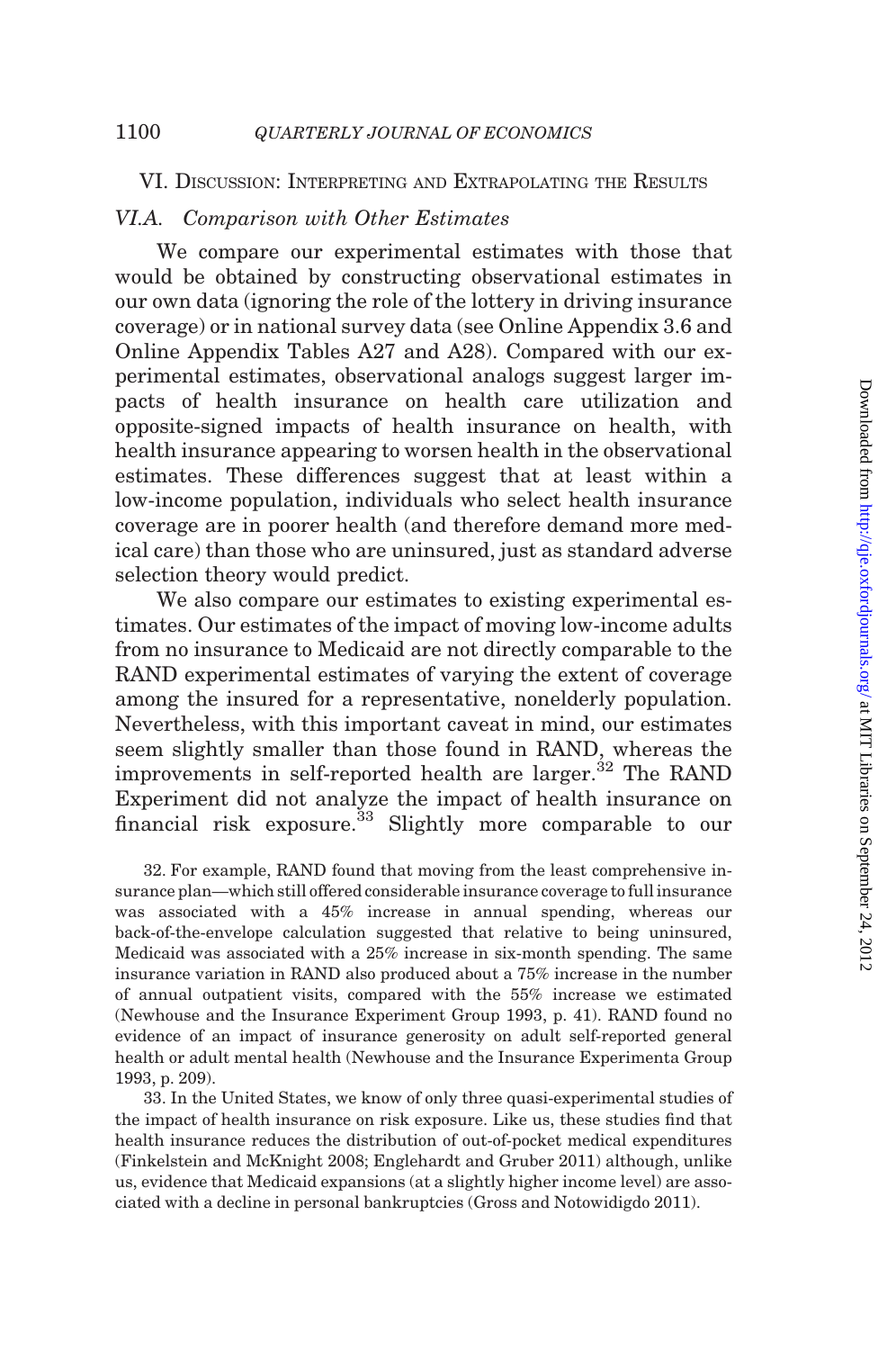estimates are the results from a contemporaneous randomized trial of the one-year effects of extending public health insurance coverage to uninsured nonelderly adults receiving Social Security Disability Insurance ([Michalopoulos et al. 2011\)](#page-49-0). This population is similar in age to the one in this study but had higher income and was in much worse health (with not surprisingly substantially higher health care use); it is also had a much higher fraction nonwhite. Qualitatively, the findings are very similar; in both experiments, insurance is associated with increased use of prescription drugs and primary care (although no discernible impact on ER or inpatient hospital use in survey data), decreased financial strain (such as declines in the right tail of out-of-pocket medical expenditures), and improvements in self-reported health.

## VI.B. Extrapolation to Other Contexts

Our results should be interpreted in light of the particular characteristics of the study population and the nature and timing of the policy intervention. Although it is a natural impulse to try to generalize these experimental estimates to other contexts, including the planned 2014 Medicaid expansions, it is important to bear in mind several caveats.

First, our results speak only to the approximately one-year impact of expanding Medicaid access. As discussed, our reading of the available evidence is that the results do not reflect a transitorily large use response stemming from initial pent-up demand. However, the increase in utilization may be larger than what we would find if individuals were not at risk of losing their insurance (and being unable to reapply for it) if they fail to continue to meet the eligibility requirements. The effects of health insurance on the outcomes studied may also change over longer time horizons than we are able to analyze. For example, because health is a stock rather than a flow, the long-run health impacts of health insurance may exceed our one-year estimates. On the other hand, there is evidence from the Moving to Opportunity experiment, which provided housing vouchers to low-income families living in public housing in high-poverty areas, suggesting that short-run improvements in self-reported general health may fade out after a few years, although self-reported improvements in mental health outcomes may persist for longer ([Katz, Kling,](#page-48-0) [and Liebman 2001; Kling, Liebman and Katz 2007\)](#page-48-0).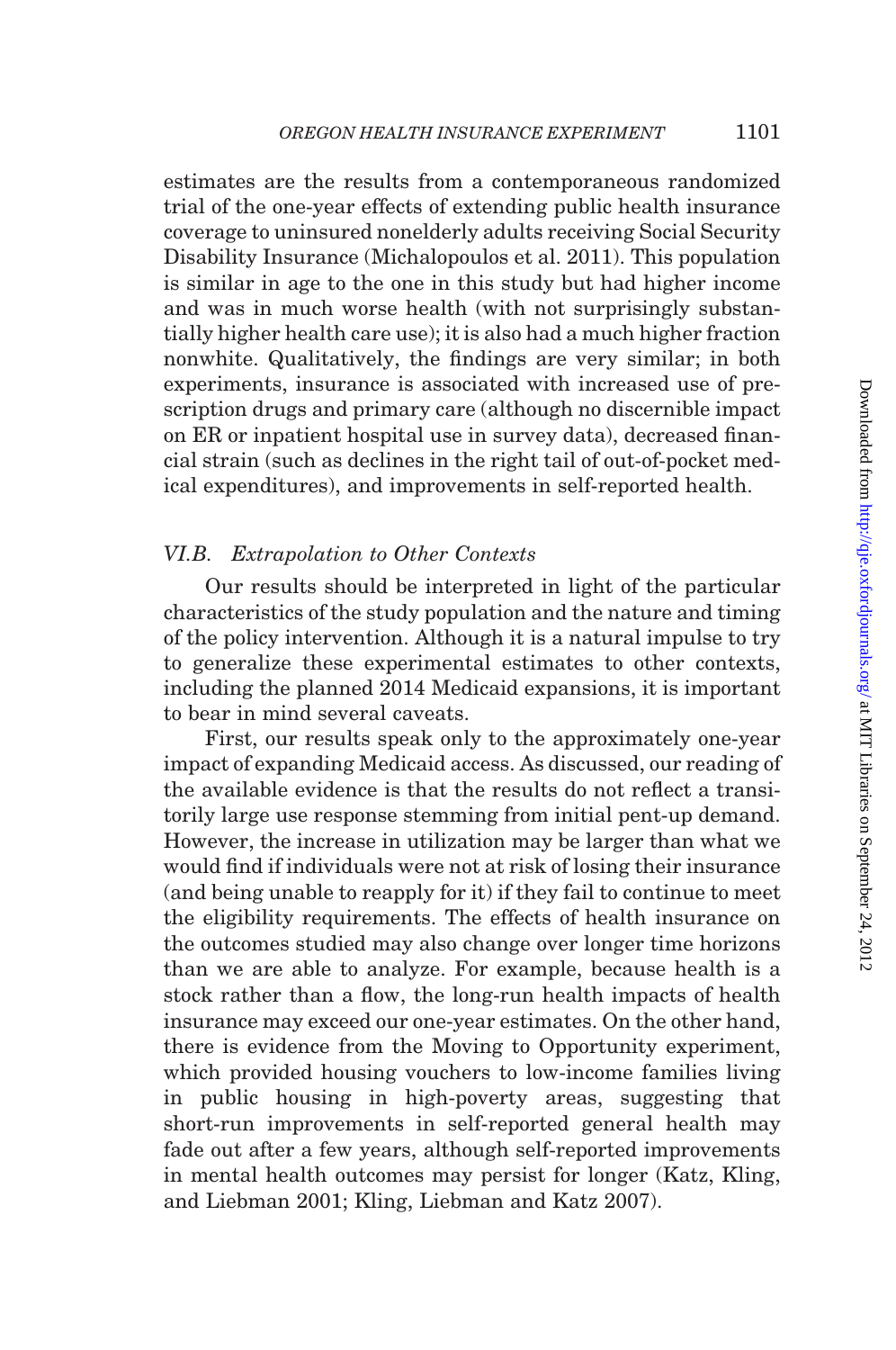Second, our findings speak to the partial equilibrium effects of covering a small number of people, holding constant the rest of the health care system; the effects of much larger health insurance expansions might differ because of supply-side responses by the health care sector ([Finkelstein 2007](#page-48-0)).

Third, our results are specific to a particular population in a particular health care environment at a particular time period. Our population is not representative of the low-income uninsured adults in the rest of the United States on a number of observable (and presumably unobservable) dimensions. One striking difference is that our study population has more whites and fewer African Americans (by about 15 percentage points each) than the general low-income, uninsured, adult U.S. population. It is also somewhat (four to five years) older and on some measures appears to be in somewhat worse self-reported health [\(Allen et al.](#page-47-0) [2010](#page-47-0)). These differences are amplified when focusing on compliers, who, relative to the overall lottery population, are somewhat older, more likely to be white, in worse health, and of lower socioeconomic status (as proxied by education and having revolving credit at the time of the lottery). Although we examined heterogeneity in treatment effects by these and other observables, we lacked power to draw precise inferences (see Online Appendix 3.5 and Online Table A26 for details).

In addition to observable demographic differences, our study population voluntarily signed up for the lottery and enrolled in health insurance. The impact of health insurance on, for example, health care utilization may well be larger for those who select into it than for those enrolling when coverage is mandatory; [Einav](#page-48-0) [et al. \(2011\)](#page-48-0) provide evidence of such ''selection on moral hazard'' in one specific context. Consistent with this idea, in our setting we find some evidence that the approximately 10% of the sample who signed up the first day the lottery list was open have larger utilization responses than the rest of the lottery participants (see Online Appendix Table A26) (this analysis was not prespecified). The impact of a public health insurance expansion may also vary with the business cycle; our estimates come from a time of substantial economic downturn.

Fourth, the impact of Medicaid may also vary with the specifics of the Medicaid program and the nature of the safety net available to the uninsured. There is a great deal of heterogeneity across states in these dimensions. Our reading of the data, however, suggests that Oregon is not particularly atypical on the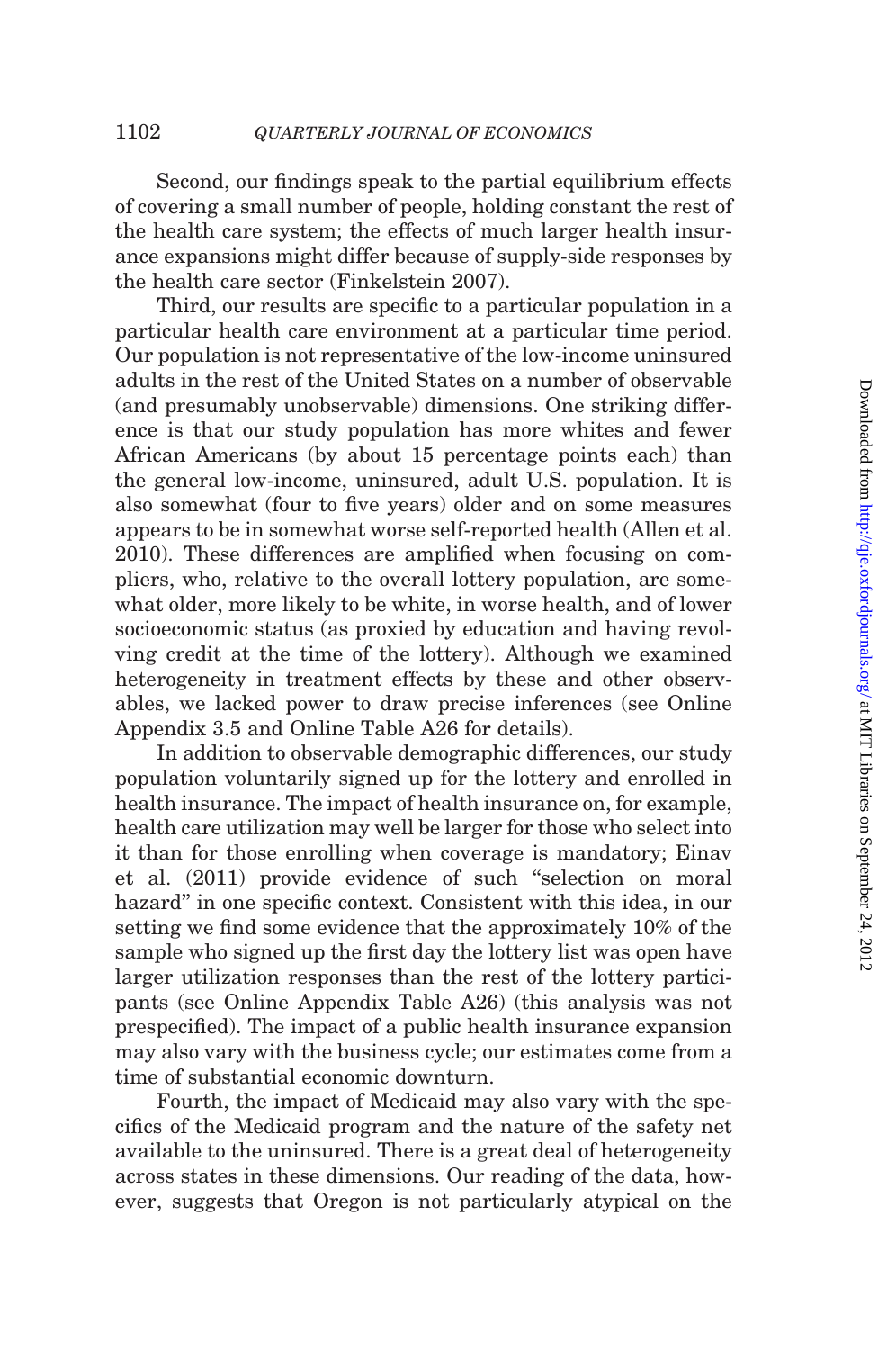dimensions we can measure. For example, like Oregon, almost all states operate Medicaid managed care programs. Medicaid fees in Oregon are around the median of U.S. states. OHP Standard is fairly generous in its lack of any copayments and its coverage of nonmandated services, although some states cover dental and vision, which OHP Standard does not [\(Ramirez de Arellano and Wolfe 2007;](#page-49-0) [Kaiser Family](#page-48-0) [Foundation 2011](#page-48-0)). It appears the safety net may be slightly more generous in Oregon, although other measures of the health care system like the share of admissions in public hospitals and the physician-to-population ratio are quite similar to the national average [\(Allen et al. 2010](#page-47-0)).

Finally, the insurance we study was free or heavily subsidized, and as a result our estimates capture the combined effect of insurance at actuarially fair prices and the wealth effect from the large premium subsidy. Average annual OHP Standard expenditures—and hence an actuarially fair premium—were estimated to be about \$3,000 in 2001–2004 [\(Wallace et al. 2008](#page-49-0)), which is quite high relative to the actual annual premium of \$0 to \$240. Presumably, however, most health insurance coverage for this type of low-income population would also be heavily or completely subsidized.

## VI.C. Conclusion

Using a randomized controlled experiment design, we examined the approximately one-year impact of extending access to Medicaid among a low-income, uninsured adult population. We found evidence of increases in hospital, outpatient, and drug utilization; increases in compliance with recommended preventive care; and declines in exposure to substantial out-of-pocket medical expenses and medical debts. We also found evidence of improvement in self-reported mental and physical health measures, perceived access to and quality of care, and overall well-being. Our results suggest that Medicaid provides benefits to this population above and beyond the non-Medicaid alternatives that exist through various safety-net options. These results are important inputs into a careful cost-benefit analysis of this expansion in Medicaid, although such an analysis would require a number of additional assumptions that go beyond the data that this experiment can provide.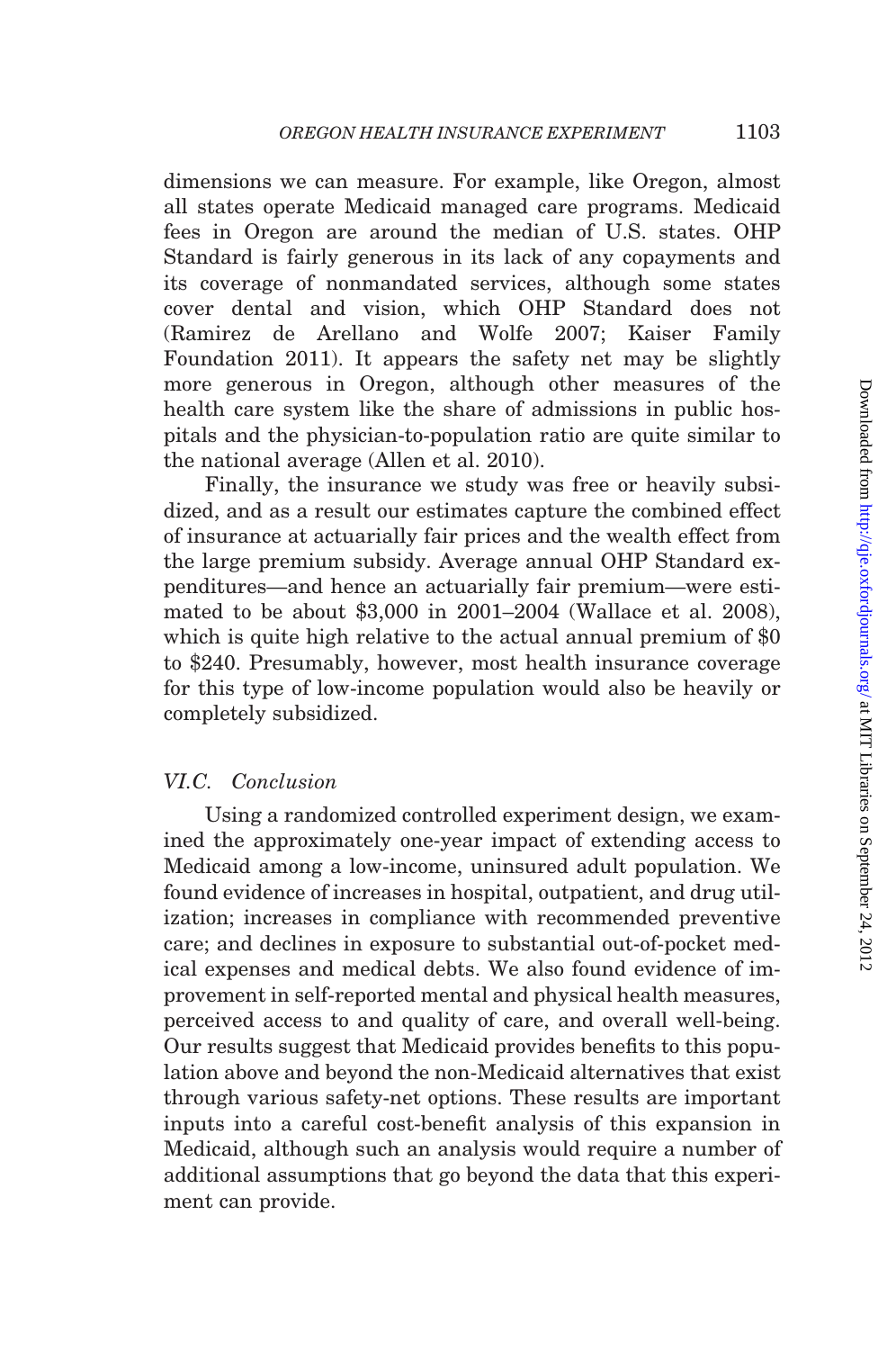## Supplementary Material

An Online Appendix for this article can be found at QJE online (qje.oxfordjournals.org).

National Bureau of Economic Research and Massachusetts Institute of Technology National Bureau of Economic Research Center for Outcomes Research and Education at Providence Health and Services NATIONAL BUREAU OF ECONOMIC RESEARCH National Bureau of Economic Research and MASSACHUSETTS INSTITUTE OF TECHNOLOGY National Bureau of Economic Research and Harvard **UNIVERSITY** CENTER FOR OUTCOMES RESEARCH AND EDUCATION AT PROVIDENCE HEALTH AND SERVICES National Bureau of Economic Research and Harvard University

#### **REFERENCES**

- Alatas, Vivi, Abhijit Banerjee, Rema Hanna, Benjamin A. Olken, and Julia Tobias, ''Targeting the Poor: Evidence from a Field Experiment in Indonesia,'' NBER Working Paper No. 15980, 2010.
- Allen, Heidi, Katherine Baicker, Amy Finkelstein, Sarah Taubman, and Bill Wright, and the Oregon Health Study Group, ''What the Oregon Health Study Can Tell Us about Expanding Medicaid," *Health Affairs*, 29 (2010), 1498–1506.
- Anderson, Michael, ''Multiple Inference and Gender Differences in the Effects of Early Intervention: A Reevaluation of the Abecedarian, Perry Preschool, and Early Training Projects," Journal of the American Statistical Association,
- 103 (2008), 1481–1495. Anderson, Michael, Carlos Dobkin, and Tal Gross, ''The Effect of Health Insurance Coverage on the Use of Medical Services,'' NBER Working Paper No. 15823, 2010.
- Angrist, Joshua, ''Estimation of Limited-Dependent Variable Models with Dummy Endogenous Regressors: Simple Strategies for Empirical Practice,''
- Journal of Business Economics and Statistics, 19 (2001), 2–16. Angrist, Joshua, Guido Imbens, and Donald Rubin, ''Identification and Causal Effects Using Instrumental Variables,'' Journal of the American Statistical
- Association, 91 (1996), 444–472. Angrist, Joshua, and Steve Pischke. Mostly Harmless Econometrics: An Empiricist's Companion (Princeton, NJ: Princeton University Press, 2009).
- 
- Avery, Robert, Paul Calem, and Glenn Canner, "An Overview of Consumer Data<br>and Credit Reporting," *Federal Reserve Bulletin*, 89 (2003), 47–78.<br>Card, David, Carlos Dobkin, and Nicole Maestas, "The Impact of Nearly Universa Economic Review, 98 (2008), 2242–2258.
	- ———, ''Does Medicare Save Lives?'' Quarterly Journal of Economics, 124 (2009), 597–636.

<span id="page-47-0"></span>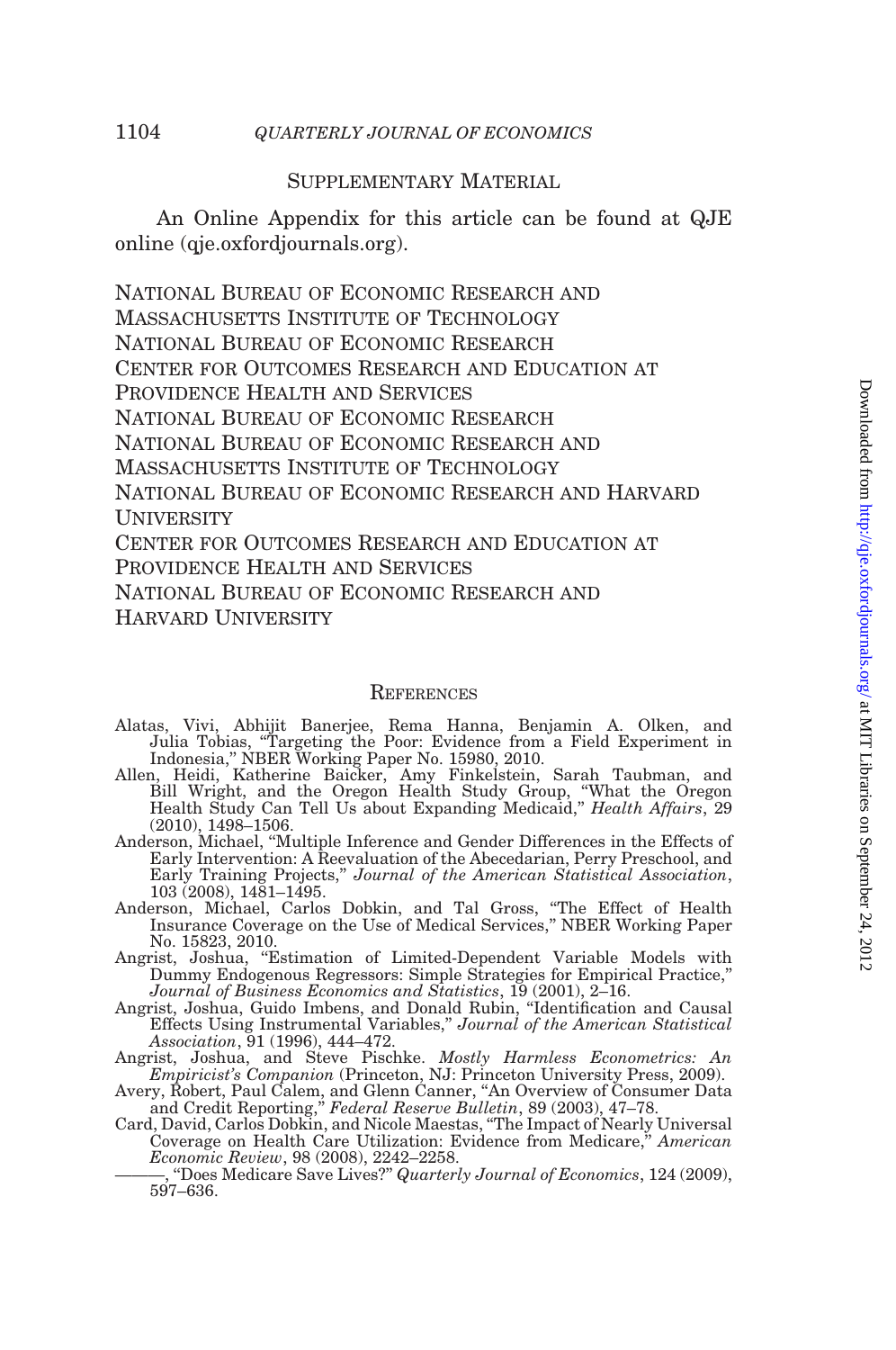- <span id="page-48-0"></span>Casey, Katherine, Rachel Glennerster, and Edward Miguel, ''Reshaping Institutions: Evidence on Aid Impacts Using a Pre-Analysis Plan.'' Mimeo, 2011, available online at http://elsa.berkeley.edu/~emiguel/pdfs/miguel\_gbf .pdf.
- Doyle, Joseph, ''Health Insurance, Treatment, and Outcomes: Using Auto Accidents as Health Shocks,'' Review of Economics and Statistics, 87 (2005), 256–270.
- Einav, Liran, Amy Finkelstein, Stephen Ryan, Paul Schrimpf, and Mark Cullen, ''Selection on Moral Hazard in Health Insurance,'' NBER Working Paper No. w16969, 2011.
- Engelhardt, Gary V., and Jonathan Gruber, ''Medicare Part D and the Financial Protection of the Elderly," American Economic Journal: Economic Policy, 3 (2011), 77–102.
- Finkelstein, Amy, ''The Aggregate Effects of Health Insurance: Evidence from the
- Introduction of Medicare,'' Quarterly Journal of Economics, 122 (2007), 1–37. Finkelstein, Amy, and Robin McKnight, ''What Did Medicare Do? The Initial Impact of Medicare on Mortality and Out-of-pocket Medical Spending,'' Journal of Public Economics, 92 (2008), 1644–1669.
- General Accountability Office (GAO), ''Medicaid and CHIP: Most Physicians Serve Covered Children but Have Difficulty Referring them to Specialists,'' GAO-11-624, 2011; available online at http://www.gao.gov/new.items/ d11624.pdf.
- Getzen, Thomas, "Health Care Is an Individual Necessity and a National Luxury: Applying Multilevel Decision Models to the Analysis of Health Care Expenditures,'' Journal of Health Economics, 19 (2000), 259–270.
- Gross, Tal., and Matthew J. Notowidigdo, ''Health Insurance and the Consumer Bankruptcy Decision: Evidence from the Expansion of Medicaid,'' Journal of Public Economics, 95 (2011), 767–778.
- Hoynes, Hilary, and Diane Schanzenbach, ''Consumption Responses to In-Kind Transfers: Evidence from the Introduction of Food Stamps,'' American Economic Journal: Applied Economics, 1 (2009), 109–139.
- Imbens, Guido W., and Joshua Angrist, ''Identification and Estimation of Local Average Treatment Effects," *Econometrica*, 62 (1994), 467–475.
- Kaiser Family Foundation, "Implementation Timeline," (2010a); available online at http://healthreform.kff.org/timeline.aspx (accessed October 27, 2010).
	- ———, ''Focus on Health Reform: Summary of New Health Reform Law,'' Publication 8061, 2010b; available online at http://www.kff.org/healthre form/8061.cfm (accessed February 22, 2011).
	- ———, ''State Health Facts,'' (2011); available online at http://www.statehealth facts.org.
- Katz, Lawrence F., Jeffrey R. Kling, and Jeffrey B. Liebman, ''Moving to Opportunity in Boston: Early Results of a Randomized Mobility Experiment,'' Quarterly Journal Of Economics, 116 (2001), 607–654.
- Kling, Jeffrey, and Jeffrey Liebman, "Experimental Analysis of Neighborhood Effects on Youth,'' Mimeo, 2004; available online at http://www.nber.org/ mtopublic/483.pdf.
- Kling, Jeffrey, Jeffrey Liebman, and Lawrence Katz, ''Experimental Analysis of
- Neighborhood Effects,'' Econometrica, 75 (2007), 83–119. Kroenke, K., R. L. Spitzer, and J. B. Williams, ''The Patient Health Questionnaire-2: Validity of a Two-Item Depression Screener," Medical  $Care$ , 41 (2003), 1284–1292.
- Lee, David S., ''Training, Wages, and Sample Selection: Estimating Sharp Bounds on Treatment Effects," Review of Economic Studies, 76 (2009), 1071–1102.<br>"Levy, Helen, and David Meltzer, "The Impact of Health Insurance on Health,
- Annual Review of Public Health, 29 (2008), 399–409.
- Manning, Willard, Joseph Newhouse, Naihua Duan, Emmett Keeler, Arleen Leibowitz, and Susan Marquis, ''Health Insurance and the Demand for Medical Care: Evidence from a Randomized Experiment,'' American Economic Review, 77 (1987), 251–277.
- Medicaid Access Study Group, ''Access of Medicaid Recipients to Outpatient Care,'' New England Journal of Medicine, 330 (1994), 1426–1430.